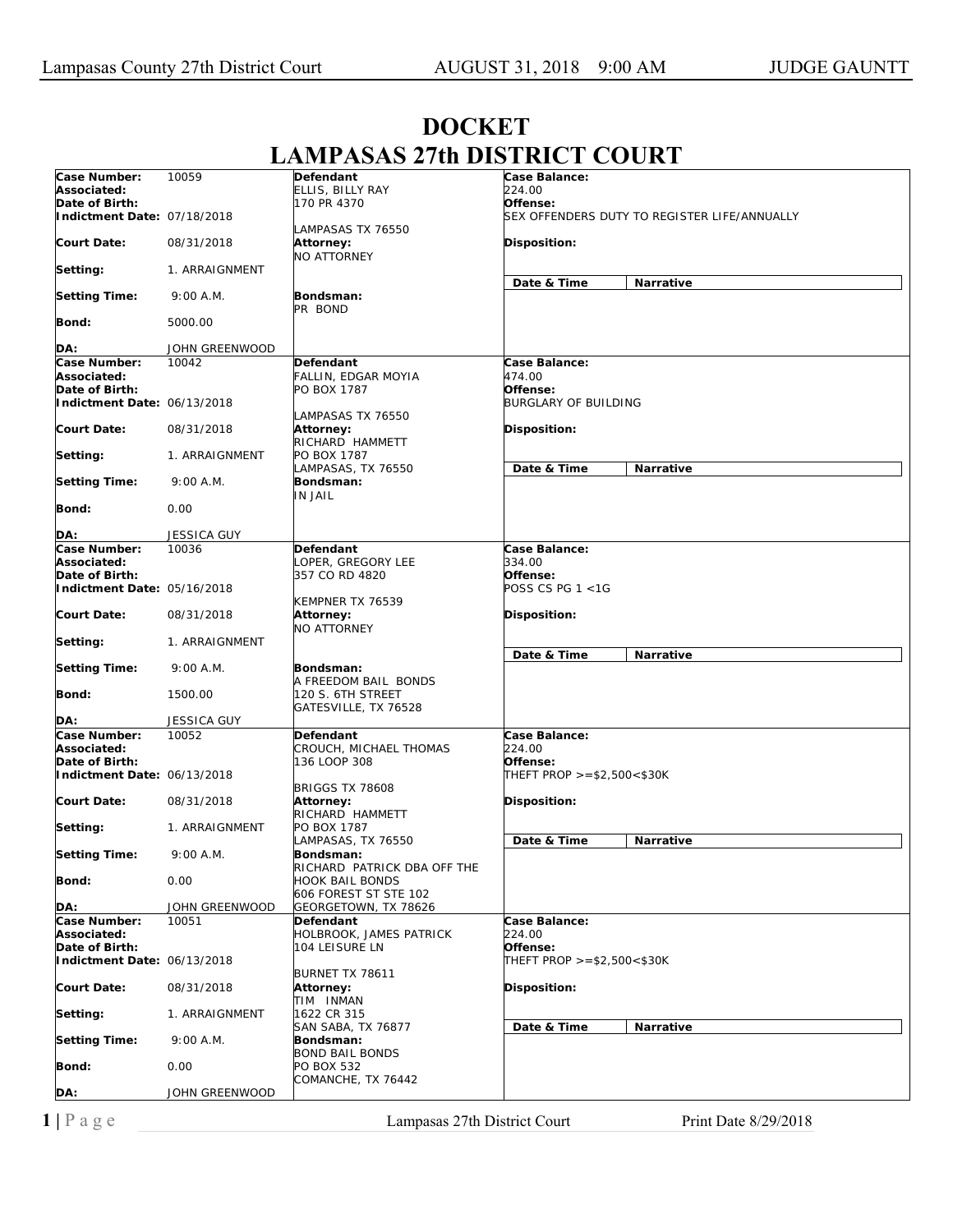| Case Number:                | 10069          | Defendant                    | Case Balance:                               |
|-----------------------------|----------------|------------------------------|---------------------------------------------|
| Associated:                 |                | SLUDER, JIMMY LEE            | 224.00                                      |
| Date of Birth:              |                | 558 CR 3071                  | Offense:                                    |
|                             |                |                              | ASSAULT FAMILY/HOUSEHOLD MEMBER W/PREV CONV |
|                             |                |                              |                                             |
| Indictment Date: 08/15/2018 |                |                              |                                             |
|                             |                | Attorney:                    | Disposition:                                |
| Court Date:                 | 08/31/2018     | ZACH BOYD                    |                                             |
|                             |                | PO BOX 870                   |                                             |
| Setting:                    | 1. ARRAIGNMENT | COPPERAS COVE, TX 76522      | Date & Time<br>Narrative                    |
|                             |                | Bondsman:                    |                                             |
| <b>Setting Time:</b>        | 9:00 A.M.      | <b>IN JAIL</b>               |                                             |
|                             |                |                              |                                             |
| Bond:                       | 0.00           |                              |                                             |
|                             |                |                              |                                             |
| DA:                         | JOHN GREENWOOD |                              |                                             |
| Case Number:                | 10074          | Defendant                    | Case Balance:                               |
| Associated:                 |                | BRUNS, BILLY RALPH           | 224.00                                      |
| Date of Birth:              |                | 1308 CENTRAL TEXAS EXPY      | Offense:                                    |
|                             |                |                              | ASSAULT PUBLIC SERVANT                      |
|                             |                |                              |                                             |
| Indictment Date: 08/15/2018 |                | LAMPASAS TX 76550            |                                             |
|                             |                | Attorney:                    | <b>Disposition:</b>                         |
| Court Date:                 | 08/31/2018     | ZACHARY J. MORRIS            |                                             |
|                             |                | 412 S. LIVEOAK STREET        |                                             |
| Setting:                    | 1. ARRAIGNMENT | LAMPASAS, TX 76550           | Date & Time<br><b>Narrative</b>             |
|                             |                | Bondsman:                    |                                             |
| <b>Setting Time:</b>        | 9:00 A.M.      | JIM TIMMONS                  |                                             |
|                             |                | 1508 W. COMMERCE             |                                             |
| <b>Bond:</b>                | 5000.00        | SAN SABA, TX 76877           |                                             |
|                             |                |                              |                                             |
| DA:                         | JOHN GREENWOOD |                              |                                             |
|                             |                |                              |                                             |
| Case Number:                | 10075          | Defendant                    | Case Balance:                               |
| Associated:                 |                | HUGHES, JENNIFER MICHELLE    | 284.00                                      |
| Date of Birth:              |                | 305 W AVE D                  | Offense:                                    |
|                             |                |                              | MAN DEL CS PG 1 >=4G<200G                   |
| Indictment Date: 08/15/2018 |                |                              |                                             |
|                             |                | Attorney:                    | <b>Disposition:</b>                         |
| Court Date:                 | 08/31/2018     | ZACH BOYD                    |                                             |
|                             |                | PO BOX 870                   |                                             |
| Setting:                    | 1. ARRAIGNMENT | COPPERAS COVE, TX 76522      | Date & Time<br>Narrative                    |
|                             |                | Bondsman:                    |                                             |
| <b>Setting Time:</b>        | 9:00 A.M.      | IN JAIL                      |                                             |
|                             |                |                              |                                             |
| Bond:                       | 0.00           |                              |                                             |
|                             |                |                              |                                             |
|                             |                |                              |                                             |
| DA:                         | JESSICA GUY    |                              |                                             |
| Case Number:                | 10080          | <b>Defendant</b>             | Case Balance:                               |
| Associated:                 |                | KINGERY, PATRICK ALLEN       | 284.00                                      |
| Date of Birth:              |                | 13055 FM 3522                | Offense:                                    |
|                             |                |                              | POSS CS PG 1 <1G                            |
| Indictment Date: 08/15/2018 |                | ABILENE TX 79601             |                                             |
|                             |                | Attorney:                    | Disposition:                                |
| Court Date:                 | 08/31/2018     | PAUL HARRELL                 |                                             |
|                             |                | 412 S. LIVEOAK STREET        |                                             |
| Setting:                    | 1. ARRAIGNMENT | LAMPASAS, TX 76550           | Date & Time<br>Narrative                    |
|                             |                | Bondsman:                    |                                             |
| <b>Setting Time:</b>        | 9:00 A.M.      | IN JAIL                      |                                             |
|                             |                |                              |                                             |
| Bond:                       |                |                              |                                             |
|                             | 0.00           |                              |                                             |
|                             |                |                              |                                             |
| DA:                         | JOHN GREENWOOD |                              |                                             |
| Case Number:                | 10057          | Defendant                    | Case Balance:                               |
| Associated:                 |                | WALLACE, DAVID JAY           | 224.00                                      |
| Date of Birth:              |                | 235 PR 44352                 | Offense:                                    |
|                             |                |                              | POSS OF CHILD PORNOGRAPHY                   |
| Indictment Date: 07/18/2018 |                | LAMPASAS TX 76550            |                                             |
|                             |                | Attorney:                    | <b>Disposition:</b>                         |
| <b>Court Date:</b>          | 08/31/2018     | PAUL HARRELL                 |                                             |
|                             |                | 412 S. LIVEOAK STREET        |                                             |
| Setting:                    | 2. PRE TRIAL   | LAMPASAS, TX 76550           | Date & Time<br>Narrative                    |
|                             |                | Bondsman:                    |                                             |
|                             |                |                              |                                             |
|                             |                |                              |                                             |
| <b>Setting Time:</b>        | 9:00 A.M.      | A-ACTION BONDS               |                                             |
|                             |                | 503 S LIVE OAK ST            |                                             |
| Bond:                       | 0.00           | LAMPASAS, TX 76550           |                                             |
|                             |                |                              |                                             |
| DA:                         | JOHN GREENWOOD |                              |                                             |
| $2 P \text{ age}$           |                | Lampasas 27th District Court | Print Date 8/29/2018                        |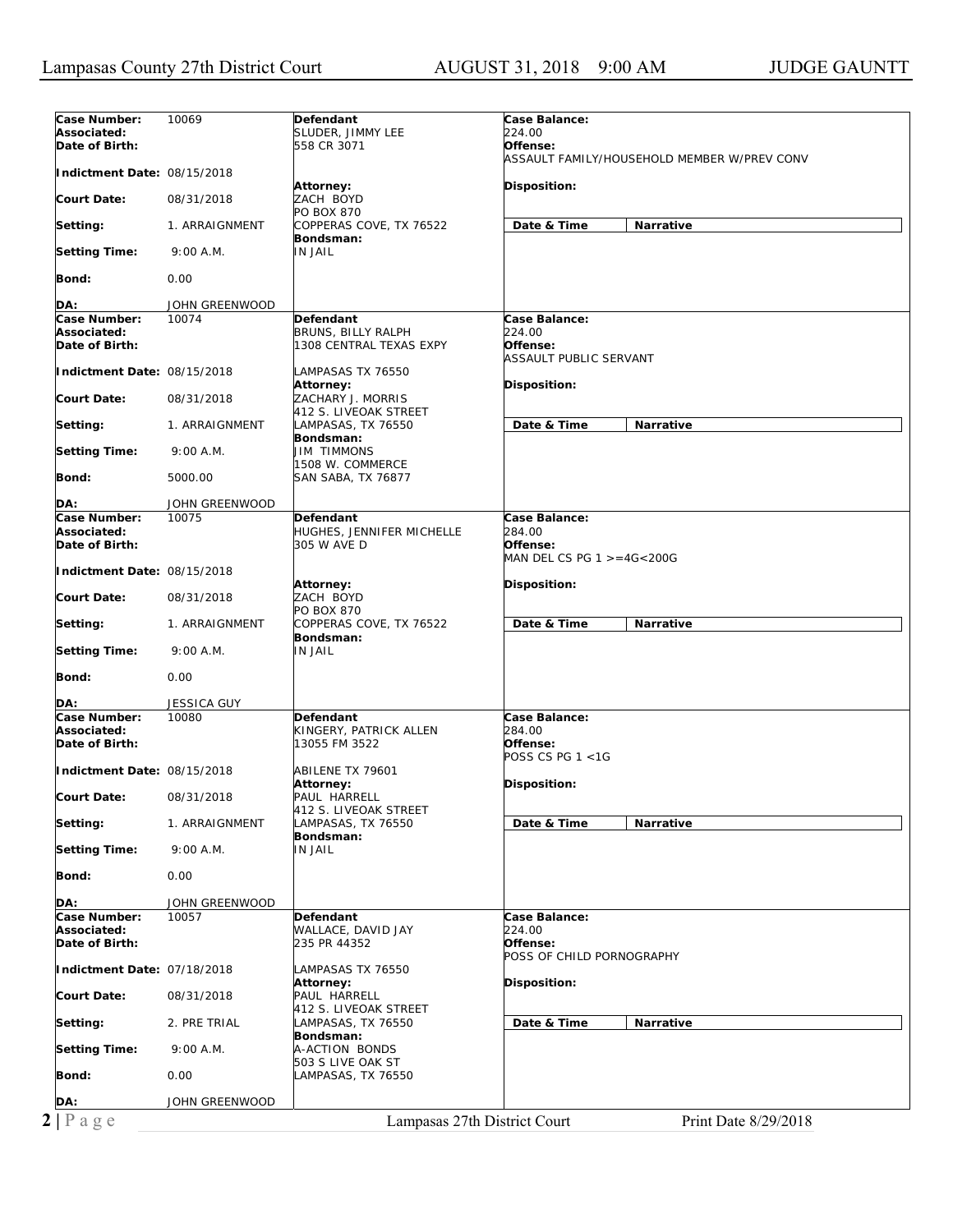| Associated:<br>BRUNS, BILLY RALPH<br>334.00<br>Date of Birth:<br>1308 CENTRAL TEXAS EXPY<br>Offense:<br>POSS CS PG 1 <1G<br>Indictment Date: 04/11/2018<br>LAMPASAS TX 76550<br><b>Disposition:</b><br>Attorney:<br><b>Court Date:</b><br>08/31/2018<br>ZACHARY J. MORRIS<br>412 S. LIVEOAK STREET<br>2. PRE TRIAL<br>Date & Time<br>Setting:<br>LAMPASAS, TX 76550<br>Narrative<br>Bondsman:<br>08/23/2018 3:08<br>RECEIVED BOND--EMAILED BONDSMAN<br><b>JIM TIMMONS</b><br><b>Setting Time:</b><br>9:00 A.M.<br>P.M.<br>CONCERNING COURT DATE OF 8/31/18 ON<br>1508 W. COMMERCE<br>THIS DATE.<br>Bond:<br>2500.00<br>SAN SABA, TX 76877<br>JOHN GREENWOOD<br>DA:<br>Case Number:<br>9782<br>Case Balance:<br>Defendant<br>Associated:<br>WILCOX, CHRISTOPHER DANIEL<br><i>224.00</i><br>Date of Birth:<br>Offense:<br>494 CR4830<br><b>BURGLARY OF BUILDING</b><br>Indictment Date: 04/12/2017<br>Disposition:<br>Attorney:<br>NATALIE W BENNETT<br><b>Court Date:</b><br>08/31/2018<br>111 E. JACKSON<br>Date & Time<br>Setting:<br>2. PRE TRIAL<br><b>BURNET, TX 78611</b><br><b>Narrative</b><br>Bondsman:<br>A-ACTION BONDS<br><b>Setting Time:</b><br>$1:30$ P.M.<br>503 S LIVE OAK ST<br>Bond:<br>5000.00<br>LAMPASAS, TX 76550<br>JOHN GREENWOOD<br>DA:<br>Case Number:<br>9781<br>Defendant<br>Case Balance:<br>Associated:<br>BURNS, JUSTIN LEE<br>224.00<br>Date of Birth:<br>Offense:<br>961 CR 4818<br><b>BURGLARY OF BUILDING</b><br>Indictment Date: 04/12/2017<br>KEMPNER TX 76539<br>Disposition:<br>Attorney:<br>KIRK FULK<br><b>Court Date:</b><br>08/31/2018<br>PO BOX 1049<br>Date & Time<br>Narrative<br>2. PRE TRIAL<br>GOLDTHWAITE, TX 76844<br>Setting:<br>Bondsman:<br><b>Setting Time:</b><br>$1:30$ P.M.<br>A-ACTION BONDS<br>503 S LIVE OAK ST<br>Bond:<br>5000.00<br>LAMPASAS, TX 76550<br>DA:<br>JOHN GREENWOOD<br>Case Number:<br>9966<br><b>Defendant</b><br>Case Balance:<br>Associated:<br>MALDONADO, JULIAANN NICOLE<br>399.00<br>Date of Birth:<br>200 W RAILWAY<br>Offense:<br>POSS CS PG 1 <1G<br>Indictment Date: 01/01/1900<br>LOMETA TX 76853<br>Attorney:<br>Disposition:<br><b>BILL PRICE</b><br><b>Court Date:</b><br>08/31/2018<br>408 SOUTH LIVE OAK<br>Date & Time<br>Setting:<br>2. PRE TRIAL<br>LAMPASAS, TX 76550<br>Narrative<br>Bondsman:<br>CLICK OF THE CUFFS<br><b>Setting Time:</b><br>9:00 A.M.<br>6301 CR 330 EMAIL:<br>Bond:<br>2500.00<br>COTCBB@GMAIL.COM<br><b>BERTRAM, TX 78605</b><br>DA:<br>JOHN GREENWOOD<br>Case Number:<br>9943<br>Defendant<br><b>Case Balance:</b><br>MALDONADO, JULIAANN NICOLE<br>399.00<br>Associated:<br>Date of Birth:<br>200 W RAILWAY<br>Offense:<br>POSS CS PG 1 <1G<br>Indictment Date: 12/13/2017<br>LOMETA TX 76853<br><b>Attorney:</b><br>Disposition:<br><b>Court Date:</b><br>08/31/2018<br><b>BILL PRICE</b><br>408 SOUTH LIVE OAK<br>Date & Time<br>2. PRE TRIAL<br>LAMPASAS, TX 76550<br>Narrative<br>Setting:<br>Bondsman:<br>CLICK OF THE CUFFS<br><b>Setting Time:</b><br>9:00 A.M.<br>6301 CR 330 EMAIL:<br>Bond:<br>5000.00<br>COTCBB@GMAIL.COM<br><b>BERTRAM, TX 78605</b><br>JOHN GREENWOOD<br>DA:<br>$3 P \text{ a } g e$<br>Lampasas 27th District Court<br>Print Date 8/29/2018 | Case Number: | 10017 | Defendant | Case Balance: |  |
|----------------------------------------------------------------------------------------------------------------------------------------------------------------------------------------------------------------------------------------------------------------------------------------------------------------------------------------------------------------------------------------------------------------------------------------------------------------------------------------------------------------------------------------------------------------------------------------------------------------------------------------------------------------------------------------------------------------------------------------------------------------------------------------------------------------------------------------------------------------------------------------------------------------------------------------------------------------------------------------------------------------------------------------------------------------------------------------------------------------------------------------------------------------------------------------------------------------------------------------------------------------------------------------------------------------------------------------------------------------------------------------------------------------------------------------------------------------------------------------------------------------------------------------------------------------------------------------------------------------------------------------------------------------------------------------------------------------------------------------------------------------------------------------------------------------------------------------------------------------------------------------------------------------------------------------------------------------------------------------------------------------------------------------------------------------------------------------------------------------------------------------------------------------------------------------------------------------------------------------------------------------------------------------------------------------------------------------------------------------------------------------------------------------------------------------------------------------------------------------------------------------------------------------------------------------------------------------------------------------------------------------------------------------------------------------------------------------------------------------------------------------------------------------------------------------------------------------------------------------------------------------------------------------------------------------------------------------------------------------------------------------------------------------------------------------------------------------------------------------------------------------------------------------------------------------------------|--------------|-------|-----------|---------------|--|
|                                                                                                                                                                                                                                                                                                                                                                                                                                                                                                                                                                                                                                                                                                                                                                                                                                                                                                                                                                                                                                                                                                                                                                                                                                                                                                                                                                                                                                                                                                                                                                                                                                                                                                                                                                                                                                                                                                                                                                                                                                                                                                                                                                                                                                                                                                                                                                                                                                                                                                                                                                                                                                                                                                                                                                                                                                                                                                                                                                                                                                                                                                                                                                                                    |              |       |           |               |  |
|                                                                                                                                                                                                                                                                                                                                                                                                                                                                                                                                                                                                                                                                                                                                                                                                                                                                                                                                                                                                                                                                                                                                                                                                                                                                                                                                                                                                                                                                                                                                                                                                                                                                                                                                                                                                                                                                                                                                                                                                                                                                                                                                                                                                                                                                                                                                                                                                                                                                                                                                                                                                                                                                                                                                                                                                                                                                                                                                                                                                                                                                                                                                                                                                    |              |       |           |               |  |
|                                                                                                                                                                                                                                                                                                                                                                                                                                                                                                                                                                                                                                                                                                                                                                                                                                                                                                                                                                                                                                                                                                                                                                                                                                                                                                                                                                                                                                                                                                                                                                                                                                                                                                                                                                                                                                                                                                                                                                                                                                                                                                                                                                                                                                                                                                                                                                                                                                                                                                                                                                                                                                                                                                                                                                                                                                                                                                                                                                                                                                                                                                                                                                                                    |              |       |           |               |  |
|                                                                                                                                                                                                                                                                                                                                                                                                                                                                                                                                                                                                                                                                                                                                                                                                                                                                                                                                                                                                                                                                                                                                                                                                                                                                                                                                                                                                                                                                                                                                                                                                                                                                                                                                                                                                                                                                                                                                                                                                                                                                                                                                                                                                                                                                                                                                                                                                                                                                                                                                                                                                                                                                                                                                                                                                                                                                                                                                                                                                                                                                                                                                                                                                    |              |       |           |               |  |
|                                                                                                                                                                                                                                                                                                                                                                                                                                                                                                                                                                                                                                                                                                                                                                                                                                                                                                                                                                                                                                                                                                                                                                                                                                                                                                                                                                                                                                                                                                                                                                                                                                                                                                                                                                                                                                                                                                                                                                                                                                                                                                                                                                                                                                                                                                                                                                                                                                                                                                                                                                                                                                                                                                                                                                                                                                                                                                                                                                                                                                                                                                                                                                                                    |              |       |           |               |  |
|                                                                                                                                                                                                                                                                                                                                                                                                                                                                                                                                                                                                                                                                                                                                                                                                                                                                                                                                                                                                                                                                                                                                                                                                                                                                                                                                                                                                                                                                                                                                                                                                                                                                                                                                                                                                                                                                                                                                                                                                                                                                                                                                                                                                                                                                                                                                                                                                                                                                                                                                                                                                                                                                                                                                                                                                                                                                                                                                                                                                                                                                                                                                                                                                    |              |       |           |               |  |
|                                                                                                                                                                                                                                                                                                                                                                                                                                                                                                                                                                                                                                                                                                                                                                                                                                                                                                                                                                                                                                                                                                                                                                                                                                                                                                                                                                                                                                                                                                                                                                                                                                                                                                                                                                                                                                                                                                                                                                                                                                                                                                                                                                                                                                                                                                                                                                                                                                                                                                                                                                                                                                                                                                                                                                                                                                                                                                                                                                                                                                                                                                                                                                                                    |              |       |           |               |  |
|                                                                                                                                                                                                                                                                                                                                                                                                                                                                                                                                                                                                                                                                                                                                                                                                                                                                                                                                                                                                                                                                                                                                                                                                                                                                                                                                                                                                                                                                                                                                                                                                                                                                                                                                                                                                                                                                                                                                                                                                                                                                                                                                                                                                                                                                                                                                                                                                                                                                                                                                                                                                                                                                                                                                                                                                                                                                                                                                                                                                                                                                                                                                                                                                    |              |       |           |               |  |
|                                                                                                                                                                                                                                                                                                                                                                                                                                                                                                                                                                                                                                                                                                                                                                                                                                                                                                                                                                                                                                                                                                                                                                                                                                                                                                                                                                                                                                                                                                                                                                                                                                                                                                                                                                                                                                                                                                                                                                                                                                                                                                                                                                                                                                                                                                                                                                                                                                                                                                                                                                                                                                                                                                                                                                                                                                                                                                                                                                                                                                                                                                                                                                                                    |              |       |           |               |  |
|                                                                                                                                                                                                                                                                                                                                                                                                                                                                                                                                                                                                                                                                                                                                                                                                                                                                                                                                                                                                                                                                                                                                                                                                                                                                                                                                                                                                                                                                                                                                                                                                                                                                                                                                                                                                                                                                                                                                                                                                                                                                                                                                                                                                                                                                                                                                                                                                                                                                                                                                                                                                                                                                                                                                                                                                                                                                                                                                                                                                                                                                                                                                                                                                    |              |       |           |               |  |
|                                                                                                                                                                                                                                                                                                                                                                                                                                                                                                                                                                                                                                                                                                                                                                                                                                                                                                                                                                                                                                                                                                                                                                                                                                                                                                                                                                                                                                                                                                                                                                                                                                                                                                                                                                                                                                                                                                                                                                                                                                                                                                                                                                                                                                                                                                                                                                                                                                                                                                                                                                                                                                                                                                                                                                                                                                                                                                                                                                                                                                                                                                                                                                                                    |              |       |           |               |  |
|                                                                                                                                                                                                                                                                                                                                                                                                                                                                                                                                                                                                                                                                                                                                                                                                                                                                                                                                                                                                                                                                                                                                                                                                                                                                                                                                                                                                                                                                                                                                                                                                                                                                                                                                                                                                                                                                                                                                                                                                                                                                                                                                                                                                                                                                                                                                                                                                                                                                                                                                                                                                                                                                                                                                                                                                                                                                                                                                                                                                                                                                                                                                                                                                    |              |       |           |               |  |
|                                                                                                                                                                                                                                                                                                                                                                                                                                                                                                                                                                                                                                                                                                                                                                                                                                                                                                                                                                                                                                                                                                                                                                                                                                                                                                                                                                                                                                                                                                                                                                                                                                                                                                                                                                                                                                                                                                                                                                                                                                                                                                                                                                                                                                                                                                                                                                                                                                                                                                                                                                                                                                                                                                                                                                                                                                                                                                                                                                                                                                                                                                                                                                                                    |              |       |           |               |  |
|                                                                                                                                                                                                                                                                                                                                                                                                                                                                                                                                                                                                                                                                                                                                                                                                                                                                                                                                                                                                                                                                                                                                                                                                                                                                                                                                                                                                                                                                                                                                                                                                                                                                                                                                                                                                                                                                                                                                                                                                                                                                                                                                                                                                                                                                                                                                                                                                                                                                                                                                                                                                                                                                                                                                                                                                                                                                                                                                                                                                                                                                                                                                                                                                    |              |       |           |               |  |
|                                                                                                                                                                                                                                                                                                                                                                                                                                                                                                                                                                                                                                                                                                                                                                                                                                                                                                                                                                                                                                                                                                                                                                                                                                                                                                                                                                                                                                                                                                                                                                                                                                                                                                                                                                                                                                                                                                                                                                                                                                                                                                                                                                                                                                                                                                                                                                                                                                                                                                                                                                                                                                                                                                                                                                                                                                                                                                                                                                                                                                                                                                                                                                                                    |              |       |           |               |  |
|                                                                                                                                                                                                                                                                                                                                                                                                                                                                                                                                                                                                                                                                                                                                                                                                                                                                                                                                                                                                                                                                                                                                                                                                                                                                                                                                                                                                                                                                                                                                                                                                                                                                                                                                                                                                                                                                                                                                                                                                                                                                                                                                                                                                                                                                                                                                                                                                                                                                                                                                                                                                                                                                                                                                                                                                                                                                                                                                                                                                                                                                                                                                                                                                    |              |       |           |               |  |
|                                                                                                                                                                                                                                                                                                                                                                                                                                                                                                                                                                                                                                                                                                                                                                                                                                                                                                                                                                                                                                                                                                                                                                                                                                                                                                                                                                                                                                                                                                                                                                                                                                                                                                                                                                                                                                                                                                                                                                                                                                                                                                                                                                                                                                                                                                                                                                                                                                                                                                                                                                                                                                                                                                                                                                                                                                                                                                                                                                                                                                                                                                                                                                                                    |              |       |           |               |  |
|                                                                                                                                                                                                                                                                                                                                                                                                                                                                                                                                                                                                                                                                                                                                                                                                                                                                                                                                                                                                                                                                                                                                                                                                                                                                                                                                                                                                                                                                                                                                                                                                                                                                                                                                                                                                                                                                                                                                                                                                                                                                                                                                                                                                                                                                                                                                                                                                                                                                                                                                                                                                                                                                                                                                                                                                                                                                                                                                                                                                                                                                                                                                                                                                    |              |       |           |               |  |
|                                                                                                                                                                                                                                                                                                                                                                                                                                                                                                                                                                                                                                                                                                                                                                                                                                                                                                                                                                                                                                                                                                                                                                                                                                                                                                                                                                                                                                                                                                                                                                                                                                                                                                                                                                                                                                                                                                                                                                                                                                                                                                                                                                                                                                                                                                                                                                                                                                                                                                                                                                                                                                                                                                                                                                                                                                                                                                                                                                                                                                                                                                                                                                                                    |              |       |           |               |  |
|                                                                                                                                                                                                                                                                                                                                                                                                                                                                                                                                                                                                                                                                                                                                                                                                                                                                                                                                                                                                                                                                                                                                                                                                                                                                                                                                                                                                                                                                                                                                                                                                                                                                                                                                                                                                                                                                                                                                                                                                                                                                                                                                                                                                                                                                                                                                                                                                                                                                                                                                                                                                                                                                                                                                                                                                                                                                                                                                                                                                                                                                                                                                                                                                    |              |       |           |               |  |
|                                                                                                                                                                                                                                                                                                                                                                                                                                                                                                                                                                                                                                                                                                                                                                                                                                                                                                                                                                                                                                                                                                                                                                                                                                                                                                                                                                                                                                                                                                                                                                                                                                                                                                                                                                                                                                                                                                                                                                                                                                                                                                                                                                                                                                                                                                                                                                                                                                                                                                                                                                                                                                                                                                                                                                                                                                                                                                                                                                                                                                                                                                                                                                                                    |              |       |           |               |  |
|                                                                                                                                                                                                                                                                                                                                                                                                                                                                                                                                                                                                                                                                                                                                                                                                                                                                                                                                                                                                                                                                                                                                                                                                                                                                                                                                                                                                                                                                                                                                                                                                                                                                                                                                                                                                                                                                                                                                                                                                                                                                                                                                                                                                                                                                                                                                                                                                                                                                                                                                                                                                                                                                                                                                                                                                                                                                                                                                                                                                                                                                                                                                                                                                    |              |       |           |               |  |
|                                                                                                                                                                                                                                                                                                                                                                                                                                                                                                                                                                                                                                                                                                                                                                                                                                                                                                                                                                                                                                                                                                                                                                                                                                                                                                                                                                                                                                                                                                                                                                                                                                                                                                                                                                                                                                                                                                                                                                                                                                                                                                                                                                                                                                                                                                                                                                                                                                                                                                                                                                                                                                                                                                                                                                                                                                                                                                                                                                                                                                                                                                                                                                                                    |              |       |           |               |  |
|                                                                                                                                                                                                                                                                                                                                                                                                                                                                                                                                                                                                                                                                                                                                                                                                                                                                                                                                                                                                                                                                                                                                                                                                                                                                                                                                                                                                                                                                                                                                                                                                                                                                                                                                                                                                                                                                                                                                                                                                                                                                                                                                                                                                                                                                                                                                                                                                                                                                                                                                                                                                                                                                                                                                                                                                                                                                                                                                                                                                                                                                                                                                                                                                    |              |       |           |               |  |
|                                                                                                                                                                                                                                                                                                                                                                                                                                                                                                                                                                                                                                                                                                                                                                                                                                                                                                                                                                                                                                                                                                                                                                                                                                                                                                                                                                                                                                                                                                                                                                                                                                                                                                                                                                                                                                                                                                                                                                                                                                                                                                                                                                                                                                                                                                                                                                                                                                                                                                                                                                                                                                                                                                                                                                                                                                                                                                                                                                                                                                                                                                                                                                                                    |              |       |           |               |  |
|                                                                                                                                                                                                                                                                                                                                                                                                                                                                                                                                                                                                                                                                                                                                                                                                                                                                                                                                                                                                                                                                                                                                                                                                                                                                                                                                                                                                                                                                                                                                                                                                                                                                                                                                                                                                                                                                                                                                                                                                                                                                                                                                                                                                                                                                                                                                                                                                                                                                                                                                                                                                                                                                                                                                                                                                                                                                                                                                                                                                                                                                                                                                                                                                    |              |       |           |               |  |
|                                                                                                                                                                                                                                                                                                                                                                                                                                                                                                                                                                                                                                                                                                                                                                                                                                                                                                                                                                                                                                                                                                                                                                                                                                                                                                                                                                                                                                                                                                                                                                                                                                                                                                                                                                                                                                                                                                                                                                                                                                                                                                                                                                                                                                                                                                                                                                                                                                                                                                                                                                                                                                                                                                                                                                                                                                                                                                                                                                                                                                                                                                                                                                                                    |              |       |           |               |  |
|                                                                                                                                                                                                                                                                                                                                                                                                                                                                                                                                                                                                                                                                                                                                                                                                                                                                                                                                                                                                                                                                                                                                                                                                                                                                                                                                                                                                                                                                                                                                                                                                                                                                                                                                                                                                                                                                                                                                                                                                                                                                                                                                                                                                                                                                                                                                                                                                                                                                                                                                                                                                                                                                                                                                                                                                                                                                                                                                                                                                                                                                                                                                                                                                    |              |       |           |               |  |
|                                                                                                                                                                                                                                                                                                                                                                                                                                                                                                                                                                                                                                                                                                                                                                                                                                                                                                                                                                                                                                                                                                                                                                                                                                                                                                                                                                                                                                                                                                                                                                                                                                                                                                                                                                                                                                                                                                                                                                                                                                                                                                                                                                                                                                                                                                                                                                                                                                                                                                                                                                                                                                                                                                                                                                                                                                                                                                                                                                                                                                                                                                                                                                                                    |              |       |           |               |  |
|                                                                                                                                                                                                                                                                                                                                                                                                                                                                                                                                                                                                                                                                                                                                                                                                                                                                                                                                                                                                                                                                                                                                                                                                                                                                                                                                                                                                                                                                                                                                                                                                                                                                                                                                                                                                                                                                                                                                                                                                                                                                                                                                                                                                                                                                                                                                                                                                                                                                                                                                                                                                                                                                                                                                                                                                                                                                                                                                                                                                                                                                                                                                                                                                    |              |       |           |               |  |
|                                                                                                                                                                                                                                                                                                                                                                                                                                                                                                                                                                                                                                                                                                                                                                                                                                                                                                                                                                                                                                                                                                                                                                                                                                                                                                                                                                                                                                                                                                                                                                                                                                                                                                                                                                                                                                                                                                                                                                                                                                                                                                                                                                                                                                                                                                                                                                                                                                                                                                                                                                                                                                                                                                                                                                                                                                                                                                                                                                                                                                                                                                                                                                                                    |              |       |           |               |  |
|                                                                                                                                                                                                                                                                                                                                                                                                                                                                                                                                                                                                                                                                                                                                                                                                                                                                                                                                                                                                                                                                                                                                                                                                                                                                                                                                                                                                                                                                                                                                                                                                                                                                                                                                                                                                                                                                                                                                                                                                                                                                                                                                                                                                                                                                                                                                                                                                                                                                                                                                                                                                                                                                                                                                                                                                                                                                                                                                                                                                                                                                                                                                                                                                    |              |       |           |               |  |
|                                                                                                                                                                                                                                                                                                                                                                                                                                                                                                                                                                                                                                                                                                                                                                                                                                                                                                                                                                                                                                                                                                                                                                                                                                                                                                                                                                                                                                                                                                                                                                                                                                                                                                                                                                                                                                                                                                                                                                                                                                                                                                                                                                                                                                                                                                                                                                                                                                                                                                                                                                                                                                                                                                                                                                                                                                                                                                                                                                                                                                                                                                                                                                                                    |              |       |           |               |  |
|                                                                                                                                                                                                                                                                                                                                                                                                                                                                                                                                                                                                                                                                                                                                                                                                                                                                                                                                                                                                                                                                                                                                                                                                                                                                                                                                                                                                                                                                                                                                                                                                                                                                                                                                                                                                                                                                                                                                                                                                                                                                                                                                                                                                                                                                                                                                                                                                                                                                                                                                                                                                                                                                                                                                                                                                                                                                                                                                                                                                                                                                                                                                                                                                    |              |       |           |               |  |
|                                                                                                                                                                                                                                                                                                                                                                                                                                                                                                                                                                                                                                                                                                                                                                                                                                                                                                                                                                                                                                                                                                                                                                                                                                                                                                                                                                                                                                                                                                                                                                                                                                                                                                                                                                                                                                                                                                                                                                                                                                                                                                                                                                                                                                                                                                                                                                                                                                                                                                                                                                                                                                                                                                                                                                                                                                                                                                                                                                                                                                                                                                                                                                                                    |              |       |           |               |  |
|                                                                                                                                                                                                                                                                                                                                                                                                                                                                                                                                                                                                                                                                                                                                                                                                                                                                                                                                                                                                                                                                                                                                                                                                                                                                                                                                                                                                                                                                                                                                                                                                                                                                                                                                                                                                                                                                                                                                                                                                                                                                                                                                                                                                                                                                                                                                                                                                                                                                                                                                                                                                                                                                                                                                                                                                                                                                                                                                                                                                                                                                                                                                                                                                    |              |       |           |               |  |
|                                                                                                                                                                                                                                                                                                                                                                                                                                                                                                                                                                                                                                                                                                                                                                                                                                                                                                                                                                                                                                                                                                                                                                                                                                                                                                                                                                                                                                                                                                                                                                                                                                                                                                                                                                                                                                                                                                                                                                                                                                                                                                                                                                                                                                                                                                                                                                                                                                                                                                                                                                                                                                                                                                                                                                                                                                                                                                                                                                                                                                                                                                                                                                                                    |              |       |           |               |  |
|                                                                                                                                                                                                                                                                                                                                                                                                                                                                                                                                                                                                                                                                                                                                                                                                                                                                                                                                                                                                                                                                                                                                                                                                                                                                                                                                                                                                                                                                                                                                                                                                                                                                                                                                                                                                                                                                                                                                                                                                                                                                                                                                                                                                                                                                                                                                                                                                                                                                                                                                                                                                                                                                                                                                                                                                                                                                                                                                                                                                                                                                                                                                                                                                    |              |       |           |               |  |
|                                                                                                                                                                                                                                                                                                                                                                                                                                                                                                                                                                                                                                                                                                                                                                                                                                                                                                                                                                                                                                                                                                                                                                                                                                                                                                                                                                                                                                                                                                                                                                                                                                                                                                                                                                                                                                                                                                                                                                                                                                                                                                                                                                                                                                                                                                                                                                                                                                                                                                                                                                                                                                                                                                                                                                                                                                                                                                                                                                                                                                                                                                                                                                                                    |              |       |           |               |  |
|                                                                                                                                                                                                                                                                                                                                                                                                                                                                                                                                                                                                                                                                                                                                                                                                                                                                                                                                                                                                                                                                                                                                                                                                                                                                                                                                                                                                                                                                                                                                                                                                                                                                                                                                                                                                                                                                                                                                                                                                                                                                                                                                                                                                                                                                                                                                                                                                                                                                                                                                                                                                                                                                                                                                                                                                                                                                                                                                                                                                                                                                                                                                                                                                    |              |       |           |               |  |
|                                                                                                                                                                                                                                                                                                                                                                                                                                                                                                                                                                                                                                                                                                                                                                                                                                                                                                                                                                                                                                                                                                                                                                                                                                                                                                                                                                                                                                                                                                                                                                                                                                                                                                                                                                                                                                                                                                                                                                                                                                                                                                                                                                                                                                                                                                                                                                                                                                                                                                                                                                                                                                                                                                                                                                                                                                                                                                                                                                                                                                                                                                                                                                                                    |              |       |           |               |  |
|                                                                                                                                                                                                                                                                                                                                                                                                                                                                                                                                                                                                                                                                                                                                                                                                                                                                                                                                                                                                                                                                                                                                                                                                                                                                                                                                                                                                                                                                                                                                                                                                                                                                                                                                                                                                                                                                                                                                                                                                                                                                                                                                                                                                                                                                                                                                                                                                                                                                                                                                                                                                                                                                                                                                                                                                                                                                                                                                                                                                                                                                                                                                                                                                    |              |       |           |               |  |
|                                                                                                                                                                                                                                                                                                                                                                                                                                                                                                                                                                                                                                                                                                                                                                                                                                                                                                                                                                                                                                                                                                                                                                                                                                                                                                                                                                                                                                                                                                                                                                                                                                                                                                                                                                                                                                                                                                                                                                                                                                                                                                                                                                                                                                                                                                                                                                                                                                                                                                                                                                                                                                                                                                                                                                                                                                                                                                                                                                                                                                                                                                                                                                                                    |              |       |           |               |  |
|                                                                                                                                                                                                                                                                                                                                                                                                                                                                                                                                                                                                                                                                                                                                                                                                                                                                                                                                                                                                                                                                                                                                                                                                                                                                                                                                                                                                                                                                                                                                                                                                                                                                                                                                                                                                                                                                                                                                                                                                                                                                                                                                                                                                                                                                                                                                                                                                                                                                                                                                                                                                                                                                                                                                                                                                                                                                                                                                                                                                                                                                                                                                                                                                    |              |       |           |               |  |
|                                                                                                                                                                                                                                                                                                                                                                                                                                                                                                                                                                                                                                                                                                                                                                                                                                                                                                                                                                                                                                                                                                                                                                                                                                                                                                                                                                                                                                                                                                                                                                                                                                                                                                                                                                                                                                                                                                                                                                                                                                                                                                                                                                                                                                                                                                                                                                                                                                                                                                                                                                                                                                                                                                                                                                                                                                                                                                                                                                                                                                                                                                                                                                                                    |              |       |           |               |  |
|                                                                                                                                                                                                                                                                                                                                                                                                                                                                                                                                                                                                                                                                                                                                                                                                                                                                                                                                                                                                                                                                                                                                                                                                                                                                                                                                                                                                                                                                                                                                                                                                                                                                                                                                                                                                                                                                                                                                                                                                                                                                                                                                                                                                                                                                                                                                                                                                                                                                                                                                                                                                                                                                                                                                                                                                                                                                                                                                                                                                                                                                                                                                                                                                    |              |       |           |               |  |
|                                                                                                                                                                                                                                                                                                                                                                                                                                                                                                                                                                                                                                                                                                                                                                                                                                                                                                                                                                                                                                                                                                                                                                                                                                                                                                                                                                                                                                                                                                                                                                                                                                                                                                                                                                                                                                                                                                                                                                                                                                                                                                                                                                                                                                                                                                                                                                                                                                                                                                                                                                                                                                                                                                                                                                                                                                                                                                                                                                                                                                                                                                                                                                                                    |              |       |           |               |  |
|                                                                                                                                                                                                                                                                                                                                                                                                                                                                                                                                                                                                                                                                                                                                                                                                                                                                                                                                                                                                                                                                                                                                                                                                                                                                                                                                                                                                                                                                                                                                                                                                                                                                                                                                                                                                                                                                                                                                                                                                                                                                                                                                                                                                                                                                                                                                                                                                                                                                                                                                                                                                                                                                                                                                                                                                                                                                                                                                                                                                                                                                                                                                                                                                    |              |       |           |               |  |
|                                                                                                                                                                                                                                                                                                                                                                                                                                                                                                                                                                                                                                                                                                                                                                                                                                                                                                                                                                                                                                                                                                                                                                                                                                                                                                                                                                                                                                                                                                                                                                                                                                                                                                                                                                                                                                                                                                                                                                                                                                                                                                                                                                                                                                                                                                                                                                                                                                                                                                                                                                                                                                                                                                                                                                                                                                                                                                                                                                                                                                                                                                                                                                                                    |              |       |           |               |  |
|                                                                                                                                                                                                                                                                                                                                                                                                                                                                                                                                                                                                                                                                                                                                                                                                                                                                                                                                                                                                                                                                                                                                                                                                                                                                                                                                                                                                                                                                                                                                                                                                                                                                                                                                                                                                                                                                                                                                                                                                                                                                                                                                                                                                                                                                                                                                                                                                                                                                                                                                                                                                                                                                                                                                                                                                                                                                                                                                                                                                                                                                                                                                                                                                    |              |       |           |               |  |
|                                                                                                                                                                                                                                                                                                                                                                                                                                                                                                                                                                                                                                                                                                                                                                                                                                                                                                                                                                                                                                                                                                                                                                                                                                                                                                                                                                                                                                                                                                                                                                                                                                                                                                                                                                                                                                                                                                                                                                                                                                                                                                                                                                                                                                                                                                                                                                                                                                                                                                                                                                                                                                                                                                                                                                                                                                                                                                                                                                                                                                                                                                                                                                                                    |              |       |           |               |  |
|                                                                                                                                                                                                                                                                                                                                                                                                                                                                                                                                                                                                                                                                                                                                                                                                                                                                                                                                                                                                                                                                                                                                                                                                                                                                                                                                                                                                                                                                                                                                                                                                                                                                                                                                                                                                                                                                                                                                                                                                                                                                                                                                                                                                                                                                                                                                                                                                                                                                                                                                                                                                                                                                                                                                                                                                                                                                                                                                                                                                                                                                                                                                                                                                    |              |       |           |               |  |
|                                                                                                                                                                                                                                                                                                                                                                                                                                                                                                                                                                                                                                                                                                                                                                                                                                                                                                                                                                                                                                                                                                                                                                                                                                                                                                                                                                                                                                                                                                                                                                                                                                                                                                                                                                                                                                                                                                                                                                                                                                                                                                                                                                                                                                                                                                                                                                                                                                                                                                                                                                                                                                                                                                                                                                                                                                                                                                                                                                                                                                                                                                                                                                                                    |              |       |           |               |  |
|                                                                                                                                                                                                                                                                                                                                                                                                                                                                                                                                                                                                                                                                                                                                                                                                                                                                                                                                                                                                                                                                                                                                                                                                                                                                                                                                                                                                                                                                                                                                                                                                                                                                                                                                                                                                                                                                                                                                                                                                                                                                                                                                                                                                                                                                                                                                                                                                                                                                                                                                                                                                                                                                                                                                                                                                                                                                                                                                                                                                                                                                                                                                                                                                    |              |       |           |               |  |
|                                                                                                                                                                                                                                                                                                                                                                                                                                                                                                                                                                                                                                                                                                                                                                                                                                                                                                                                                                                                                                                                                                                                                                                                                                                                                                                                                                                                                                                                                                                                                                                                                                                                                                                                                                                                                                                                                                                                                                                                                                                                                                                                                                                                                                                                                                                                                                                                                                                                                                                                                                                                                                                                                                                                                                                                                                                                                                                                                                                                                                                                                                                                                                                                    |              |       |           |               |  |
|                                                                                                                                                                                                                                                                                                                                                                                                                                                                                                                                                                                                                                                                                                                                                                                                                                                                                                                                                                                                                                                                                                                                                                                                                                                                                                                                                                                                                                                                                                                                                                                                                                                                                                                                                                                                                                                                                                                                                                                                                                                                                                                                                                                                                                                                                                                                                                                                                                                                                                                                                                                                                                                                                                                                                                                                                                                                                                                                                                                                                                                                                                                                                                                                    |              |       |           |               |  |
|                                                                                                                                                                                                                                                                                                                                                                                                                                                                                                                                                                                                                                                                                                                                                                                                                                                                                                                                                                                                                                                                                                                                                                                                                                                                                                                                                                                                                                                                                                                                                                                                                                                                                                                                                                                                                                                                                                                                                                                                                                                                                                                                                                                                                                                                                                                                                                                                                                                                                                                                                                                                                                                                                                                                                                                                                                                                                                                                                                                                                                                                                                                                                                                                    |              |       |           |               |  |
|                                                                                                                                                                                                                                                                                                                                                                                                                                                                                                                                                                                                                                                                                                                                                                                                                                                                                                                                                                                                                                                                                                                                                                                                                                                                                                                                                                                                                                                                                                                                                                                                                                                                                                                                                                                                                                                                                                                                                                                                                                                                                                                                                                                                                                                                                                                                                                                                                                                                                                                                                                                                                                                                                                                                                                                                                                                                                                                                                                                                                                                                                                                                                                                                    |              |       |           |               |  |
|                                                                                                                                                                                                                                                                                                                                                                                                                                                                                                                                                                                                                                                                                                                                                                                                                                                                                                                                                                                                                                                                                                                                                                                                                                                                                                                                                                                                                                                                                                                                                                                                                                                                                                                                                                                                                                                                                                                                                                                                                                                                                                                                                                                                                                                                                                                                                                                                                                                                                                                                                                                                                                                                                                                                                                                                                                                                                                                                                                                                                                                                                                                                                                                                    |              |       |           |               |  |
|                                                                                                                                                                                                                                                                                                                                                                                                                                                                                                                                                                                                                                                                                                                                                                                                                                                                                                                                                                                                                                                                                                                                                                                                                                                                                                                                                                                                                                                                                                                                                                                                                                                                                                                                                                                                                                                                                                                                                                                                                                                                                                                                                                                                                                                                                                                                                                                                                                                                                                                                                                                                                                                                                                                                                                                                                                                                                                                                                                                                                                                                                                                                                                                                    |              |       |           |               |  |
|                                                                                                                                                                                                                                                                                                                                                                                                                                                                                                                                                                                                                                                                                                                                                                                                                                                                                                                                                                                                                                                                                                                                                                                                                                                                                                                                                                                                                                                                                                                                                                                                                                                                                                                                                                                                                                                                                                                                                                                                                                                                                                                                                                                                                                                                                                                                                                                                                                                                                                                                                                                                                                                                                                                                                                                                                                                                                                                                                                                                                                                                                                                                                                                                    |              |       |           |               |  |
|                                                                                                                                                                                                                                                                                                                                                                                                                                                                                                                                                                                                                                                                                                                                                                                                                                                                                                                                                                                                                                                                                                                                                                                                                                                                                                                                                                                                                                                                                                                                                                                                                                                                                                                                                                                                                                                                                                                                                                                                                                                                                                                                                                                                                                                                                                                                                                                                                                                                                                                                                                                                                                                                                                                                                                                                                                                                                                                                                                                                                                                                                                                                                                                                    |              |       |           |               |  |
|                                                                                                                                                                                                                                                                                                                                                                                                                                                                                                                                                                                                                                                                                                                                                                                                                                                                                                                                                                                                                                                                                                                                                                                                                                                                                                                                                                                                                                                                                                                                                                                                                                                                                                                                                                                                                                                                                                                                                                                                                                                                                                                                                                                                                                                                                                                                                                                                                                                                                                                                                                                                                                                                                                                                                                                                                                                                                                                                                                                                                                                                                                                                                                                                    |              |       |           |               |  |
|                                                                                                                                                                                                                                                                                                                                                                                                                                                                                                                                                                                                                                                                                                                                                                                                                                                                                                                                                                                                                                                                                                                                                                                                                                                                                                                                                                                                                                                                                                                                                                                                                                                                                                                                                                                                                                                                                                                                                                                                                                                                                                                                                                                                                                                                                                                                                                                                                                                                                                                                                                                                                                                                                                                                                                                                                                                                                                                                                                                                                                                                                                                                                                                                    |              |       |           |               |  |
|                                                                                                                                                                                                                                                                                                                                                                                                                                                                                                                                                                                                                                                                                                                                                                                                                                                                                                                                                                                                                                                                                                                                                                                                                                                                                                                                                                                                                                                                                                                                                                                                                                                                                                                                                                                                                                                                                                                                                                                                                                                                                                                                                                                                                                                                                                                                                                                                                                                                                                                                                                                                                                                                                                                                                                                                                                                                                                                                                                                                                                                                                                                                                                                                    |              |       |           |               |  |
|                                                                                                                                                                                                                                                                                                                                                                                                                                                                                                                                                                                                                                                                                                                                                                                                                                                                                                                                                                                                                                                                                                                                                                                                                                                                                                                                                                                                                                                                                                                                                                                                                                                                                                                                                                                                                                                                                                                                                                                                                                                                                                                                                                                                                                                                                                                                                                                                                                                                                                                                                                                                                                                                                                                                                                                                                                                                                                                                                                                                                                                                                                                                                                                                    |              |       |           |               |  |
|                                                                                                                                                                                                                                                                                                                                                                                                                                                                                                                                                                                                                                                                                                                                                                                                                                                                                                                                                                                                                                                                                                                                                                                                                                                                                                                                                                                                                                                                                                                                                                                                                                                                                                                                                                                                                                                                                                                                                                                                                                                                                                                                                                                                                                                                                                                                                                                                                                                                                                                                                                                                                                                                                                                                                                                                                                                                                                                                                                                                                                                                                                                                                                                                    |              |       |           |               |  |
|                                                                                                                                                                                                                                                                                                                                                                                                                                                                                                                                                                                                                                                                                                                                                                                                                                                                                                                                                                                                                                                                                                                                                                                                                                                                                                                                                                                                                                                                                                                                                                                                                                                                                                                                                                                                                                                                                                                                                                                                                                                                                                                                                                                                                                                                                                                                                                                                                                                                                                                                                                                                                                                                                                                                                                                                                                                                                                                                                                                                                                                                                                                                                                                                    |              |       |           |               |  |
|                                                                                                                                                                                                                                                                                                                                                                                                                                                                                                                                                                                                                                                                                                                                                                                                                                                                                                                                                                                                                                                                                                                                                                                                                                                                                                                                                                                                                                                                                                                                                                                                                                                                                                                                                                                                                                                                                                                                                                                                                                                                                                                                                                                                                                                                                                                                                                                                                                                                                                                                                                                                                                                                                                                                                                                                                                                                                                                                                                                                                                                                                                                                                                                                    |              |       |           |               |  |
|                                                                                                                                                                                                                                                                                                                                                                                                                                                                                                                                                                                                                                                                                                                                                                                                                                                                                                                                                                                                                                                                                                                                                                                                                                                                                                                                                                                                                                                                                                                                                                                                                                                                                                                                                                                                                                                                                                                                                                                                                                                                                                                                                                                                                                                                                                                                                                                                                                                                                                                                                                                                                                                                                                                                                                                                                                                                                                                                                                                                                                                                                                                                                                                                    |              |       |           |               |  |
|                                                                                                                                                                                                                                                                                                                                                                                                                                                                                                                                                                                                                                                                                                                                                                                                                                                                                                                                                                                                                                                                                                                                                                                                                                                                                                                                                                                                                                                                                                                                                                                                                                                                                                                                                                                                                                                                                                                                                                                                                                                                                                                                                                                                                                                                                                                                                                                                                                                                                                                                                                                                                                                                                                                                                                                                                                                                                                                                                                                                                                                                                                                                                                                                    |              |       |           |               |  |
|                                                                                                                                                                                                                                                                                                                                                                                                                                                                                                                                                                                                                                                                                                                                                                                                                                                                                                                                                                                                                                                                                                                                                                                                                                                                                                                                                                                                                                                                                                                                                                                                                                                                                                                                                                                                                                                                                                                                                                                                                                                                                                                                                                                                                                                                                                                                                                                                                                                                                                                                                                                                                                                                                                                                                                                                                                                                                                                                                                                                                                                                                                                                                                                                    |              |       |           |               |  |
|                                                                                                                                                                                                                                                                                                                                                                                                                                                                                                                                                                                                                                                                                                                                                                                                                                                                                                                                                                                                                                                                                                                                                                                                                                                                                                                                                                                                                                                                                                                                                                                                                                                                                                                                                                                                                                                                                                                                                                                                                                                                                                                                                                                                                                                                                                                                                                                                                                                                                                                                                                                                                                                                                                                                                                                                                                                                                                                                                                                                                                                                                                                                                                                                    |              |       |           |               |  |
|                                                                                                                                                                                                                                                                                                                                                                                                                                                                                                                                                                                                                                                                                                                                                                                                                                                                                                                                                                                                                                                                                                                                                                                                                                                                                                                                                                                                                                                                                                                                                                                                                                                                                                                                                                                                                                                                                                                                                                                                                                                                                                                                                                                                                                                                                                                                                                                                                                                                                                                                                                                                                                                                                                                                                                                                                                                                                                                                                                                                                                                                                                                                                                                                    |              |       |           |               |  |
|                                                                                                                                                                                                                                                                                                                                                                                                                                                                                                                                                                                                                                                                                                                                                                                                                                                                                                                                                                                                                                                                                                                                                                                                                                                                                                                                                                                                                                                                                                                                                                                                                                                                                                                                                                                                                                                                                                                                                                                                                                                                                                                                                                                                                                                                                                                                                                                                                                                                                                                                                                                                                                                                                                                                                                                                                                                                                                                                                                                                                                                                                                                                                                                                    |              |       |           |               |  |
|                                                                                                                                                                                                                                                                                                                                                                                                                                                                                                                                                                                                                                                                                                                                                                                                                                                                                                                                                                                                                                                                                                                                                                                                                                                                                                                                                                                                                                                                                                                                                                                                                                                                                                                                                                                                                                                                                                                                                                                                                                                                                                                                                                                                                                                                                                                                                                                                                                                                                                                                                                                                                                                                                                                                                                                                                                                                                                                                                                                                                                                                                                                                                                                                    |              |       |           |               |  |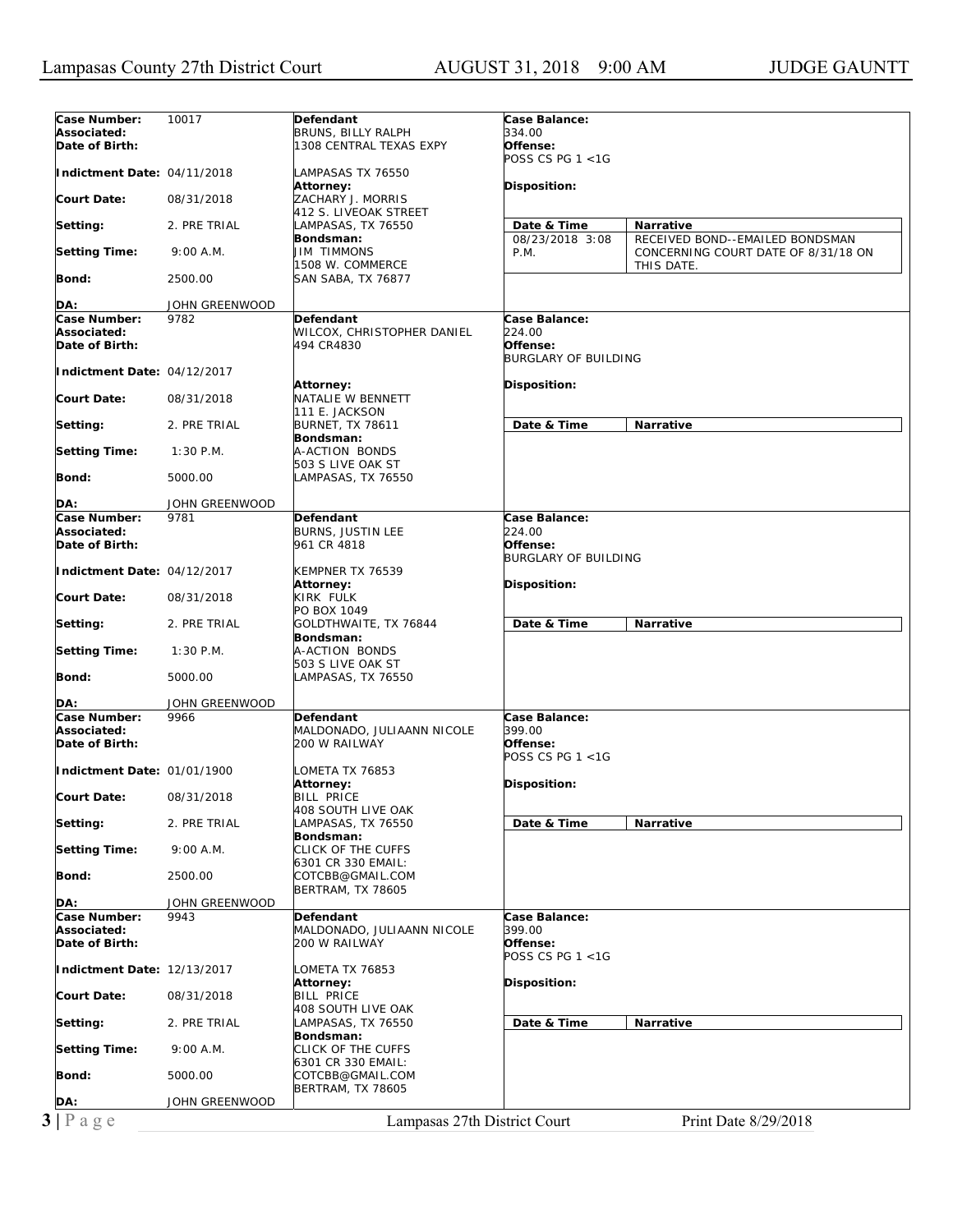| Case Number:                | 9870                    | Defendant                    | Case Balance:                         |
|-----------------------------|-------------------------|------------------------------|---------------------------------------|
| Associated:                 |                         | WHITE, LORENZO MAURICE       | 224.00                                |
| Date of Birth:              |                         | 1107 ANNA LEE DR             | Offense:                              |
|                             |                         |                              | UNL POSS FIREARM BY FELON             |
| Indictment Date: 09/13/2017 |                         |                              |                                       |
|                             |                         | Attorney:                    | <b>Disposition:</b>                   |
| <b>Court Date:</b>          | 08/31/2018              | ROBERT HARRIS                |                                       |
|                             |                         | 404 NORTH MAIN               |                                       |
| Setting:                    | 2. PRE TRIAL            | <b>BELTON, TX 76513</b>      | Date & Time<br>Narrative              |
|                             |                         | Bondsman:                    |                                       |
| <b>Setting Time:</b>        | 9:00 A.M.               | ACE BAIL BONDS               |                                       |
|                             |                         | 203 S WATER ST               |                                       |
| Bond:                       | 2500.00                 | <b>BURNET, TX 78611</b>      |                                       |
| DA:                         | JOHN GREENWOOD          |                              |                                       |
| Case Number:                | 9922                    | Defendant                    | Case Balance:                         |
| Associated:                 |                         | PESINA, JESSIE               | 399.00                                |
| Date of Birth:              |                         | 709 HARVEY AVE               | Offense:                              |
|                             |                         |                              | POSS CS PG $1 > = 16 < 4G$            |
| Indictment Date: 11/15/2017 |                         | BURNET TX 78611              |                                       |
|                             |                         | Attorney:                    | Disposition:                          |
| <b>Court Date:</b>          | 08/31/2018              | EDDIE SHELL                  |                                       |
|                             |                         | 6000 N HWY 281               |                                       |
| Setting:                    | 2. PRE TRIAL            | MARBLE FALLS, TX 78654       | Date & Time<br>Narrative              |
|                             |                         | Bondsman:                    |                                       |
| <b>Setting Time:</b>        | 9:00 A.M.               | <b>IN JAIL</b>               |                                       |
|                             |                         |                              |                                       |
| Bond:                       | 500.00                  |                              |                                       |
|                             |                         |                              |                                       |
| DA:<br>Case Number:         | JOHN GREENWOOD<br>10019 | Defendant                    | Case Balance:                         |
| Associated:                 |                         | ELENDO, EKE JOSEPH           | 284.00                                |
| Date of Birth:              |                         | 10307 BOWNIE DR              | Offense:                              |
|                             |                         |                              | POSS CS PG 1 <1G                      |
| Indictment Date: 04/11/2018 |                         | AUSTIN TX 78753              |                                       |
|                             |                         | Attorney:                    | Disposition:                          |
| <b>Court Date:</b>          | 08/31/2018              | EDDIE SHELL                  |                                       |
|                             |                         | 6000 N HWY 281               |                                       |
| Setting:                    | 2. PRE TRIAL            | MARBLE FALLS, TX 78654       | Date & Time<br>Narrative              |
|                             |                         | Bondsman:                    |                                       |
| <b>Setting Time:</b>        | 9:00 A.M.               | CLICK OF THE CUFFS           |                                       |
|                             |                         | 6301 CR 330 EMAIL:           |                                       |
| Bond:                       | 2500.00                 | COTCBB@GMAIL.COM             |                                       |
| DA:                         | <b>JESSICA GUY</b>      | <b>BERTRAM, TX 78605</b>     |                                       |
| Case Number:                | 10048                   | Defendant                    | Case Balance:                         |
| Associated:                 |                         | MALDONADO, BRYAN ABEL        | 224.00                                |
| Date of Birth:              |                         | 1140 SUNDROP ST              | Offense:                              |
|                             |                         |                              | EVADING ARREST DET W/VEH              |
| Indictment Date: 06/13/2018 |                         | <b>SANDY TX 78665</b>        |                                       |
|                             |                         | Attorney:                    | Disposition:                          |
| <b>Court Date:</b>          | 08/31/2018              | PAUL HARRELL                 |                                       |
|                             |                         | 412 S. LIVEOAK STREET        |                                       |
| Setting:                    | 2. PRE TRIAL            | LAMPASAS, TX 76550           | Date & Time<br>Narrative              |
|                             |                         | Bondsman:                    |                                       |
| <b>Setting Time:</b>        | 9:00 A.M.               | A-ACTION BONDS               |                                       |
|                             |                         | 503 S LIVE OAK ST            |                                       |
| Bond:                       | 5000.00                 | LAMPASAS, TX 76550           |                                       |
|                             |                         |                              |                                       |
| DA:<br>Case Number:         | JESSICA GUY             | Defendant                    |                                       |
| Associated:                 | 10066                   | VALDERRAMA, MARGARITO TORREZ | Case Balance:<br>384.00               |
| Date of Birth:              |                         | 110 SCARLET OAKS             | Offense:                              |
|                             |                         |                              | DRIVING WHILE INTOXICATED 3RD OR MORE |
| Indictment Date: 07/18/2018 |                         | <b>DALE TX 78616</b>         |                                       |
|                             |                         | <b>Attorney:</b>             | Disposition:                          |
| <b>Court Date:</b>          | 08/31/2018              | ZACHARY J. MORRIS            |                                       |
|                             |                         | 412 S. LIVEOAK STREET        |                                       |
|                             |                         |                              |                                       |
| Setting:                    | 2. PRE TRIAL            | LAMPASAS, TX 76550           | Date & Time<br>Narrative              |
|                             |                         | Bondsman:                    |                                       |
| <b>Setting Time:</b>        | 9:00 A.M.               | <b>IN JAIL</b>               |                                       |
|                             |                         |                              |                                       |
| Bond:                       | 0.00                    |                              |                                       |
|                             |                         |                              |                                       |
| DA:<br>$4$   P a g e        | <b>JESSICA GUY</b>      | Lampasas 27th District Court | Print Date 8/29/2018                  |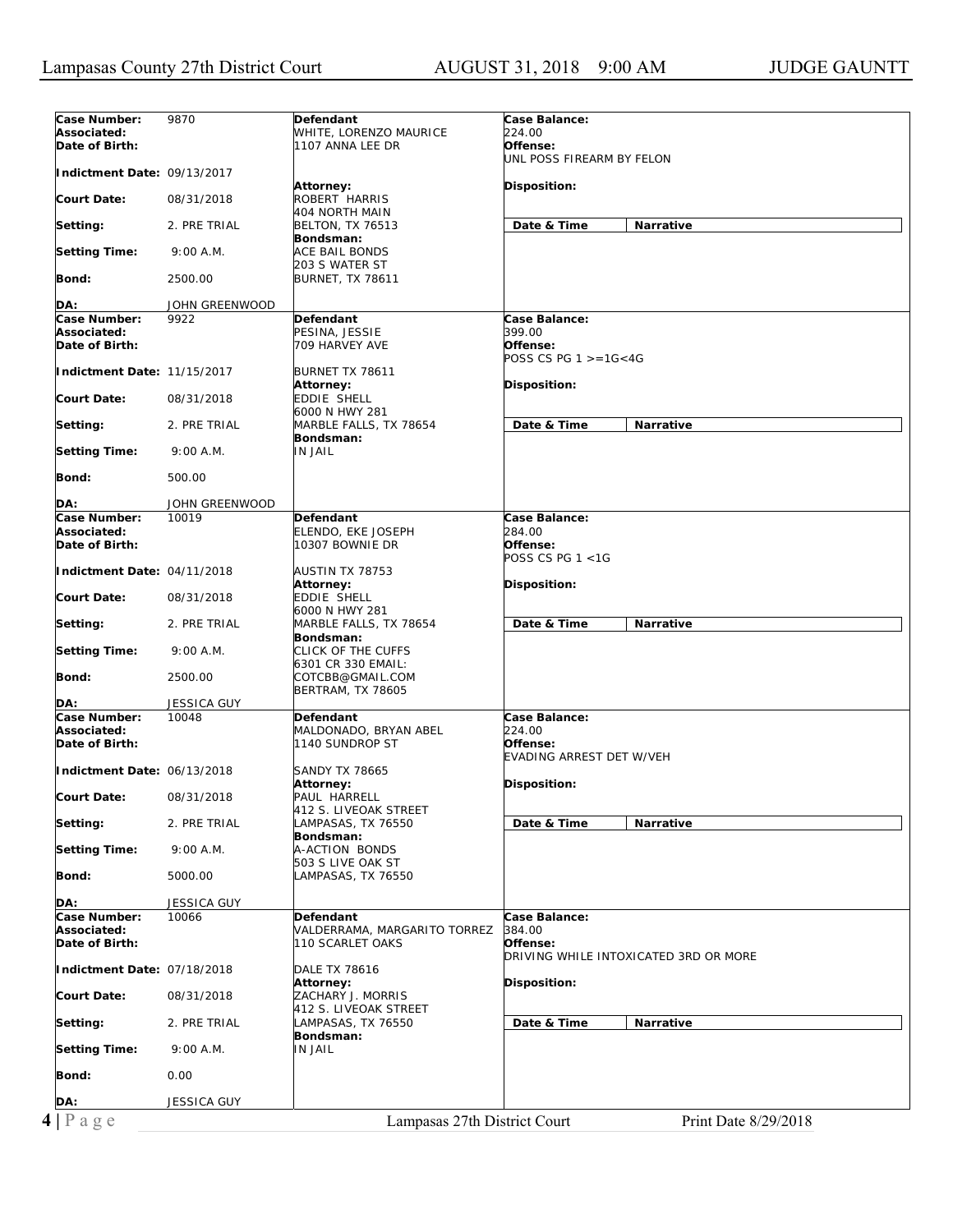| Case Number:<br>Associated:<br>Date of Birth:<br>Indictment Date: 11/25/2015<br><b>Court Date:</b><br>Setting:<br><b>Setting Time:</b><br>Bond:<br>DA:<br>Case Number:<br>Associated:<br>Date of Birth:<br>Indictment Date: 05/16/2018<br><b>Court Date:</b><br>Setting:<br><b>Setting Time:</b><br>Bond:<br>DA:<br>Case Number:<br>Associated:<br>Date of Birth:<br>Indictment Date: 06/13/2018<br><b>Court Date:</b><br>Setting:<br><b>Setting Time:</b><br>Bond:<br>DA:<br>Case Number:<br>9954<br>Associated:<br>Date of Birth:<br>Indictment Date: 01/10/2018<br><b>Court Date:</b><br>Setting:<br><b>Setting Time:</b><br>Bond:<br>DA:<br>Case Number:<br>Associated: | 9463<br>08/31/2018<br>2. PRE TRIAL<br>9:00 A.M.<br>3000.00<br>JESSICA GUY<br>10029<br>08/31/2018<br>2. PRE TRIAL<br>9:00 A.M.<br>0.00<br>JOHN GREENWOOD<br>10043 | Defendant<br>QUENOMOEN, CHRISTOPHER TODD<br>506 E. 6TH ST.<br>LAMPASAS, TEXAS 765550<br>LAMPASAS TX 76550<br><b>Attorney:</b><br>NATALIE W BENNETT<br>111 E. JACKSON<br><b>BURNET, TX 78611</b><br>Bondsman:<br>A-ACTION BONDS<br>503 S LIVE OAK ST<br>LAMPASAS, TX 76550<br>Defendant<br>NAVARRO, ADRIAN LOUIS<br>604 S WALNUT<br>LAMPASAS TX 76550<br>Attorney:<br>EDDIE SHELL<br>6000 N HWY 281<br>MARBLE FALLS, TX 78654<br>Bondsman:<br>ALBERT SAENZ<br>611 S WATER<br><b>BURNET, TX 78611</b><br>Defendant<br><b>EASTER, FREDERICK WAYNE</b><br>442 PR 1296 | <b>Case Balance:</b><br>284.00<br>Offense:<br>POSS CS PG $1 < 1$ G<br>Disposition:<br>Date & Time<br>Narrative<br>Case Balance:<br>674.00<br>Offense:<br>AGG SEXUAL ASSAULT CHILD<br>Disposition:<br>Date & Time<br>Narrative<br><b>Case Balance:</b> |
|-----------------------------------------------------------------------------------------------------------------------------------------------------------------------------------------------------------------------------------------------------------------------------------------------------------------------------------------------------------------------------------------------------------------------------------------------------------------------------------------------------------------------------------------------------------------------------------------------------------------------------------------------------------------------------|------------------------------------------------------------------------------------------------------------------------------------------------------------------|-------------------------------------------------------------------------------------------------------------------------------------------------------------------------------------------------------------------------------------------------------------------------------------------------------------------------------------------------------------------------------------------------------------------------------------------------------------------------------------------------------------------------------------------------------------------|-------------------------------------------------------------------------------------------------------------------------------------------------------------------------------------------------------------------------------------------------------|
|                                                                                                                                                                                                                                                                                                                                                                                                                                                                                                                                                                                                                                                                             |                                                                                                                                                                  |                                                                                                                                                                                                                                                                                                                                                                                                                                                                                                                                                                   |                                                                                                                                                                                                                                                       |
|                                                                                                                                                                                                                                                                                                                                                                                                                                                                                                                                                                                                                                                                             |                                                                                                                                                                  |                                                                                                                                                                                                                                                                                                                                                                                                                                                                                                                                                                   |                                                                                                                                                                                                                                                       |
|                                                                                                                                                                                                                                                                                                                                                                                                                                                                                                                                                                                                                                                                             |                                                                                                                                                                  |                                                                                                                                                                                                                                                                                                                                                                                                                                                                                                                                                                   |                                                                                                                                                                                                                                                       |
|                                                                                                                                                                                                                                                                                                                                                                                                                                                                                                                                                                                                                                                                             |                                                                                                                                                                  |                                                                                                                                                                                                                                                                                                                                                                                                                                                                                                                                                                   |                                                                                                                                                                                                                                                       |
|                                                                                                                                                                                                                                                                                                                                                                                                                                                                                                                                                                                                                                                                             |                                                                                                                                                                  |                                                                                                                                                                                                                                                                                                                                                                                                                                                                                                                                                                   |                                                                                                                                                                                                                                                       |
|                                                                                                                                                                                                                                                                                                                                                                                                                                                                                                                                                                                                                                                                             |                                                                                                                                                                  |                                                                                                                                                                                                                                                                                                                                                                                                                                                                                                                                                                   |                                                                                                                                                                                                                                                       |
|                                                                                                                                                                                                                                                                                                                                                                                                                                                                                                                                                                                                                                                                             |                                                                                                                                                                  |                                                                                                                                                                                                                                                                                                                                                                                                                                                                                                                                                                   |                                                                                                                                                                                                                                                       |
|                                                                                                                                                                                                                                                                                                                                                                                                                                                                                                                                                                                                                                                                             |                                                                                                                                                                  |                                                                                                                                                                                                                                                                                                                                                                                                                                                                                                                                                                   |                                                                                                                                                                                                                                                       |
|                                                                                                                                                                                                                                                                                                                                                                                                                                                                                                                                                                                                                                                                             |                                                                                                                                                                  |                                                                                                                                                                                                                                                                                                                                                                                                                                                                                                                                                                   |                                                                                                                                                                                                                                                       |
|                                                                                                                                                                                                                                                                                                                                                                                                                                                                                                                                                                                                                                                                             |                                                                                                                                                                  |                                                                                                                                                                                                                                                                                                                                                                                                                                                                                                                                                                   |                                                                                                                                                                                                                                                       |
|                                                                                                                                                                                                                                                                                                                                                                                                                                                                                                                                                                                                                                                                             |                                                                                                                                                                  |                                                                                                                                                                                                                                                                                                                                                                                                                                                                                                                                                                   |                                                                                                                                                                                                                                                       |
|                                                                                                                                                                                                                                                                                                                                                                                                                                                                                                                                                                                                                                                                             |                                                                                                                                                                  |                                                                                                                                                                                                                                                                                                                                                                                                                                                                                                                                                                   |                                                                                                                                                                                                                                                       |
|                                                                                                                                                                                                                                                                                                                                                                                                                                                                                                                                                                                                                                                                             |                                                                                                                                                                  |                                                                                                                                                                                                                                                                                                                                                                                                                                                                                                                                                                   |                                                                                                                                                                                                                                                       |
|                                                                                                                                                                                                                                                                                                                                                                                                                                                                                                                                                                                                                                                                             |                                                                                                                                                                  |                                                                                                                                                                                                                                                                                                                                                                                                                                                                                                                                                                   |                                                                                                                                                                                                                                                       |
|                                                                                                                                                                                                                                                                                                                                                                                                                                                                                                                                                                                                                                                                             |                                                                                                                                                                  |                                                                                                                                                                                                                                                                                                                                                                                                                                                                                                                                                                   |                                                                                                                                                                                                                                                       |
|                                                                                                                                                                                                                                                                                                                                                                                                                                                                                                                                                                                                                                                                             |                                                                                                                                                                  |                                                                                                                                                                                                                                                                                                                                                                                                                                                                                                                                                                   |                                                                                                                                                                                                                                                       |
|                                                                                                                                                                                                                                                                                                                                                                                                                                                                                                                                                                                                                                                                             |                                                                                                                                                                  |                                                                                                                                                                                                                                                                                                                                                                                                                                                                                                                                                                   |                                                                                                                                                                                                                                                       |
|                                                                                                                                                                                                                                                                                                                                                                                                                                                                                                                                                                                                                                                                             |                                                                                                                                                                  |                                                                                                                                                                                                                                                                                                                                                                                                                                                                                                                                                                   |                                                                                                                                                                                                                                                       |
|                                                                                                                                                                                                                                                                                                                                                                                                                                                                                                                                                                                                                                                                             |                                                                                                                                                                  |                                                                                                                                                                                                                                                                                                                                                                                                                                                                                                                                                                   |                                                                                                                                                                                                                                                       |
|                                                                                                                                                                                                                                                                                                                                                                                                                                                                                                                                                                                                                                                                             |                                                                                                                                                                  |                                                                                                                                                                                                                                                                                                                                                                                                                                                                                                                                                                   |                                                                                                                                                                                                                                                       |
|                                                                                                                                                                                                                                                                                                                                                                                                                                                                                                                                                                                                                                                                             |                                                                                                                                                                  |                                                                                                                                                                                                                                                                                                                                                                                                                                                                                                                                                                   |                                                                                                                                                                                                                                                       |
|                                                                                                                                                                                                                                                                                                                                                                                                                                                                                                                                                                                                                                                                             |                                                                                                                                                                  |                                                                                                                                                                                                                                                                                                                                                                                                                                                                                                                                                                   |                                                                                                                                                                                                                                                       |
|                                                                                                                                                                                                                                                                                                                                                                                                                                                                                                                                                                                                                                                                             |                                                                                                                                                                  |                                                                                                                                                                                                                                                                                                                                                                                                                                                                                                                                                                   |                                                                                                                                                                                                                                                       |
|                                                                                                                                                                                                                                                                                                                                                                                                                                                                                                                                                                                                                                                                             |                                                                                                                                                                  |                                                                                                                                                                                                                                                                                                                                                                                                                                                                                                                                                                   |                                                                                                                                                                                                                                                       |
|                                                                                                                                                                                                                                                                                                                                                                                                                                                                                                                                                                                                                                                                             |                                                                                                                                                                  |                                                                                                                                                                                                                                                                                                                                                                                                                                                                                                                                                                   |                                                                                                                                                                                                                                                       |
|                                                                                                                                                                                                                                                                                                                                                                                                                                                                                                                                                                                                                                                                             |                                                                                                                                                                  |                                                                                                                                                                                                                                                                                                                                                                                                                                                                                                                                                                   |                                                                                                                                                                                                                                                       |
|                                                                                                                                                                                                                                                                                                                                                                                                                                                                                                                                                                                                                                                                             |                                                                                                                                                                  |                                                                                                                                                                                                                                                                                                                                                                                                                                                                                                                                                                   |                                                                                                                                                                                                                                                       |
|                                                                                                                                                                                                                                                                                                                                                                                                                                                                                                                                                                                                                                                                             |                                                                                                                                                                  |                                                                                                                                                                                                                                                                                                                                                                                                                                                                                                                                                                   |                                                                                                                                                                                                                                                       |
|                                                                                                                                                                                                                                                                                                                                                                                                                                                                                                                                                                                                                                                                             |                                                                                                                                                                  |                                                                                                                                                                                                                                                                                                                                                                                                                                                                                                                                                                   |                                                                                                                                                                                                                                                       |
|                                                                                                                                                                                                                                                                                                                                                                                                                                                                                                                                                                                                                                                                             |                                                                                                                                                                  |                                                                                                                                                                                                                                                                                                                                                                                                                                                                                                                                                                   |                                                                                                                                                                                                                                                       |
|                                                                                                                                                                                                                                                                                                                                                                                                                                                                                                                                                                                                                                                                             |                                                                                                                                                                  |                                                                                                                                                                                                                                                                                                                                                                                                                                                                                                                                                                   |                                                                                                                                                                                                                                                       |
|                                                                                                                                                                                                                                                                                                                                                                                                                                                                                                                                                                                                                                                                             |                                                                                                                                                                  |                                                                                                                                                                                                                                                                                                                                                                                                                                                                                                                                                                   | 224.00                                                                                                                                                                                                                                                |
|                                                                                                                                                                                                                                                                                                                                                                                                                                                                                                                                                                                                                                                                             |                                                                                                                                                                  |                                                                                                                                                                                                                                                                                                                                                                                                                                                                                                                                                                   | Offense:                                                                                                                                                                                                                                              |
|                                                                                                                                                                                                                                                                                                                                                                                                                                                                                                                                                                                                                                                                             |                                                                                                                                                                  |                                                                                                                                                                                                                                                                                                                                                                                                                                                                                                                                                                   | DEADLY CONDUCT DISCHARGE FIREARM                                                                                                                                                                                                                      |
|                                                                                                                                                                                                                                                                                                                                                                                                                                                                                                                                                                                                                                                                             |                                                                                                                                                                  |                                                                                                                                                                                                                                                                                                                                                                                                                                                                                                                                                                   |                                                                                                                                                                                                                                                       |
|                                                                                                                                                                                                                                                                                                                                                                                                                                                                                                                                                                                                                                                                             |                                                                                                                                                                  |                                                                                                                                                                                                                                                                                                                                                                                                                                                                                                                                                                   |                                                                                                                                                                                                                                                       |
|                                                                                                                                                                                                                                                                                                                                                                                                                                                                                                                                                                                                                                                                             |                                                                                                                                                                  | Attorney:                                                                                                                                                                                                                                                                                                                                                                                                                                                                                                                                                         | Disposition:                                                                                                                                                                                                                                          |
|                                                                                                                                                                                                                                                                                                                                                                                                                                                                                                                                                                                                                                                                             | 08/31/2018                                                                                                                                                       | <b>MARY BETH HARRELL</b>                                                                                                                                                                                                                                                                                                                                                                                                                                                                                                                                          |                                                                                                                                                                                                                                                       |
|                                                                                                                                                                                                                                                                                                                                                                                                                                                                                                                                                                                                                                                                             |                                                                                                                                                                  | 701 W. CENTRAL TEXAS                                                                                                                                                                                                                                                                                                                                                                                                                                                                                                                                              |                                                                                                                                                                                                                                                       |
|                                                                                                                                                                                                                                                                                                                                                                                                                                                                                                                                                                                                                                                                             | 2. PRE TRIAL                                                                                                                                                     | <b>EXPRESSWAY</b>                                                                                                                                                                                                                                                                                                                                                                                                                                                                                                                                                 | Date & Time<br>Narrative                                                                                                                                                                                                                              |
|                                                                                                                                                                                                                                                                                                                                                                                                                                                                                                                                                                                                                                                                             |                                                                                                                                                                  | KILLEEN, TX 76541                                                                                                                                                                                                                                                                                                                                                                                                                                                                                                                                                 |                                                                                                                                                                                                                                                       |
|                                                                                                                                                                                                                                                                                                                                                                                                                                                                                                                                                                                                                                                                             | 9:00 A.M.                                                                                                                                                        | Bondsman:                                                                                                                                                                                                                                                                                                                                                                                                                                                                                                                                                         |                                                                                                                                                                                                                                                       |
|                                                                                                                                                                                                                                                                                                                                                                                                                                                                                                                                                                                                                                                                             |                                                                                                                                                                  | A-ACTION BONDS                                                                                                                                                                                                                                                                                                                                                                                                                                                                                                                                                    |                                                                                                                                                                                                                                                       |
|                                                                                                                                                                                                                                                                                                                                                                                                                                                                                                                                                                                                                                                                             | 10000.00                                                                                                                                                         | 503 S LIVE OAK ST                                                                                                                                                                                                                                                                                                                                                                                                                                                                                                                                                 |                                                                                                                                                                                                                                                       |
|                                                                                                                                                                                                                                                                                                                                                                                                                                                                                                                                                                                                                                                                             |                                                                                                                                                                  | LAMPASAS, TX 76550                                                                                                                                                                                                                                                                                                                                                                                                                                                                                                                                                |                                                                                                                                                                                                                                                       |
|                                                                                                                                                                                                                                                                                                                                                                                                                                                                                                                                                                                                                                                                             | JOHN GREENWOOD                                                                                                                                                   |                                                                                                                                                                                                                                                                                                                                                                                                                                                                                                                                                                   |                                                                                                                                                                                                                                                       |
|                                                                                                                                                                                                                                                                                                                                                                                                                                                                                                                                                                                                                                                                             |                                                                                                                                                                  | Defendant                                                                                                                                                                                                                                                                                                                                                                                                                                                                                                                                                         | Case Balance:<br>674.00                                                                                                                                                                                                                               |
|                                                                                                                                                                                                                                                                                                                                                                                                                                                                                                                                                                                                                                                                             |                                                                                                                                                                  | COLLINS, WESLEY LEE                                                                                                                                                                                                                                                                                                                                                                                                                                                                                                                                               |                                                                                                                                                                                                                                                       |
|                                                                                                                                                                                                                                                                                                                                                                                                                                                                                                                                                                                                                                                                             |                                                                                                                                                                  | 905 S CHESNUT                                                                                                                                                                                                                                                                                                                                                                                                                                                                                                                                                     | Offense:                                                                                                                                                                                                                                              |
|                                                                                                                                                                                                                                                                                                                                                                                                                                                                                                                                                                                                                                                                             |                                                                                                                                                                  |                                                                                                                                                                                                                                                                                                                                                                                                                                                                                                                                                                   | AGG SEXUAL ASSAULT CHILD                                                                                                                                                                                                                              |
|                                                                                                                                                                                                                                                                                                                                                                                                                                                                                                                                                                                                                                                                             |                                                                                                                                                                  | LAMPASAS TX 76550                                                                                                                                                                                                                                                                                                                                                                                                                                                                                                                                                 |                                                                                                                                                                                                                                                       |
|                                                                                                                                                                                                                                                                                                                                                                                                                                                                                                                                                                                                                                                                             |                                                                                                                                                                  | <b>Attorney:</b>                                                                                                                                                                                                                                                                                                                                                                                                                                                                                                                                                  | Disposition:                                                                                                                                                                                                                                          |
|                                                                                                                                                                                                                                                                                                                                                                                                                                                                                                                                                                                                                                                                             | 08/31/2018                                                                                                                                                       | PAUL HARRELL                                                                                                                                                                                                                                                                                                                                                                                                                                                                                                                                                      |                                                                                                                                                                                                                                                       |
|                                                                                                                                                                                                                                                                                                                                                                                                                                                                                                                                                                                                                                                                             |                                                                                                                                                                  | 412 S. LIVEOAK STREET                                                                                                                                                                                                                                                                                                                                                                                                                                                                                                                                             |                                                                                                                                                                                                                                                       |
|                                                                                                                                                                                                                                                                                                                                                                                                                                                                                                                                                                                                                                                                             | 2. PRE TRIAL                                                                                                                                                     | AMPASAS, TX 76550                                                                                                                                                                                                                                                                                                                                                                                                                                                                                                                                                 | Date & Time<br>Narrative                                                                                                                                                                                                                              |
|                                                                                                                                                                                                                                                                                                                                                                                                                                                                                                                                                                                                                                                                             |                                                                                                                                                                  | Bondsman:                                                                                                                                                                                                                                                                                                                                                                                                                                                                                                                                                         |                                                                                                                                                                                                                                                       |
|                                                                                                                                                                                                                                                                                                                                                                                                                                                                                                                                                                                                                                                                             | 9:00 A.M.                                                                                                                                                        | A-ACTION BONDS                                                                                                                                                                                                                                                                                                                                                                                                                                                                                                                                                    |                                                                                                                                                                                                                                                       |
|                                                                                                                                                                                                                                                                                                                                                                                                                                                                                                                                                                                                                                                                             |                                                                                                                                                                  | 503 S LIVE OAK ST                                                                                                                                                                                                                                                                                                                                                                                                                                                                                                                                                 |                                                                                                                                                                                                                                                       |
|                                                                                                                                                                                                                                                                                                                                                                                                                                                                                                                                                                                                                                                                             | 10000.00                                                                                                                                                         | LAMPASAS, TX 76550                                                                                                                                                                                                                                                                                                                                                                                                                                                                                                                                                |                                                                                                                                                                                                                                                       |
|                                                                                                                                                                                                                                                                                                                                                                                                                                                                                                                                                                                                                                                                             |                                                                                                                                                                  |                                                                                                                                                                                                                                                                                                                                                                                                                                                                                                                                                                   |                                                                                                                                                                                                                                                       |
|                                                                                                                                                                                                                                                                                                                                                                                                                                                                                                                                                                                                                                                                             | JESSICA GUY                                                                                                                                                      |                                                                                                                                                                                                                                                                                                                                                                                                                                                                                                                                                                   |                                                                                                                                                                                                                                                       |
|                                                                                                                                                                                                                                                                                                                                                                                                                                                                                                                                                                                                                                                                             | 9989                                                                                                                                                             | Defendant                                                                                                                                                                                                                                                                                                                                                                                                                                                                                                                                                         | Case Balance:                                                                                                                                                                                                                                         |
|                                                                                                                                                                                                                                                                                                                                                                                                                                                                                                                                                                                                                                                                             |                                                                                                                                                                  | YATES, CODY VAN                                                                                                                                                                                                                                                                                                                                                                                                                                                                                                                                                   | 284.00                                                                                                                                                                                                                                                |
| Date of Birth:                                                                                                                                                                                                                                                                                                                                                                                                                                                                                                                                                                                                                                                              |                                                                                                                                                                  | PO BOX 1055                                                                                                                                                                                                                                                                                                                                                                                                                                                                                                                                                       | Offense:                                                                                                                                                                                                                                              |
|                                                                                                                                                                                                                                                                                                                                                                                                                                                                                                                                                                                                                                                                             |                                                                                                                                                                  |                                                                                                                                                                                                                                                                                                                                                                                                                                                                                                                                                                   | MAN DEL CS PG $1 > = 4G < 200G$                                                                                                                                                                                                                       |
| Indictment Date: 03/14/2018                                                                                                                                                                                                                                                                                                                                                                                                                                                                                                                                                                                                                                                 |                                                                                                                                                                  | COPPERAS COVE TX 76522                                                                                                                                                                                                                                                                                                                                                                                                                                                                                                                                            |                                                                                                                                                                                                                                                       |
|                                                                                                                                                                                                                                                                                                                                                                                                                                                                                                                                                                                                                                                                             |                                                                                                                                                                  | <b>Attorney:</b>                                                                                                                                                                                                                                                                                                                                                                                                                                                                                                                                                  | <b>Disposition:</b>                                                                                                                                                                                                                                   |
| <b>Court Date:</b>                                                                                                                                                                                                                                                                                                                                                                                                                                                                                                                                                                                                                                                          |                                                                                                                                                                  | EDDIE SHELL                                                                                                                                                                                                                                                                                                                                                                                                                                                                                                                                                       |                                                                                                                                                                                                                                                       |
|                                                                                                                                                                                                                                                                                                                                                                                                                                                                                                                                                                                                                                                                             | 08/31/2018                                                                                                                                                       | 6000 N HWY 281                                                                                                                                                                                                                                                                                                                                                                                                                                                                                                                                                    |                                                                                                                                                                                                                                                       |
| Setting:                                                                                                                                                                                                                                                                                                                                                                                                                                                                                                                                                                                                                                                                    |                                                                                                                                                                  | MARBLE FALLS, TX 78654                                                                                                                                                                                                                                                                                                                                                                                                                                                                                                                                            | Date & Time<br>Narrative                                                                                                                                                                                                                              |
|                                                                                                                                                                                                                                                                                                                                                                                                                                                                                                                                                                                                                                                                             | 2. PRE TRIAL                                                                                                                                                     | Bondsman:                                                                                                                                                                                                                                                                                                                                                                                                                                                                                                                                                         |                                                                                                                                                                                                                                                       |
| <b>Setting Time:</b>                                                                                                                                                                                                                                                                                                                                                                                                                                                                                                                                                                                                                                                        |                                                                                                                                                                  | <b>IN JAIL</b>                                                                                                                                                                                                                                                                                                                                                                                                                                                                                                                                                    |                                                                                                                                                                                                                                                       |
|                                                                                                                                                                                                                                                                                                                                                                                                                                                                                                                                                                                                                                                                             | 9:00 A.M.                                                                                                                                                        |                                                                                                                                                                                                                                                                                                                                                                                                                                                                                                                                                                   |                                                                                                                                                                                                                                                       |
| Bond:                                                                                                                                                                                                                                                                                                                                                                                                                                                                                                                                                                                                                                                                       |                                                                                                                                                                  |                                                                                                                                                                                                                                                                                                                                                                                                                                                                                                                                                                   |                                                                                                                                                                                                                                                       |
|                                                                                                                                                                                                                                                                                                                                                                                                                                                                                                                                                                                                                                                                             | 2000.00                                                                                                                                                          |                                                                                                                                                                                                                                                                                                                                                                                                                                                                                                                                                                   |                                                                                                                                                                                                                                                       |
| DA:                                                                                                                                                                                                                                                                                                                                                                                                                                                                                                                                                                                                                                                                         |                                                                                                                                                                  |                                                                                                                                                                                                                                                                                                                                                                                                                                                                                                                                                                   |                                                                                                                                                                                                                                                       |
| 5 Page                                                                                                                                                                                                                                                                                                                                                                                                                                                                                                                                                                                                                                                                      | JOHN GREENWOOD                                                                                                                                                   |                                                                                                                                                                                                                                                                                                                                                                                                                                                                                                                                                                   |                                                                                                                                                                                                                                                       |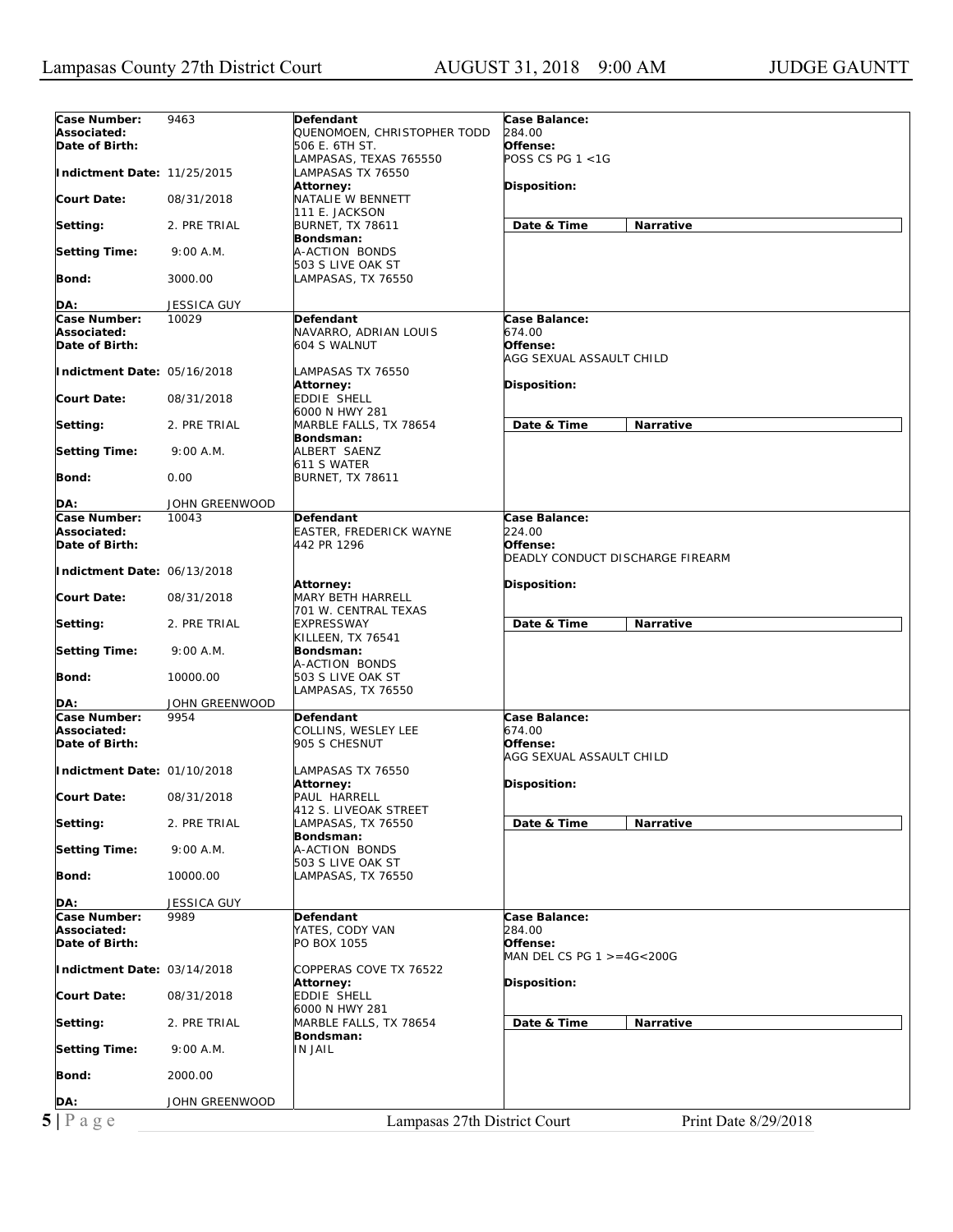| Associated:<br>PATTERSON, BRANDIE ELIZABETH<br><i>284.00</i><br>Date of Birth:<br>189 PR 3376<br>Offense:<br>MAN DEL CS PG $1 > = 4G < 200G$<br>Indictment Date: 03/14/2018<br>KEMPNER TX 76539<br><b>Attorney:</b><br><b>Disposition:</b><br><b>Court Date:</b><br>EDDIE SHELL<br>08/31/2018<br>6000 N HWY 281<br>Date & Time<br>Narrative<br>2. PRE TRIAL<br>MARBLE FALLS, TX 78654<br>Setting:<br>Bondsman:<br>A-ACTION BONDS<br><b>Setting Time:</b><br>9:00 A.M.<br>503 S LIVE OAK ST<br>Bond:<br>2000.00<br>LAMPASAS, TX 76550<br>DA:<br>JOHN GREENWOOD<br>Case Number:<br>Case Balance:<br>10062<br>Defendant<br>Associated:<br>NORRIS, RAYBURN CLARK<br>284.00<br>Date of Birth:<br>Offense:<br>1264 N HWY 183<br>POSS CS PG 1 <1G<br>Indictment Date: 07/18/2018<br>LAMPASAS TX 76550<br><b>Attorney:</b><br>Disposition:<br><b>Court Date:</b><br>08/31/2018<br>RALEIGH H VAN TREASE<br>P.O. BOX 341045 AUSTIN TX 78734<br>Date & Time<br><b>Narrative</b><br>Setting:<br>2. PRE TRIAL<br>LAKEWAY, TX 78734<br>Bondsman:<br><b>Setting Time:</b><br><b>BOND BAIL BONDS</b><br>9:00 A.M.<br><b>PO BOX 532</b><br>Bond:<br>1000.00<br>COMANCHE, TX 76442<br>DA:<br><b>JESSICA GUY</b><br>Case Number:<br>Case Balance:<br>9967<br>Defendant<br>224.00<br>Associated:<br>MEYER, DAVID FRANK<br>Date of Birth:<br>2214 FM 3170<br>Offense:<br>$INSURANCE FRAUD > = $2,500 < $30K$<br>Indictment Date: 01/10/2018<br>KEMPNER TX 76539<br>Disposition:<br><b>Attorney:</b><br>PAUL HARRELL<br><b>Court Date:</b><br>08/31/2018<br>412 S. LIVEOAK STREET<br>Date & Time<br>Setting:<br>2. PRE TRIAL<br>LAMPASAS, TX 76550<br><b>Narrative</b><br>Bondsman:<br><b>Setting Time:</b><br>9:00 A.M.<br>DAVIS BONDING COMPANY<br>817 WATER #121<br>Bond:<br>0.00<br>KERRVILLE, TX 78028<br>JOHN GREENWOOD<br>DA:<br>Case Number:<br>10063<br>Defendant<br>Case Balance:<br><i>224.00</i><br>Associated:<br>BONNET, ASHLEY MARIE<br>Offense:<br>Date of Birth:<br>108 S FINDLEY LANE<br><b>INTERFER W/CHILD CUSTODY</b><br>Indictment Date: 07/18/2018<br>BURNET TX 78611<br><b>Attorney:</b><br>Disposition:<br>PAUL HARRELL<br><b>Court Date:</b><br>08/31/2018<br>412 S. LIVEOAK STREET<br>LAMPASAS, TX 76550<br>Date & Time<br>Setting:<br>2. PRE TRIAL<br>Narrative<br>Bondsman:<br><b>Setting Time:</b><br>A-ACTION BONDS<br>9:00 A.M.<br>503 S LIVE OAK ST<br>Bond:<br>3000.00<br>LAMPASAS, TX 76550<br>DA:<br>JESSICA GUY<br>Case Number:<br>Case Balance:<br>9846<br>Defendant<br>Associated:<br>MARTIN, PATRICK HOWARD<br>224.00<br>Date of Birth:<br>Offense:<br>506 AVE A<br>INTOXICATION ASSAULT W/VEHICLE SBI<br>Indictment Date: 07/12/2017<br>Disposition:<br><b>Attorney:</b><br><b>Court Date:</b><br>EDDIE SHELL<br>08/31/2018<br>6000 N HWY 281<br>Date & Time<br><b>Narrative</b><br>Setting:<br>2. PRE TRIAL<br>MARBLE FALLS, TX 78654<br>Bondsman:<br><b>BOND BAIL BONDS</b><br><b>Setting Time:</b><br>9:00 A.M.<br>PO BOX 532<br>COMANCHE, TX 76442<br>Bond:<br>1500.00<br><b>JESSICA GUY</b><br>DA:<br>$6 P \text{ a } g e$<br>Lampasas 27th District Court<br>Print Date 8/29/2018 |              |      |           |               |
|------------------------------------------------------------------------------------------------------------------------------------------------------------------------------------------------------------------------------------------------------------------------------------------------------------------------------------------------------------------------------------------------------------------------------------------------------------------------------------------------------------------------------------------------------------------------------------------------------------------------------------------------------------------------------------------------------------------------------------------------------------------------------------------------------------------------------------------------------------------------------------------------------------------------------------------------------------------------------------------------------------------------------------------------------------------------------------------------------------------------------------------------------------------------------------------------------------------------------------------------------------------------------------------------------------------------------------------------------------------------------------------------------------------------------------------------------------------------------------------------------------------------------------------------------------------------------------------------------------------------------------------------------------------------------------------------------------------------------------------------------------------------------------------------------------------------------------------------------------------------------------------------------------------------------------------------------------------------------------------------------------------------------------------------------------------------------------------------------------------------------------------------------------------------------------------------------------------------------------------------------------------------------------------------------------------------------------------------------------------------------------------------------------------------------------------------------------------------------------------------------------------------------------------------------------------------------------------------------------------------------------------------------------------------------------------------------------------------------------------------------------------------------------------------------------------------------------------------------------------------------------------------------------------------------------------------------------------------------------------------------------------------------------------------------------------------------------------------------------|--------------|------|-----------|---------------|
|                                                                                                                                                                                                                                                                                                                                                                                                                                                                                                                                                                                                                                                                                                                                                                                                                                                                                                                                                                                                                                                                                                                                                                                                                                                                                                                                                                                                                                                                                                                                                                                                                                                                                                                                                                                                                                                                                                                                                                                                                                                                                                                                                                                                                                                                                                                                                                                                                                                                                                                                                                                                                                                                                                                                                                                                                                                                                                                                                                                                                                                                                                            | Case Number: | 9988 | Defendant | Case Balance: |
|                                                                                                                                                                                                                                                                                                                                                                                                                                                                                                                                                                                                                                                                                                                                                                                                                                                                                                                                                                                                                                                                                                                                                                                                                                                                                                                                                                                                                                                                                                                                                                                                                                                                                                                                                                                                                                                                                                                                                                                                                                                                                                                                                                                                                                                                                                                                                                                                                                                                                                                                                                                                                                                                                                                                                                                                                                                                                                                                                                                                                                                                                                            |              |      |           |               |
|                                                                                                                                                                                                                                                                                                                                                                                                                                                                                                                                                                                                                                                                                                                                                                                                                                                                                                                                                                                                                                                                                                                                                                                                                                                                                                                                                                                                                                                                                                                                                                                                                                                                                                                                                                                                                                                                                                                                                                                                                                                                                                                                                                                                                                                                                                                                                                                                                                                                                                                                                                                                                                                                                                                                                                                                                                                                                                                                                                                                                                                                                                            |              |      |           |               |
|                                                                                                                                                                                                                                                                                                                                                                                                                                                                                                                                                                                                                                                                                                                                                                                                                                                                                                                                                                                                                                                                                                                                                                                                                                                                                                                                                                                                                                                                                                                                                                                                                                                                                                                                                                                                                                                                                                                                                                                                                                                                                                                                                                                                                                                                                                                                                                                                                                                                                                                                                                                                                                                                                                                                                                                                                                                                                                                                                                                                                                                                                                            |              |      |           |               |
|                                                                                                                                                                                                                                                                                                                                                                                                                                                                                                                                                                                                                                                                                                                                                                                                                                                                                                                                                                                                                                                                                                                                                                                                                                                                                                                                                                                                                                                                                                                                                                                                                                                                                                                                                                                                                                                                                                                                                                                                                                                                                                                                                                                                                                                                                                                                                                                                                                                                                                                                                                                                                                                                                                                                                                                                                                                                                                                                                                                                                                                                                                            |              |      |           |               |
|                                                                                                                                                                                                                                                                                                                                                                                                                                                                                                                                                                                                                                                                                                                                                                                                                                                                                                                                                                                                                                                                                                                                                                                                                                                                                                                                                                                                                                                                                                                                                                                                                                                                                                                                                                                                                                                                                                                                                                                                                                                                                                                                                                                                                                                                                                                                                                                                                                                                                                                                                                                                                                                                                                                                                                                                                                                                                                                                                                                                                                                                                                            |              |      |           |               |
|                                                                                                                                                                                                                                                                                                                                                                                                                                                                                                                                                                                                                                                                                                                                                                                                                                                                                                                                                                                                                                                                                                                                                                                                                                                                                                                                                                                                                                                                                                                                                                                                                                                                                                                                                                                                                                                                                                                                                                                                                                                                                                                                                                                                                                                                                                                                                                                                                                                                                                                                                                                                                                                                                                                                                                                                                                                                                                                                                                                                                                                                                                            |              |      |           |               |
|                                                                                                                                                                                                                                                                                                                                                                                                                                                                                                                                                                                                                                                                                                                                                                                                                                                                                                                                                                                                                                                                                                                                                                                                                                                                                                                                                                                                                                                                                                                                                                                                                                                                                                                                                                                                                                                                                                                                                                                                                                                                                                                                                                                                                                                                                                                                                                                                                                                                                                                                                                                                                                                                                                                                                                                                                                                                                                                                                                                                                                                                                                            |              |      |           |               |
|                                                                                                                                                                                                                                                                                                                                                                                                                                                                                                                                                                                                                                                                                                                                                                                                                                                                                                                                                                                                                                                                                                                                                                                                                                                                                                                                                                                                                                                                                                                                                                                                                                                                                                                                                                                                                                                                                                                                                                                                                                                                                                                                                                                                                                                                                                                                                                                                                                                                                                                                                                                                                                                                                                                                                                                                                                                                                                                                                                                                                                                                                                            |              |      |           |               |
|                                                                                                                                                                                                                                                                                                                                                                                                                                                                                                                                                                                                                                                                                                                                                                                                                                                                                                                                                                                                                                                                                                                                                                                                                                                                                                                                                                                                                                                                                                                                                                                                                                                                                                                                                                                                                                                                                                                                                                                                                                                                                                                                                                                                                                                                                                                                                                                                                                                                                                                                                                                                                                                                                                                                                                                                                                                                                                                                                                                                                                                                                                            |              |      |           |               |
|                                                                                                                                                                                                                                                                                                                                                                                                                                                                                                                                                                                                                                                                                                                                                                                                                                                                                                                                                                                                                                                                                                                                                                                                                                                                                                                                                                                                                                                                                                                                                                                                                                                                                                                                                                                                                                                                                                                                                                                                                                                                                                                                                                                                                                                                                                                                                                                                                                                                                                                                                                                                                                                                                                                                                                                                                                                                                                                                                                                                                                                                                                            |              |      |           |               |
|                                                                                                                                                                                                                                                                                                                                                                                                                                                                                                                                                                                                                                                                                                                                                                                                                                                                                                                                                                                                                                                                                                                                                                                                                                                                                                                                                                                                                                                                                                                                                                                                                                                                                                                                                                                                                                                                                                                                                                                                                                                                                                                                                                                                                                                                                                                                                                                                                                                                                                                                                                                                                                                                                                                                                                                                                                                                                                                                                                                                                                                                                                            |              |      |           |               |
|                                                                                                                                                                                                                                                                                                                                                                                                                                                                                                                                                                                                                                                                                                                                                                                                                                                                                                                                                                                                                                                                                                                                                                                                                                                                                                                                                                                                                                                                                                                                                                                                                                                                                                                                                                                                                                                                                                                                                                                                                                                                                                                                                                                                                                                                                                                                                                                                                                                                                                                                                                                                                                                                                                                                                                                                                                                                                                                                                                                                                                                                                                            |              |      |           |               |
|                                                                                                                                                                                                                                                                                                                                                                                                                                                                                                                                                                                                                                                                                                                                                                                                                                                                                                                                                                                                                                                                                                                                                                                                                                                                                                                                                                                                                                                                                                                                                                                                                                                                                                                                                                                                                                                                                                                                                                                                                                                                                                                                                                                                                                                                                                                                                                                                                                                                                                                                                                                                                                                                                                                                                                                                                                                                                                                                                                                                                                                                                                            |              |      |           |               |
|                                                                                                                                                                                                                                                                                                                                                                                                                                                                                                                                                                                                                                                                                                                                                                                                                                                                                                                                                                                                                                                                                                                                                                                                                                                                                                                                                                                                                                                                                                                                                                                                                                                                                                                                                                                                                                                                                                                                                                                                                                                                                                                                                                                                                                                                                                                                                                                                                                                                                                                                                                                                                                                                                                                                                                                                                                                                                                                                                                                                                                                                                                            |              |      |           |               |
|                                                                                                                                                                                                                                                                                                                                                                                                                                                                                                                                                                                                                                                                                                                                                                                                                                                                                                                                                                                                                                                                                                                                                                                                                                                                                                                                                                                                                                                                                                                                                                                                                                                                                                                                                                                                                                                                                                                                                                                                                                                                                                                                                                                                                                                                                                                                                                                                                                                                                                                                                                                                                                                                                                                                                                                                                                                                                                                                                                                                                                                                                                            |              |      |           |               |
|                                                                                                                                                                                                                                                                                                                                                                                                                                                                                                                                                                                                                                                                                                                                                                                                                                                                                                                                                                                                                                                                                                                                                                                                                                                                                                                                                                                                                                                                                                                                                                                                                                                                                                                                                                                                                                                                                                                                                                                                                                                                                                                                                                                                                                                                                                                                                                                                                                                                                                                                                                                                                                                                                                                                                                                                                                                                                                                                                                                                                                                                                                            |              |      |           |               |
|                                                                                                                                                                                                                                                                                                                                                                                                                                                                                                                                                                                                                                                                                                                                                                                                                                                                                                                                                                                                                                                                                                                                                                                                                                                                                                                                                                                                                                                                                                                                                                                                                                                                                                                                                                                                                                                                                                                                                                                                                                                                                                                                                                                                                                                                                                                                                                                                                                                                                                                                                                                                                                                                                                                                                                                                                                                                                                                                                                                                                                                                                                            |              |      |           |               |
|                                                                                                                                                                                                                                                                                                                                                                                                                                                                                                                                                                                                                                                                                                                                                                                                                                                                                                                                                                                                                                                                                                                                                                                                                                                                                                                                                                                                                                                                                                                                                                                                                                                                                                                                                                                                                                                                                                                                                                                                                                                                                                                                                                                                                                                                                                                                                                                                                                                                                                                                                                                                                                                                                                                                                                                                                                                                                                                                                                                                                                                                                                            |              |      |           |               |
|                                                                                                                                                                                                                                                                                                                                                                                                                                                                                                                                                                                                                                                                                                                                                                                                                                                                                                                                                                                                                                                                                                                                                                                                                                                                                                                                                                                                                                                                                                                                                                                                                                                                                                                                                                                                                                                                                                                                                                                                                                                                                                                                                                                                                                                                                                                                                                                                                                                                                                                                                                                                                                                                                                                                                                                                                                                                                                                                                                                                                                                                                                            |              |      |           |               |
|                                                                                                                                                                                                                                                                                                                                                                                                                                                                                                                                                                                                                                                                                                                                                                                                                                                                                                                                                                                                                                                                                                                                                                                                                                                                                                                                                                                                                                                                                                                                                                                                                                                                                                                                                                                                                                                                                                                                                                                                                                                                                                                                                                                                                                                                                                                                                                                                                                                                                                                                                                                                                                                                                                                                                                                                                                                                                                                                                                                                                                                                                                            |              |      |           |               |
|                                                                                                                                                                                                                                                                                                                                                                                                                                                                                                                                                                                                                                                                                                                                                                                                                                                                                                                                                                                                                                                                                                                                                                                                                                                                                                                                                                                                                                                                                                                                                                                                                                                                                                                                                                                                                                                                                                                                                                                                                                                                                                                                                                                                                                                                                                                                                                                                                                                                                                                                                                                                                                                                                                                                                                                                                                                                                                                                                                                                                                                                                                            |              |      |           |               |
|                                                                                                                                                                                                                                                                                                                                                                                                                                                                                                                                                                                                                                                                                                                                                                                                                                                                                                                                                                                                                                                                                                                                                                                                                                                                                                                                                                                                                                                                                                                                                                                                                                                                                                                                                                                                                                                                                                                                                                                                                                                                                                                                                                                                                                                                                                                                                                                                                                                                                                                                                                                                                                                                                                                                                                                                                                                                                                                                                                                                                                                                                                            |              |      |           |               |
|                                                                                                                                                                                                                                                                                                                                                                                                                                                                                                                                                                                                                                                                                                                                                                                                                                                                                                                                                                                                                                                                                                                                                                                                                                                                                                                                                                                                                                                                                                                                                                                                                                                                                                                                                                                                                                                                                                                                                                                                                                                                                                                                                                                                                                                                                                                                                                                                                                                                                                                                                                                                                                                                                                                                                                                                                                                                                                                                                                                                                                                                                                            |              |      |           |               |
|                                                                                                                                                                                                                                                                                                                                                                                                                                                                                                                                                                                                                                                                                                                                                                                                                                                                                                                                                                                                                                                                                                                                                                                                                                                                                                                                                                                                                                                                                                                                                                                                                                                                                                                                                                                                                                                                                                                                                                                                                                                                                                                                                                                                                                                                                                                                                                                                                                                                                                                                                                                                                                                                                                                                                                                                                                                                                                                                                                                                                                                                                                            |              |      |           |               |
|                                                                                                                                                                                                                                                                                                                                                                                                                                                                                                                                                                                                                                                                                                                                                                                                                                                                                                                                                                                                                                                                                                                                                                                                                                                                                                                                                                                                                                                                                                                                                                                                                                                                                                                                                                                                                                                                                                                                                                                                                                                                                                                                                                                                                                                                                                                                                                                                                                                                                                                                                                                                                                                                                                                                                                                                                                                                                                                                                                                                                                                                                                            |              |      |           |               |
|                                                                                                                                                                                                                                                                                                                                                                                                                                                                                                                                                                                                                                                                                                                                                                                                                                                                                                                                                                                                                                                                                                                                                                                                                                                                                                                                                                                                                                                                                                                                                                                                                                                                                                                                                                                                                                                                                                                                                                                                                                                                                                                                                                                                                                                                                                                                                                                                                                                                                                                                                                                                                                                                                                                                                                                                                                                                                                                                                                                                                                                                                                            |              |      |           |               |
|                                                                                                                                                                                                                                                                                                                                                                                                                                                                                                                                                                                                                                                                                                                                                                                                                                                                                                                                                                                                                                                                                                                                                                                                                                                                                                                                                                                                                                                                                                                                                                                                                                                                                                                                                                                                                                                                                                                                                                                                                                                                                                                                                                                                                                                                                                                                                                                                                                                                                                                                                                                                                                                                                                                                                                                                                                                                                                                                                                                                                                                                                                            |              |      |           |               |
|                                                                                                                                                                                                                                                                                                                                                                                                                                                                                                                                                                                                                                                                                                                                                                                                                                                                                                                                                                                                                                                                                                                                                                                                                                                                                                                                                                                                                                                                                                                                                                                                                                                                                                                                                                                                                                                                                                                                                                                                                                                                                                                                                                                                                                                                                                                                                                                                                                                                                                                                                                                                                                                                                                                                                                                                                                                                                                                                                                                                                                                                                                            |              |      |           |               |
|                                                                                                                                                                                                                                                                                                                                                                                                                                                                                                                                                                                                                                                                                                                                                                                                                                                                                                                                                                                                                                                                                                                                                                                                                                                                                                                                                                                                                                                                                                                                                                                                                                                                                                                                                                                                                                                                                                                                                                                                                                                                                                                                                                                                                                                                                                                                                                                                                                                                                                                                                                                                                                                                                                                                                                                                                                                                                                                                                                                                                                                                                                            |              |      |           |               |
|                                                                                                                                                                                                                                                                                                                                                                                                                                                                                                                                                                                                                                                                                                                                                                                                                                                                                                                                                                                                                                                                                                                                                                                                                                                                                                                                                                                                                                                                                                                                                                                                                                                                                                                                                                                                                                                                                                                                                                                                                                                                                                                                                                                                                                                                                                                                                                                                                                                                                                                                                                                                                                                                                                                                                                                                                                                                                                                                                                                                                                                                                                            |              |      |           |               |
|                                                                                                                                                                                                                                                                                                                                                                                                                                                                                                                                                                                                                                                                                                                                                                                                                                                                                                                                                                                                                                                                                                                                                                                                                                                                                                                                                                                                                                                                                                                                                                                                                                                                                                                                                                                                                                                                                                                                                                                                                                                                                                                                                                                                                                                                                                                                                                                                                                                                                                                                                                                                                                                                                                                                                                                                                                                                                                                                                                                                                                                                                                            |              |      |           |               |
|                                                                                                                                                                                                                                                                                                                                                                                                                                                                                                                                                                                                                                                                                                                                                                                                                                                                                                                                                                                                                                                                                                                                                                                                                                                                                                                                                                                                                                                                                                                                                                                                                                                                                                                                                                                                                                                                                                                                                                                                                                                                                                                                                                                                                                                                                                                                                                                                                                                                                                                                                                                                                                                                                                                                                                                                                                                                                                                                                                                                                                                                                                            |              |      |           |               |
|                                                                                                                                                                                                                                                                                                                                                                                                                                                                                                                                                                                                                                                                                                                                                                                                                                                                                                                                                                                                                                                                                                                                                                                                                                                                                                                                                                                                                                                                                                                                                                                                                                                                                                                                                                                                                                                                                                                                                                                                                                                                                                                                                                                                                                                                                                                                                                                                                                                                                                                                                                                                                                                                                                                                                                                                                                                                                                                                                                                                                                                                                                            |              |      |           |               |
|                                                                                                                                                                                                                                                                                                                                                                                                                                                                                                                                                                                                                                                                                                                                                                                                                                                                                                                                                                                                                                                                                                                                                                                                                                                                                                                                                                                                                                                                                                                                                                                                                                                                                                                                                                                                                                                                                                                                                                                                                                                                                                                                                                                                                                                                                                                                                                                                                                                                                                                                                                                                                                                                                                                                                                                                                                                                                                                                                                                                                                                                                                            |              |      |           |               |
|                                                                                                                                                                                                                                                                                                                                                                                                                                                                                                                                                                                                                                                                                                                                                                                                                                                                                                                                                                                                                                                                                                                                                                                                                                                                                                                                                                                                                                                                                                                                                                                                                                                                                                                                                                                                                                                                                                                                                                                                                                                                                                                                                                                                                                                                                                                                                                                                                                                                                                                                                                                                                                                                                                                                                                                                                                                                                                                                                                                                                                                                                                            |              |      |           |               |
|                                                                                                                                                                                                                                                                                                                                                                                                                                                                                                                                                                                                                                                                                                                                                                                                                                                                                                                                                                                                                                                                                                                                                                                                                                                                                                                                                                                                                                                                                                                                                                                                                                                                                                                                                                                                                                                                                                                                                                                                                                                                                                                                                                                                                                                                                                                                                                                                                                                                                                                                                                                                                                                                                                                                                                                                                                                                                                                                                                                                                                                                                                            |              |      |           |               |
|                                                                                                                                                                                                                                                                                                                                                                                                                                                                                                                                                                                                                                                                                                                                                                                                                                                                                                                                                                                                                                                                                                                                                                                                                                                                                                                                                                                                                                                                                                                                                                                                                                                                                                                                                                                                                                                                                                                                                                                                                                                                                                                                                                                                                                                                                                                                                                                                                                                                                                                                                                                                                                                                                                                                                                                                                                                                                                                                                                                                                                                                                                            |              |      |           |               |
|                                                                                                                                                                                                                                                                                                                                                                                                                                                                                                                                                                                                                                                                                                                                                                                                                                                                                                                                                                                                                                                                                                                                                                                                                                                                                                                                                                                                                                                                                                                                                                                                                                                                                                                                                                                                                                                                                                                                                                                                                                                                                                                                                                                                                                                                                                                                                                                                                                                                                                                                                                                                                                                                                                                                                                                                                                                                                                                                                                                                                                                                                                            |              |      |           |               |
|                                                                                                                                                                                                                                                                                                                                                                                                                                                                                                                                                                                                                                                                                                                                                                                                                                                                                                                                                                                                                                                                                                                                                                                                                                                                                                                                                                                                                                                                                                                                                                                                                                                                                                                                                                                                                                                                                                                                                                                                                                                                                                                                                                                                                                                                                                                                                                                                                                                                                                                                                                                                                                                                                                                                                                                                                                                                                                                                                                                                                                                                                                            |              |      |           |               |
|                                                                                                                                                                                                                                                                                                                                                                                                                                                                                                                                                                                                                                                                                                                                                                                                                                                                                                                                                                                                                                                                                                                                                                                                                                                                                                                                                                                                                                                                                                                                                                                                                                                                                                                                                                                                                                                                                                                                                                                                                                                                                                                                                                                                                                                                                                                                                                                                                                                                                                                                                                                                                                                                                                                                                                                                                                                                                                                                                                                                                                                                                                            |              |      |           |               |
|                                                                                                                                                                                                                                                                                                                                                                                                                                                                                                                                                                                                                                                                                                                                                                                                                                                                                                                                                                                                                                                                                                                                                                                                                                                                                                                                                                                                                                                                                                                                                                                                                                                                                                                                                                                                                                                                                                                                                                                                                                                                                                                                                                                                                                                                                                                                                                                                                                                                                                                                                                                                                                                                                                                                                                                                                                                                                                                                                                                                                                                                                                            |              |      |           |               |
|                                                                                                                                                                                                                                                                                                                                                                                                                                                                                                                                                                                                                                                                                                                                                                                                                                                                                                                                                                                                                                                                                                                                                                                                                                                                                                                                                                                                                                                                                                                                                                                                                                                                                                                                                                                                                                                                                                                                                                                                                                                                                                                                                                                                                                                                                                                                                                                                                                                                                                                                                                                                                                                                                                                                                                                                                                                                                                                                                                                                                                                                                                            |              |      |           |               |
|                                                                                                                                                                                                                                                                                                                                                                                                                                                                                                                                                                                                                                                                                                                                                                                                                                                                                                                                                                                                                                                                                                                                                                                                                                                                                                                                                                                                                                                                                                                                                                                                                                                                                                                                                                                                                                                                                                                                                                                                                                                                                                                                                                                                                                                                                                                                                                                                                                                                                                                                                                                                                                                                                                                                                                                                                                                                                                                                                                                                                                                                                                            |              |      |           |               |
|                                                                                                                                                                                                                                                                                                                                                                                                                                                                                                                                                                                                                                                                                                                                                                                                                                                                                                                                                                                                                                                                                                                                                                                                                                                                                                                                                                                                                                                                                                                                                                                                                                                                                                                                                                                                                                                                                                                                                                                                                                                                                                                                                                                                                                                                                                                                                                                                                                                                                                                                                                                                                                                                                                                                                                                                                                                                                                                                                                                                                                                                                                            |              |      |           |               |
|                                                                                                                                                                                                                                                                                                                                                                                                                                                                                                                                                                                                                                                                                                                                                                                                                                                                                                                                                                                                                                                                                                                                                                                                                                                                                                                                                                                                                                                                                                                                                                                                                                                                                                                                                                                                                                                                                                                                                                                                                                                                                                                                                                                                                                                                                                                                                                                                                                                                                                                                                                                                                                                                                                                                                                                                                                                                                                                                                                                                                                                                                                            |              |      |           |               |
|                                                                                                                                                                                                                                                                                                                                                                                                                                                                                                                                                                                                                                                                                                                                                                                                                                                                                                                                                                                                                                                                                                                                                                                                                                                                                                                                                                                                                                                                                                                                                                                                                                                                                                                                                                                                                                                                                                                                                                                                                                                                                                                                                                                                                                                                                                                                                                                                                                                                                                                                                                                                                                                                                                                                                                                                                                                                                                                                                                                                                                                                                                            |              |      |           |               |
|                                                                                                                                                                                                                                                                                                                                                                                                                                                                                                                                                                                                                                                                                                                                                                                                                                                                                                                                                                                                                                                                                                                                                                                                                                                                                                                                                                                                                                                                                                                                                                                                                                                                                                                                                                                                                                                                                                                                                                                                                                                                                                                                                                                                                                                                                                                                                                                                                                                                                                                                                                                                                                                                                                                                                                                                                                                                                                                                                                                                                                                                                                            |              |      |           |               |
|                                                                                                                                                                                                                                                                                                                                                                                                                                                                                                                                                                                                                                                                                                                                                                                                                                                                                                                                                                                                                                                                                                                                                                                                                                                                                                                                                                                                                                                                                                                                                                                                                                                                                                                                                                                                                                                                                                                                                                                                                                                                                                                                                                                                                                                                                                                                                                                                                                                                                                                                                                                                                                                                                                                                                                                                                                                                                                                                                                                                                                                                                                            |              |      |           |               |
|                                                                                                                                                                                                                                                                                                                                                                                                                                                                                                                                                                                                                                                                                                                                                                                                                                                                                                                                                                                                                                                                                                                                                                                                                                                                                                                                                                                                                                                                                                                                                                                                                                                                                                                                                                                                                                                                                                                                                                                                                                                                                                                                                                                                                                                                                                                                                                                                                                                                                                                                                                                                                                                                                                                                                                                                                                                                                                                                                                                                                                                                                                            |              |      |           |               |
|                                                                                                                                                                                                                                                                                                                                                                                                                                                                                                                                                                                                                                                                                                                                                                                                                                                                                                                                                                                                                                                                                                                                                                                                                                                                                                                                                                                                                                                                                                                                                                                                                                                                                                                                                                                                                                                                                                                                                                                                                                                                                                                                                                                                                                                                                                                                                                                                                                                                                                                                                                                                                                                                                                                                                                                                                                                                                                                                                                                                                                                                                                            |              |      |           |               |
|                                                                                                                                                                                                                                                                                                                                                                                                                                                                                                                                                                                                                                                                                                                                                                                                                                                                                                                                                                                                                                                                                                                                                                                                                                                                                                                                                                                                                                                                                                                                                                                                                                                                                                                                                                                                                                                                                                                                                                                                                                                                                                                                                                                                                                                                                                                                                                                                                                                                                                                                                                                                                                                                                                                                                                                                                                                                                                                                                                                                                                                                                                            |              |      |           |               |
|                                                                                                                                                                                                                                                                                                                                                                                                                                                                                                                                                                                                                                                                                                                                                                                                                                                                                                                                                                                                                                                                                                                                                                                                                                                                                                                                                                                                                                                                                                                                                                                                                                                                                                                                                                                                                                                                                                                                                                                                                                                                                                                                                                                                                                                                                                                                                                                                                                                                                                                                                                                                                                                                                                                                                                                                                                                                                                                                                                                                                                                                                                            |              |      |           |               |
|                                                                                                                                                                                                                                                                                                                                                                                                                                                                                                                                                                                                                                                                                                                                                                                                                                                                                                                                                                                                                                                                                                                                                                                                                                                                                                                                                                                                                                                                                                                                                                                                                                                                                                                                                                                                                                                                                                                                                                                                                                                                                                                                                                                                                                                                                                                                                                                                                                                                                                                                                                                                                                                                                                                                                                                                                                                                                                                                                                                                                                                                                                            |              |      |           |               |
|                                                                                                                                                                                                                                                                                                                                                                                                                                                                                                                                                                                                                                                                                                                                                                                                                                                                                                                                                                                                                                                                                                                                                                                                                                                                                                                                                                                                                                                                                                                                                                                                                                                                                                                                                                                                                                                                                                                                                                                                                                                                                                                                                                                                                                                                                                                                                                                                                                                                                                                                                                                                                                                                                                                                                                                                                                                                                                                                                                                                                                                                                                            |              |      |           |               |
|                                                                                                                                                                                                                                                                                                                                                                                                                                                                                                                                                                                                                                                                                                                                                                                                                                                                                                                                                                                                                                                                                                                                                                                                                                                                                                                                                                                                                                                                                                                                                                                                                                                                                                                                                                                                                                                                                                                                                                                                                                                                                                                                                                                                                                                                                                                                                                                                                                                                                                                                                                                                                                                                                                                                                                                                                                                                                                                                                                                                                                                                                                            |              |      |           |               |
|                                                                                                                                                                                                                                                                                                                                                                                                                                                                                                                                                                                                                                                                                                                                                                                                                                                                                                                                                                                                                                                                                                                                                                                                                                                                                                                                                                                                                                                                                                                                                                                                                                                                                                                                                                                                                                                                                                                                                                                                                                                                                                                                                                                                                                                                                                                                                                                                                                                                                                                                                                                                                                                                                                                                                                                                                                                                                                                                                                                                                                                                                                            |              |      |           |               |
|                                                                                                                                                                                                                                                                                                                                                                                                                                                                                                                                                                                                                                                                                                                                                                                                                                                                                                                                                                                                                                                                                                                                                                                                                                                                                                                                                                                                                                                                                                                                                                                                                                                                                                                                                                                                                                                                                                                                                                                                                                                                                                                                                                                                                                                                                                                                                                                                                                                                                                                                                                                                                                                                                                                                                                                                                                                                                                                                                                                                                                                                                                            |              |      |           |               |
|                                                                                                                                                                                                                                                                                                                                                                                                                                                                                                                                                                                                                                                                                                                                                                                                                                                                                                                                                                                                                                                                                                                                                                                                                                                                                                                                                                                                                                                                                                                                                                                                                                                                                                                                                                                                                                                                                                                                                                                                                                                                                                                                                                                                                                                                                                                                                                                                                                                                                                                                                                                                                                                                                                                                                                                                                                                                                                                                                                                                                                                                                                            |              |      |           |               |
|                                                                                                                                                                                                                                                                                                                                                                                                                                                                                                                                                                                                                                                                                                                                                                                                                                                                                                                                                                                                                                                                                                                                                                                                                                                                                                                                                                                                                                                                                                                                                                                                                                                                                                                                                                                                                                                                                                                                                                                                                                                                                                                                                                                                                                                                                                                                                                                                                                                                                                                                                                                                                                                                                                                                                                                                                                                                                                                                                                                                                                                                                                            |              |      |           |               |
|                                                                                                                                                                                                                                                                                                                                                                                                                                                                                                                                                                                                                                                                                                                                                                                                                                                                                                                                                                                                                                                                                                                                                                                                                                                                                                                                                                                                                                                                                                                                                                                                                                                                                                                                                                                                                                                                                                                                                                                                                                                                                                                                                                                                                                                                                                                                                                                                                                                                                                                                                                                                                                                                                                                                                                                                                                                                                                                                                                                                                                                                                                            |              |      |           |               |
|                                                                                                                                                                                                                                                                                                                                                                                                                                                                                                                                                                                                                                                                                                                                                                                                                                                                                                                                                                                                                                                                                                                                                                                                                                                                                                                                                                                                                                                                                                                                                                                                                                                                                                                                                                                                                                                                                                                                                                                                                                                                                                                                                                                                                                                                                                                                                                                                                                                                                                                                                                                                                                                                                                                                                                                                                                                                                                                                                                                                                                                                                                            |              |      |           |               |
|                                                                                                                                                                                                                                                                                                                                                                                                                                                                                                                                                                                                                                                                                                                                                                                                                                                                                                                                                                                                                                                                                                                                                                                                                                                                                                                                                                                                                                                                                                                                                                                                                                                                                                                                                                                                                                                                                                                                                                                                                                                                                                                                                                                                                                                                                                                                                                                                                                                                                                                                                                                                                                                                                                                                                                                                                                                                                                                                                                                                                                                                                                            |              |      |           |               |
|                                                                                                                                                                                                                                                                                                                                                                                                                                                                                                                                                                                                                                                                                                                                                                                                                                                                                                                                                                                                                                                                                                                                                                                                                                                                                                                                                                                                                                                                                                                                                                                                                                                                                                                                                                                                                                                                                                                                                                                                                                                                                                                                                                                                                                                                                                                                                                                                                                                                                                                                                                                                                                                                                                                                                                                                                                                                                                                                                                                                                                                                                                            |              |      |           |               |
|                                                                                                                                                                                                                                                                                                                                                                                                                                                                                                                                                                                                                                                                                                                                                                                                                                                                                                                                                                                                                                                                                                                                                                                                                                                                                                                                                                                                                                                                                                                                                                                                                                                                                                                                                                                                                                                                                                                                                                                                                                                                                                                                                                                                                                                                                                                                                                                                                                                                                                                                                                                                                                                                                                                                                                                                                                                                                                                                                                                                                                                                                                            |              |      |           |               |
|                                                                                                                                                                                                                                                                                                                                                                                                                                                                                                                                                                                                                                                                                                                                                                                                                                                                                                                                                                                                                                                                                                                                                                                                                                                                                                                                                                                                                                                                                                                                                                                                                                                                                                                                                                                                                                                                                                                                                                                                                                                                                                                                                                                                                                                                                                                                                                                                                                                                                                                                                                                                                                                                                                                                                                                                                                                                                                                                                                                                                                                                                                            |              |      |           |               |
|                                                                                                                                                                                                                                                                                                                                                                                                                                                                                                                                                                                                                                                                                                                                                                                                                                                                                                                                                                                                                                                                                                                                                                                                                                                                                                                                                                                                                                                                                                                                                                                                                                                                                                                                                                                                                                                                                                                                                                                                                                                                                                                                                                                                                                                                                                                                                                                                                                                                                                                                                                                                                                                                                                                                                                                                                                                                                                                                                                                                                                                                                                            |              |      |           |               |
|                                                                                                                                                                                                                                                                                                                                                                                                                                                                                                                                                                                                                                                                                                                                                                                                                                                                                                                                                                                                                                                                                                                                                                                                                                                                                                                                                                                                                                                                                                                                                                                                                                                                                                                                                                                                                                                                                                                                                                                                                                                                                                                                                                                                                                                                                                                                                                                                                                                                                                                                                                                                                                                                                                                                                                                                                                                                                                                                                                                                                                                                                                            |              |      |           |               |
|                                                                                                                                                                                                                                                                                                                                                                                                                                                                                                                                                                                                                                                                                                                                                                                                                                                                                                                                                                                                                                                                                                                                                                                                                                                                                                                                                                                                                                                                                                                                                                                                                                                                                                                                                                                                                                                                                                                                                                                                                                                                                                                                                                                                                                                                                                                                                                                                                                                                                                                                                                                                                                                                                                                                                                                                                                                                                                                                                                                                                                                                                                            |              |      |           |               |
|                                                                                                                                                                                                                                                                                                                                                                                                                                                                                                                                                                                                                                                                                                                                                                                                                                                                                                                                                                                                                                                                                                                                                                                                                                                                                                                                                                                                                                                                                                                                                                                                                                                                                                                                                                                                                                                                                                                                                                                                                                                                                                                                                                                                                                                                                                                                                                                                                                                                                                                                                                                                                                                                                                                                                                                                                                                                                                                                                                                                                                                                                                            |              |      |           |               |
|                                                                                                                                                                                                                                                                                                                                                                                                                                                                                                                                                                                                                                                                                                                                                                                                                                                                                                                                                                                                                                                                                                                                                                                                                                                                                                                                                                                                                                                                                                                                                                                                                                                                                                                                                                                                                                                                                                                                                                                                                                                                                                                                                                                                                                                                                                                                                                                                                                                                                                                                                                                                                                                                                                                                                                                                                                                                                                                                                                                                                                                                                                            |              |      |           |               |
|                                                                                                                                                                                                                                                                                                                                                                                                                                                                                                                                                                                                                                                                                                                                                                                                                                                                                                                                                                                                                                                                                                                                                                                                                                                                                                                                                                                                                                                                                                                                                                                                                                                                                                                                                                                                                                                                                                                                                                                                                                                                                                                                                                                                                                                                                                                                                                                                                                                                                                                                                                                                                                                                                                                                                                                                                                                                                                                                                                                                                                                                                                            |              |      |           |               |
|                                                                                                                                                                                                                                                                                                                                                                                                                                                                                                                                                                                                                                                                                                                                                                                                                                                                                                                                                                                                                                                                                                                                                                                                                                                                                                                                                                                                                                                                                                                                                                                                                                                                                                                                                                                                                                                                                                                                                                                                                                                                                                                                                                                                                                                                                                                                                                                                                                                                                                                                                                                                                                                                                                                                                                                                                                                                                                                                                                                                                                                                                                            |              |      |           |               |
|                                                                                                                                                                                                                                                                                                                                                                                                                                                                                                                                                                                                                                                                                                                                                                                                                                                                                                                                                                                                                                                                                                                                                                                                                                                                                                                                                                                                                                                                                                                                                                                                                                                                                                                                                                                                                                                                                                                                                                                                                                                                                                                                                                                                                                                                                                                                                                                                                                                                                                                                                                                                                                                                                                                                                                                                                                                                                                                                                                                                                                                                                                            |              |      |           |               |
|                                                                                                                                                                                                                                                                                                                                                                                                                                                                                                                                                                                                                                                                                                                                                                                                                                                                                                                                                                                                                                                                                                                                                                                                                                                                                                                                                                                                                                                                                                                                                                                                                                                                                                                                                                                                                                                                                                                                                                                                                                                                                                                                                                                                                                                                                                                                                                                                                                                                                                                                                                                                                                                                                                                                                                                                                                                                                                                                                                                                                                                                                                            |              |      |           |               |
|                                                                                                                                                                                                                                                                                                                                                                                                                                                                                                                                                                                                                                                                                                                                                                                                                                                                                                                                                                                                                                                                                                                                                                                                                                                                                                                                                                                                                                                                                                                                                                                                                                                                                                                                                                                                                                                                                                                                                                                                                                                                                                                                                                                                                                                                                                                                                                                                                                                                                                                                                                                                                                                                                                                                                                                                                                                                                                                                                                                                                                                                                                            |              |      |           |               |
|                                                                                                                                                                                                                                                                                                                                                                                                                                                                                                                                                                                                                                                                                                                                                                                                                                                                                                                                                                                                                                                                                                                                                                                                                                                                                                                                                                                                                                                                                                                                                                                                                                                                                                                                                                                                                                                                                                                                                                                                                                                                                                                                                                                                                                                                                                                                                                                                                                                                                                                                                                                                                                                                                                                                                                                                                                                                                                                                                                                                                                                                                                            |              |      |           |               |
|                                                                                                                                                                                                                                                                                                                                                                                                                                                                                                                                                                                                                                                                                                                                                                                                                                                                                                                                                                                                                                                                                                                                                                                                                                                                                                                                                                                                                                                                                                                                                                                                                                                                                                                                                                                                                                                                                                                                                                                                                                                                                                                                                                                                                                                                                                                                                                                                                                                                                                                                                                                                                                                                                                                                                                                                                                                                                                                                                                                                                                                                                                            |              |      |           |               |
|                                                                                                                                                                                                                                                                                                                                                                                                                                                                                                                                                                                                                                                                                                                                                                                                                                                                                                                                                                                                                                                                                                                                                                                                                                                                                                                                                                                                                                                                                                                                                                                                                                                                                                                                                                                                                                                                                                                                                                                                                                                                                                                                                                                                                                                                                                                                                                                                                                                                                                                                                                                                                                                                                                                                                                                                                                                                                                                                                                                                                                                                                                            |              |      |           |               |
|                                                                                                                                                                                                                                                                                                                                                                                                                                                                                                                                                                                                                                                                                                                                                                                                                                                                                                                                                                                                                                                                                                                                                                                                                                                                                                                                                                                                                                                                                                                                                                                                                                                                                                                                                                                                                                                                                                                                                                                                                                                                                                                                                                                                                                                                                                                                                                                                                                                                                                                                                                                                                                                                                                                                                                                                                                                                                                                                                                                                                                                                                                            |              |      |           |               |
|                                                                                                                                                                                                                                                                                                                                                                                                                                                                                                                                                                                                                                                                                                                                                                                                                                                                                                                                                                                                                                                                                                                                                                                                                                                                                                                                                                                                                                                                                                                                                                                                                                                                                                                                                                                                                                                                                                                                                                                                                                                                                                                                                                                                                                                                                                                                                                                                                                                                                                                                                                                                                                                                                                                                                                                                                                                                                                                                                                                                                                                                                                            |              |      |           |               |
|                                                                                                                                                                                                                                                                                                                                                                                                                                                                                                                                                                                                                                                                                                                                                                                                                                                                                                                                                                                                                                                                                                                                                                                                                                                                                                                                                                                                                                                                                                                                                                                                                                                                                                                                                                                                                                                                                                                                                                                                                                                                                                                                                                                                                                                                                                                                                                                                                                                                                                                                                                                                                                                                                                                                                                                                                                                                                                                                                                                                                                                                                                            |              |      |           |               |
|                                                                                                                                                                                                                                                                                                                                                                                                                                                                                                                                                                                                                                                                                                                                                                                                                                                                                                                                                                                                                                                                                                                                                                                                                                                                                                                                                                                                                                                                                                                                                                                                                                                                                                                                                                                                                                                                                                                                                                                                                                                                                                                                                                                                                                                                                                                                                                                                                                                                                                                                                                                                                                                                                                                                                                                                                                                                                                                                                                                                                                                                                                            |              |      |           |               |
|                                                                                                                                                                                                                                                                                                                                                                                                                                                                                                                                                                                                                                                                                                                                                                                                                                                                                                                                                                                                                                                                                                                                                                                                                                                                                                                                                                                                                                                                                                                                                                                                                                                                                                                                                                                                                                                                                                                                                                                                                                                                                                                                                                                                                                                                                                                                                                                                                                                                                                                                                                                                                                                                                                                                                                                                                                                                                                                                                                                                                                                                                                            |              |      |           |               |
|                                                                                                                                                                                                                                                                                                                                                                                                                                                                                                                                                                                                                                                                                                                                                                                                                                                                                                                                                                                                                                                                                                                                                                                                                                                                                                                                                                                                                                                                                                                                                                                                                                                                                                                                                                                                                                                                                                                                                                                                                                                                                                                                                                                                                                                                                                                                                                                                                                                                                                                                                                                                                                                                                                                                                                                                                                                                                                                                                                                                                                                                                                            |              |      |           |               |
|                                                                                                                                                                                                                                                                                                                                                                                                                                                                                                                                                                                                                                                                                                                                                                                                                                                                                                                                                                                                                                                                                                                                                                                                                                                                                                                                                                                                                                                                                                                                                                                                                                                                                                                                                                                                                                                                                                                                                                                                                                                                                                                                                                                                                                                                                                                                                                                                                                                                                                                                                                                                                                                                                                                                                                                                                                                                                                                                                                                                                                                                                                            |              |      |           |               |
|                                                                                                                                                                                                                                                                                                                                                                                                                                                                                                                                                                                                                                                                                                                                                                                                                                                                                                                                                                                                                                                                                                                                                                                                                                                                                                                                                                                                                                                                                                                                                                                                                                                                                                                                                                                                                                                                                                                                                                                                                                                                                                                                                                                                                                                                                                                                                                                                                                                                                                                                                                                                                                                                                                                                                                                                                                                                                                                                                                                                                                                                                                            |              |      |           |               |
|                                                                                                                                                                                                                                                                                                                                                                                                                                                                                                                                                                                                                                                                                                                                                                                                                                                                                                                                                                                                                                                                                                                                                                                                                                                                                                                                                                                                                                                                                                                                                                                                                                                                                                                                                                                                                                                                                                                                                                                                                                                                                                                                                                                                                                                                                                                                                                                                                                                                                                                                                                                                                                                                                                                                                                                                                                                                                                                                                                                                                                                                                                            |              |      |           |               |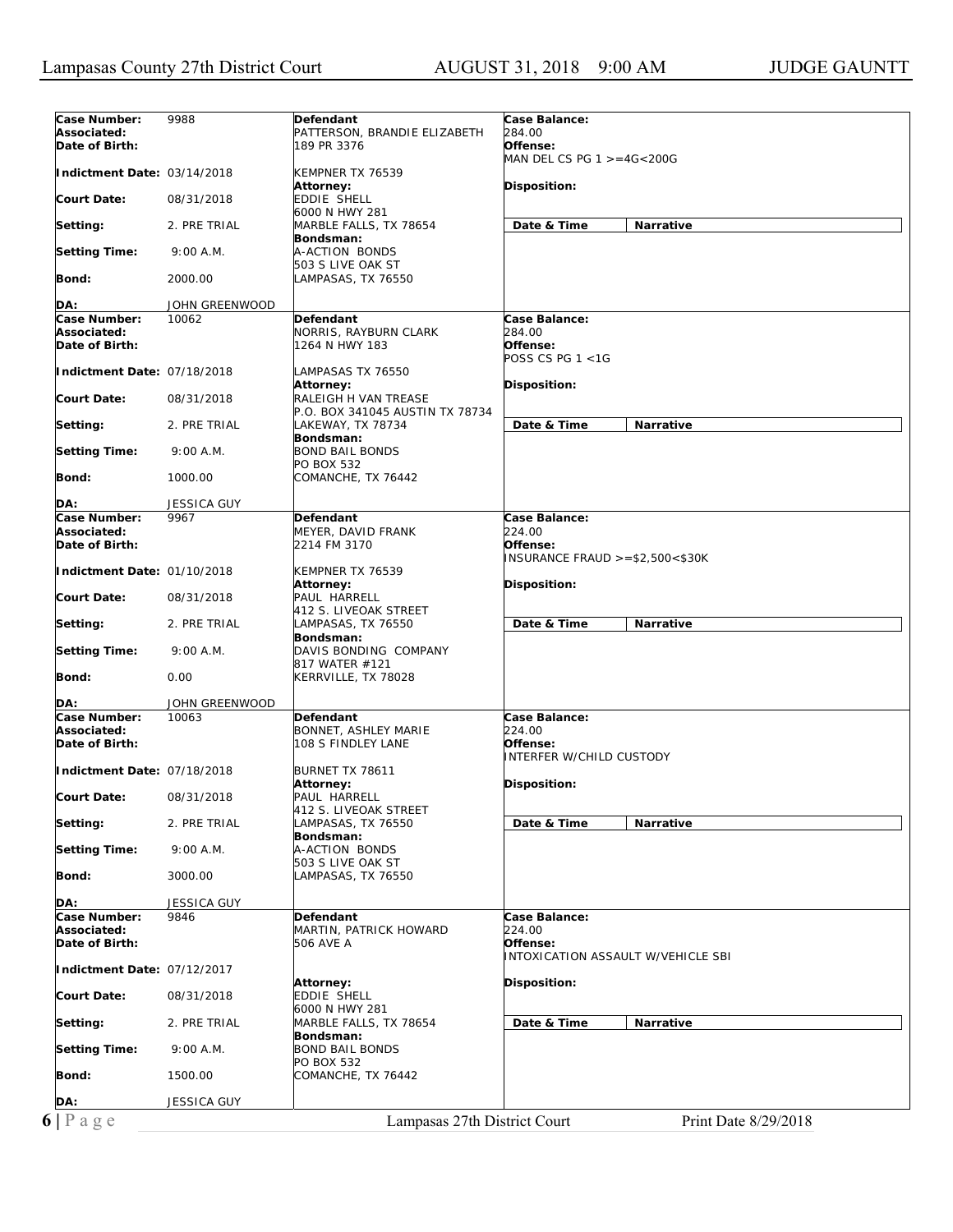| Case Number:<br>Associated:<br>Date of Birth: | 10050              | Defendant<br>CONLON, SKYLAR JAMES<br>2404 SEHWERTNER DR  | Case Balance:<br>224.00<br>Offense:                                                 |
|-----------------------------------------------|--------------------|----------------------------------------------------------|-------------------------------------------------------------------------------------|
| Indictment Date: 06/13/2018                   |                    | KILLEEN TX 76543                                         | PROH SUBSTANCE/ITEM IN CORRECTIONAL FACILITY                                        |
| Court Date:                                   | 08/31/2018         | <b>Attorney:</b><br><b>BILL PRICE</b>                    | <b>Disposition:</b>                                                                 |
| Setting:                                      | 2. PRE TRIAL       | <b>408 SOUTH LIVE OAK</b><br>LAMPASAS, TX 76550          | Date & Time<br>Narrative                                                            |
| <b>Setting Time:</b>                          | 9:00 A.M.          | Bondsman:<br>BAD BOY BAIL BONDS LIC # 98                 |                                                                                     |
| <b>Bond:</b>                                  | 1500.00            | 60 GILMER ST. UNIT C<br>KILLEEN, TX 76541                |                                                                                     |
| DA:                                           | JESSICA GUY        |                                                          |                                                                                     |
| Case Number:                                  | 9952               | Defendant                                                | Case Balance:                                                                       |
| Associated:<br>Date of Birth:                 |                    | MILLER, AUSTIN DONNELL<br>455 LUTHERAN CHURCH ROAD       | 224.00<br>Offense:<br>UNLAWFUL DISCLOSURE OR PROMOTION OF INTIMATE VISUA            |
| Indictment Date: 01/01/1900                   |                    | COPPERAS COVE TX 76522<br><b>Attorney:</b>               | Disposition:                                                                        |
| <b>Court Date:</b>                            | 08/31/2018         | PAUL HARRELL                                             |                                                                                     |
| Setting:                                      | 2. PRE TRIAL       | 412 S. LIVEOAK STREET<br>LAMPASAS, TX 76550              | Date & Time<br>Narrative                                                            |
| Setting Time:                                 | 9:00 A.M.          | Bondsman:<br><b>BOND BAIL BONDS</b>                      |                                                                                     |
| Bond:                                         | 3000.00            | PO BOX 532<br>COMANCHE, TX 76442                         |                                                                                     |
| DA:                                           | JOHN GREENWOOD     |                                                          |                                                                                     |
| Case Number:                                  | 9996               | <b>Defendant</b>                                         | Case Balance:                                                                       |
| Associated:<br>Date of Birth:                 |                    | RATLIFF, BUNION JACK<br>82 SUEANN                        | 224.00<br>Offense:                                                                  |
| Indictment Date: 03/14/2018                   |                    |                                                          | THEFT PROP $>= $2,500 < $30K$                                                       |
| <b>Court Date:</b>                            | 08/31/2018         | Attorney:<br>KIRK FULK<br>PO BOX 1049                    | <b>Disposition:</b>                                                                 |
| Setting:                                      | 2. PRE TRIAL       | GOLDTHWAITE, TX 76844<br>Bondsman:                       | Date & Time<br><b>Narrative</b>                                                     |
| Setting Time:                                 | 9:00 A.M.          | JIM TIMMONS<br>1508 W. COMMERCE                          |                                                                                     |
| Bond:                                         | 25000.00           | SAN SABA, TX 76877                                       |                                                                                     |
| DA:                                           | <b>JESSICA GUY</b> |                                                          |                                                                                     |
| Case Number:<br>Associated:<br>Date of Birth: | 9909               | Defendant<br>JACKSON, BOBBY GENE<br>PO BOX 132           | Case Balance:<br>224.00<br>Offense:<br>SEX OFFENDERS DUTY TO REGISTER LIFE/ANNUALLY |
| Indictment Date: 11/15/2017                   |                    | LOMETA TX 76853                                          |                                                                                     |
| <b>Court Date:</b>                            | 08/31/2018         | Attorney:<br>PAUL HARRELL                                | Disposition:                                                                        |
| Setting:                                      | 3. PLEA            | 412 S. LIVEOAK STREET<br>LAMPASAS, TX 76550<br>Bondsman: | Date & Time<br>Narrative                                                            |
| <b>Setting Time:</b>                          | 9:00 A.M.          | PR BOND                                                  |                                                                                     |
| Bond:                                         | 1000.00            |                                                          |                                                                                     |
| DA:                                           | JOHN GREENWOOD     |                                                          |                                                                                     |
| Case Number:                                  | 9936               | Defendant                                                | Case Balance:<br>224.00                                                             |
| Associated:<br>Date of Birth:                 |                    | ALLEN, MIKKI LEE<br>9656 CR 409 A                        | Offense:<br><b>BURGLARY OF HABITATION</b>                                           |
| Indictment Date: 12/13/2017                   |                    | GRANDVIEW TX 76050<br><b>Attorney:</b>                   | Disposition:                                                                        |
| Court Date:                                   | 08/31/2018         | EDDIE SHELL<br>6000 N HWY 281                            |                                                                                     |
| Setting:                                      | 3. PLEA            | MARBLE FALLS, TX 78654<br>Bondsman:                      | Date & Time<br>Narrative                                                            |
| <b>Setting Time:</b>                          | 9:00 A.M.          | IN JAIL                                                  |                                                                                     |
| <b>Bond:</b>                                  | 20000.00           |                                                          |                                                                                     |
|                                               |                    |                                                          |                                                                                     |
| DA:                                           | <b>JESSICA GUY</b> |                                                          |                                                                                     |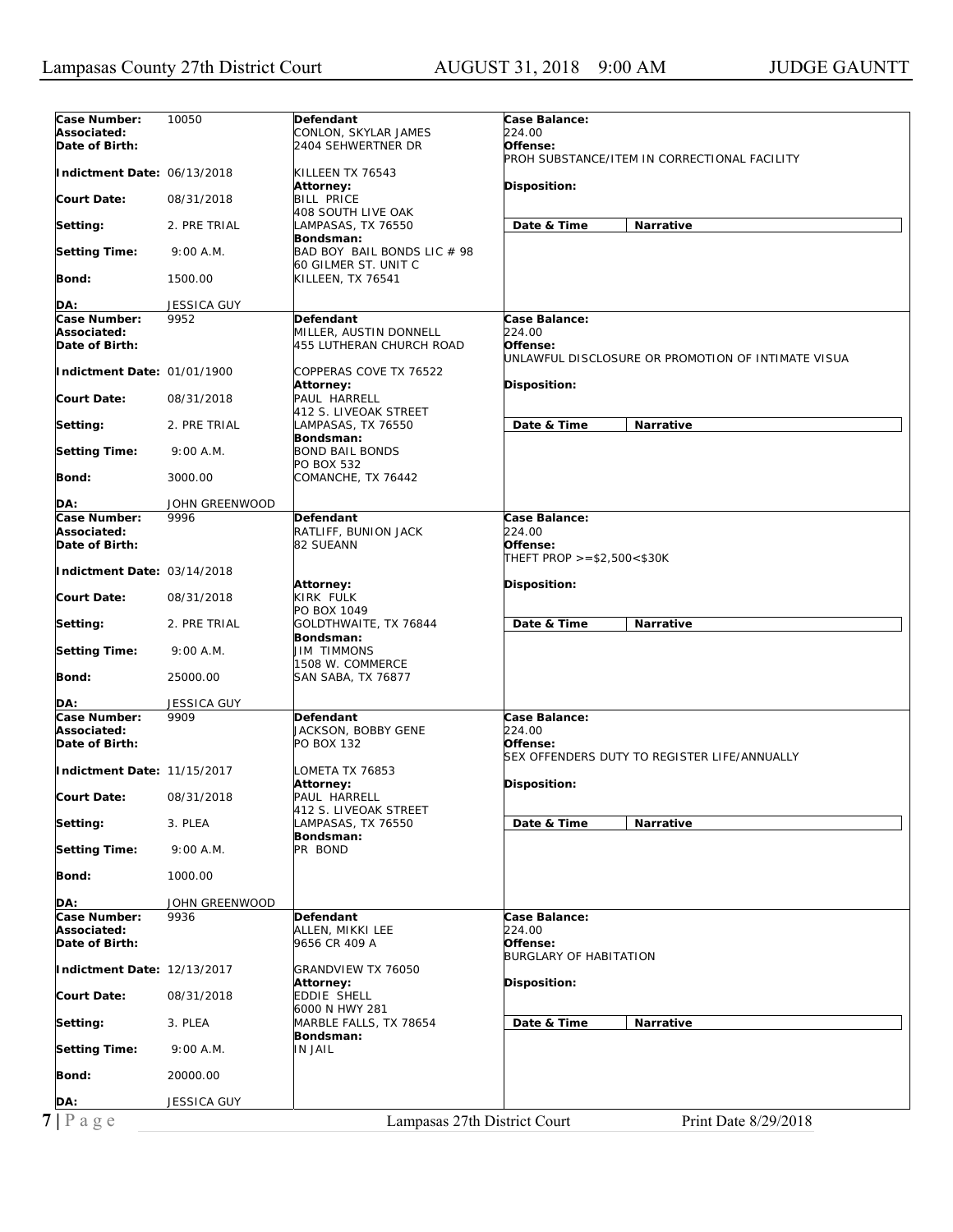| 384.00<br>Associated:<br>MATESIC, OPAL MARIA<br>Date of Birth:<br>706 CR 4810<br>Offense:<br>DRIVING WHILE INTOXICATED 3RD OR MORE<br>Indictment Date: 03/14/2018<br>Disposition:<br>Attorney:<br>STEVE LEE<br>Court Date:<br>08/31/2018<br>806 SOUTH MAIN<br>Date & Time<br>Narrative<br>Setting:<br>3. PLEA<br>COPPERAS COVE, TX 76522<br>Bondsman:<br>A-ACTION BONDS<br><b>Setting Time:</b><br>9:00 A.M.<br>503 S LIVE OAK ST<br>Bond:<br>LAMPASAS, TX 76550<br>3000.00<br>DA:<br>JOHN GREENWOOD<br>Case Number:<br>9932<br><b>Defendant</b><br>Case Balance:<br>284.00<br>Associated:<br>PATEL, SAUMIL B<br>Date of Birth:<br>2501 I-20 E<br>Offense:<br>POSS CS PG $1 > = 4G < 200G$<br>Indictment Date: 11/15/2017<br>EASTLAND TX 76448<br>Disposition:<br>Attorney:<br><b>SCOTT E EDGETT</b><br><b>Court Date:</b><br>08/31/2018<br>101 EAST PARK BLVD., STE 202<br>Date & Time<br>Narrative<br>Setting:<br>PLANO, TX 75074<br>4. OPEN PLEA<br>Bondsman:<br><b>IN JAIL</b><br><b>Setting Time:</b><br>9:00 A.M.<br>Bond:<br>0.00<br>DA:<br>JESSICA GUY<br>Case Number:<br>9547<br>Case Balance:<br>Defendant<br>AVILES, MARSELINO JAIMES<br>404.00<br>Associated:<br>Offense:<br>Date of Birth:<br>511 N 5TH STREET<br><b>BURGLARY OF HABITATION</b><br>Indictment Date: 04/13/2016<br>LOMETA TX 76853<br>Attorney:<br>Disposition:<br>ZACH BOYD<br><b>Court Date:</b><br>08/31/2018<br>PO BOX 870<br>COPPERAS COVE, TX 76522<br>Setting:<br>Date & Time<br>Narrative<br>4. OPEN PLEA<br>05/03/2016 3:39<br>Bondsman:<br>MAILED 5/13/16 DOCKET TO ATTY AND<br><b>IN JAIL</b><br><b>Setting Time:</b><br>9:00 A.M.<br>P.M.<br><b>BONDSMAN</b><br>04/19/2016 1:53<br>MAILED 4/29/16 DOCKET TO BONDSMAN<br>Bond:<br>20000.00<br>P.M.<br>JESSICA GUY<br>DA:<br>Case Number:<br><b>Defendant</b><br>Case Balance:<br>9325<br>424.00<br>Associated:<br>9378<br>ALVAREZ, ISREAL<br>Date of Birth:<br>501 N. SUMMER ST.<br>Offense:<br>EVADING ARREST DET W/PREV CONVICTION<br>Indictment Date: 01/21/2015<br>Disposition:<br>Attorney:<br><b>Court Date:</b><br>08/31/2018<br>NATALIE W BENNETT<br>111 E. JACKSON<br><b>BURNET, TX 78611</b><br>Date & Time<br>Narrative<br>Setting:<br>4. OPEN PLEA<br>Bondsman:<br><b>Setting Time:</b><br>9:00 A.M.<br>AA ACTION BAIL BONDS<br>216 WEST UNIVERSITY SUITE A<br>Bond:<br>1500.00<br>GEORGETOWN, TX 78626<br>DA:<br>JESSICA GUY<br>Case Number:<br><b>Defendant</b><br>Case Balance:<br>9378<br>299.00<br>Associated:<br>9325<br>ALVAREZ, ISRAEL<br>Date of Birth:<br>501 N. SUMMER STREET<br>Offense:<br>EVADING ARREST DET W/PREV CONVICTION<br>Indictment Date: 04/15/2015<br>LAMPASAS TX 76550<br>Disposition:<br>Attorney:<br><b>Court Date:</b><br>NATALIE W BENNETT<br>08/31/2018<br>111 E. JACKSON<br>Date & Time<br>Narrative<br>Setting:<br>4. OPEN PLEA<br><b>BURNET, TX 78611</b><br>Bondsman:<br><b>Setting Time:</b><br>9:00 A.M.<br>AA ACTION BAIL BONDS<br>216 WEST UNIVERSITY SUITE A<br>Bond:<br>1500.00<br>GEORGETOWN, TX 78626<br>DA:<br>JESSICA GUY<br>$8 P \text{ a } g e$<br>Lampasas 27th District Court<br>Print Date 8/29/2018 | Case Number: | 9985 | Defendant | Case Balance: |
|-----------------------------------------------------------------------------------------------------------------------------------------------------------------------------------------------------------------------------------------------------------------------------------------------------------------------------------------------------------------------------------------------------------------------------------------------------------------------------------------------------------------------------------------------------------------------------------------------------------------------------------------------------------------------------------------------------------------------------------------------------------------------------------------------------------------------------------------------------------------------------------------------------------------------------------------------------------------------------------------------------------------------------------------------------------------------------------------------------------------------------------------------------------------------------------------------------------------------------------------------------------------------------------------------------------------------------------------------------------------------------------------------------------------------------------------------------------------------------------------------------------------------------------------------------------------------------------------------------------------------------------------------------------------------------------------------------------------------------------------------------------------------------------------------------------------------------------------------------------------------------------------------------------------------------------------------------------------------------------------------------------------------------------------------------------------------------------------------------------------------------------------------------------------------------------------------------------------------------------------------------------------------------------------------------------------------------------------------------------------------------------------------------------------------------------------------------------------------------------------------------------------------------------------------------------------------------------------------------------------------------------------------------------------------------------------------------------------------------------------------------------------------------------------------------------------------------------------------------------------------------------------------------------------------------------------------------------------------------------------------------------------------------------------------------------------------------------------------------------|--------------|------|-----------|---------------|
|                                                                                                                                                                                                                                                                                                                                                                                                                                                                                                                                                                                                                                                                                                                                                                                                                                                                                                                                                                                                                                                                                                                                                                                                                                                                                                                                                                                                                                                                                                                                                                                                                                                                                                                                                                                                                                                                                                                                                                                                                                                                                                                                                                                                                                                                                                                                                                                                                                                                                                                                                                                                                                                                                                                                                                                                                                                                                                                                                                                                                                                                                                           |              |      |           |               |
|                                                                                                                                                                                                                                                                                                                                                                                                                                                                                                                                                                                                                                                                                                                                                                                                                                                                                                                                                                                                                                                                                                                                                                                                                                                                                                                                                                                                                                                                                                                                                                                                                                                                                                                                                                                                                                                                                                                                                                                                                                                                                                                                                                                                                                                                                                                                                                                                                                                                                                                                                                                                                                                                                                                                                                                                                                                                                                                                                                                                                                                                                                           |              |      |           |               |
|                                                                                                                                                                                                                                                                                                                                                                                                                                                                                                                                                                                                                                                                                                                                                                                                                                                                                                                                                                                                                                                                                                                                                                                                                                                                                                                                                                                                                                                                                                                                                                                                                                                                                                                                                                                                                                                                                                                                                                                                                                                                                                                                                                                                                                                                                                                                                                                                                                                                                                                                                                                                                                                                                                                                                                                                                                                                                                                                                                                                                                                                                                           |              |      |           |               |
|                                                                                                                                                                                                                                                                                                                                                                                                                                                                                                                                                                                                                                                                                                                                                                                                                                                                                                                                                                                                                                                                                                                                                                                                                                                                                                                                                                                                                                                                                                                                                                                                                                                                                                                                                                                                                                                                                                                                                                                                                                                                                                                                                                                                                                                                                                                                                                                                                                                                                                                                                                                                                                                                                                                                                                                                                                                                                                                                                                                                                                                                                                           |              |      |           |               |
|                                                                                                                                                                                                                                                                                                                                                                                                                                                                                                                                                                                                                                                                                                                                                                                                                                                                                                                                                                                                                                                                                                                                                                                                                                                                                                                                                                                                                                                                                                                                                                                                                                                                                                                                                                                                                                                                                                                                                                                                                                                                                                                                                                                                                                                                                                                                                                                                                                                                                                                                                                                                                                                                                                                                                                                                                                                                                                                                                                                                                                                                                                           |              |      |           |               |
|                                                                                                                                                                                                                                                                                                                                                                                                                                                                                                                                                                                                                                                                                                                                                                                                                                                                                                                                                                                                                                                                                                                                                                                                                                                                                                                                                                                                                                                                                                                                                                                                                                                                                                                                                                                                                                                                                                                                                                                                                                                                                                                                                                                                                                                                                                                                                                                                                                                                                                                                                                                                                                                                                                                                                                                                                                                                                                                                                                                                                                                                                                           |              |      |           |               |
|                                                                                                                                                                                                                                                                                                                                                                                                                                                                                                                                                                                                                                                                                                                                                                                                                                                                                                                                                                                                                                                                                                                                                                                                                                                                                                                                                                                                                                                                                                                                                                                                                                                                                                                                                                                                                                                                                                                                                                                                                                                                                                                                                                                                                                                                                                                                                                                                                                                                                                                                                                                                                                                                                                                                                                                                                                                                                                                                                                                                                                                                                                           |              |      |           |               |
|                                                                                                                                                                                                                                                                                                                                                                                                                                                                                                                                                                                                                                                                                                                                                                                                                                                                                                                                                                                                                                                                                                                                                                                                                                                                                                                                                                                                                                                                                                                                                                                                                                                                                                                                                                                                                                                                                                                                                                                                                                                                                                                                                                                                                                                                                                                                                                                                                                                                                                                                                                                                                                                                                                                                                                                                                                                                                                                                                                                                                                                                                                           |              |      |           |               |
|                                                                                                                                                                                                                                                                                                                                                                                                                                                                                                                                                                                                                                                                                                                                                                                                                                                                                                                                                                                                                                                                                                                                                                                                                                                                                                                                                                                                                                                                                                                                                                                                                                                                                                                                                                                                                                                                                                                                                                                                                                                                                                                                                                                                                                                                                                                                                                                                                                                                                                                                                                                                                                                                                                                                                                                                                                                                                                                                                                                                                                                                                                           |              |      |           |               |
|                                                                                                                                                                                                                                                                                                                                                                                                                                                                                                                                                                                                                                                                                                                                                                                                                                                                                                                                                                                                                                                                                                                                                                                                                                                                                                                                                                                                                                                                                                                                                                                                                                                                                                                                                                                                                                                                                                                                                                                                                                                                                                                                                                                                                                                                                                                                                                                                                                                                                                                                                                                                                                                                                                                                                                                                                                                                                                                                                                                                                                                                                                           |              |      |           |               |
|                                                                                                                                                                                                                                                                                                                                                                                                                                                                                                                                                                                                                                                                                                                                                                                                                                                                                                                                                                                                                                                                                                                                                                                                                                                                                                                                                                                                                                                                                                                                                                                                                                                                                                                                                                                                                                                                                                                                                                                                                                                                                                                                                                                                                                                                                                                                                                                                                                                                                                                                                                                                                                                                                                                                                                                                                                                                                                                                                                                                                                                                                                           |              |      |           |               |
|                                                                                                                                                                                                                                                                                                                                                                                                                                                                                                                                                                                                                                                                                                                                                                                                                                                                                                                                                                                                                                                                                                                                                                                                                                                                                                                                                                                                                                                                                                                                                                                                                                                                                                                                                                                                                                                                                                                                                                                                                                                                                                                                                                                                                                                                                                                                                                                                                                                                                                                                                                                                                                                                                                                                                                                                                                                                                                                                                                                                                                                                                                           |              |      |           |               |
|                                                                                                                                                                                                                                                                                                                                                                                                                                                                                                                                                                                                                                                                                                                                                                                                                                                                                                                                                                                                                                                                                                                                                                                                                                                                                                                                                                                                                                                                                                                                                                                                                                                                                                                                                                                                                                                                                                                                                                                                                                                                                                                                                                                                                                                                                                                                                                                                                                                                                                                                                                                                                                                                                                                                                                                                                                                                                                                                                                                                                                                                                                           |              |      |           |               |
|                                                                                                                                                                                                                                                                                                                                                                                                                                                                                                                                                                                                                                                                                                                                                                                                                                                                                                                                                                                                                                                                                                                                                                                                                                                                                                                                                                                                                                                                                                                                                                                                                                                                                                                                                                                                                                                                                                                                                                                                                                                                                                                                                                                                                                                                                                                                                                                                                                                                                                                                                                                                                                                                                                                                                                                                                                                                                                                                                                                                                                                                                                           |              |      |           |               |
|                                                                                                                                                                                                                                                                                                                                                                                                                                                                                                                                                                                                                                                                                                                                                                                                                                                                                                                                                                                                                                                                                                                                                                                                                                                                                                                                                                                                                                                                                                                                                                                                                                                                                                                                                                                                                                                                                                                                                                                                                                                                                                                                                                                                                                                                                                                                                                                                                                                                                                                                                                                                                                                                                                                                                                                                                                                                                                                                                                                                                                                                                                           |              |      |           |               |
|                                                                                                                                                                                                                                                                                                                                                                                                                                                                                                                                                                                                                                                                                                                                                                                                                                                                                                                                                                                                                                                                                                                                                                                                                                                                                                                                                                                                                                                                                                                                                                                                                                                                                                                                                                                                                                                                                                                                                                                                                                                                                                                                                                                                                                                                                                                                                                                                                                                                                                                                                                                                                                                                                                                                                                                                                                                                                                                                                                                                                                                                                                           |              |      |           |               |
|                                                                                                                                                                                                                                                                                                                                                                                                                                                                                                                                                                                                                                                                                                                                                                                                                                                                                                                                                                                                                                                                                                                                                                                                                                                                                                                                                                                                                                                                                                                                                                                                                                                                                                                                                                                                                                                                                                                                                                                                                                                                                                                                                                                                                                                                                                                                                                                                                                                                                                                                                                                                                                                                                                                                                                                                                                                                                                                                                                                                                                                                                                           |              |      |           |               |
|                                                                                                                                                                                                                                                                                                                                                                                                                                                                                                                                                                                                                                                                                                                                                                                                                                                                                                                                                                                                                                                                                                                                                                                                                                                                                                                                                                                                                                                                                                                                                                                                                                                                                                                                                                                                                                                                                                                                                                                                                                                                                                                                                                                                                                                                                                                                                                                                                                                                                                                                                                                                                                                                                                                                                                                                                                                                                                                                                                                                                                                                                                           |              |      |           |               |
|                                                                                                                                                                                                                                                                                                                                                                                                                                                                                                                                                                                                                                                                                                                                                                                                                                                                                                                                                                                                                                                                                                                                                                                                                                                                                                                                                                                                                                                                                                                                                                                                                                                                                                                                                                                                                                                                                                                                                                                                                                                                                                                                                                                                                                                                                                                                                                                                                                                                                                                                                                                                                                                                                                                                                                                                                                                                                                                                                                                                                                                                                                           |              |      |           |               |
|                                                                                                                                                                                                                                                                                                                                                                                                                                                                                                                                                                                                                                                                                                                                                                                                                                                                                                                                                                                                                                                                                                                                                                                                                                                                                                                                                                                                                                                                                                                                                                                                                                                                                                                                                                                                                                                                                                                                                                                                                                                                                                                                                                                                                                                                                                                                                                                                                                                                                                                                                                                                                                                                                                                                                                                                                                                                                                                                                                                                                                                                                                           |              |      |           |               |
|                                                                                                                                                                                                                                                                                                                                                                                                                                                                                                                                                                                                                                                                                                                                                                                                                                                                                                                                                                                                                                                                                                                                                                                                                                                                                                                                                                                                                                                                                                                                                                                                                                                                                                                                                                                                                                                                                                                                                                                                                                                                                                                                                                                                                                                                                                                                                                                                                                                                                                                                                                                                                                                                                                                                                                                                                                                                                                                                                                                                                                                                                                           |              |      |           |               |
|                                                                                                                                                                                                                                                                                                                                                                                                                                                                                                                                                                                                                                                                                                                                                                                                                                                                                                                                                                                                                                                                                                                                                                                                                                                                                                                                                                                                                                                                                                                                                                                                                                                                                                                                                                                                                                                                                                                                                                                                                                                                                                                                                                                                                                                                                                                                                                                                                                                                                                                                                                                                                                                                                                                                                                                                                                                                                                                                                                                                                                                                                                           |              |      |           |               |
|                                                                                                                                                                                                                                                                                                                                                                                                                                                                                                                                                                                                                                                                                                                                                                                                                                                                                                                                                                                                                                                                                                                                                                                                                                                                                                                                                                                                                                                                                                                                                                                                                                                                                                                                                                                                                                                                                                                                                                                                                                                                                                                                                                                                                                                                                                                                                                                                                                                                                                                                                                                                                                                                                                                                                                                                                                                                                                                                                                                                                                                                                                           |              |      |           |               |
|                                                                                                                                                                                                                                                                                                                                                                                                                                                                                                                                                                                                                                                                                                                                                                                                                                                                                                                                                                                                                                                                                                                                                                                                                                                                                                                                                                                                                                                                                                                                                                                                                                                                                                                                                                                                                                                                                                                                                                                                                                                                                                                                                                                                                                                                                                                                                                                                                                                                                                                                                                                                                                                                                                                                                                                                                                                                                                                                                                                                                                                                                                           |              |      |           |               |
|                                                                                                                                                                                                                                                                                                                                                                                                                                                                                                                                                                                                                                                                                                                                                                                                                                                                                                                                                                                                                                                                                                                                                                                                                                                                                                                                                                                                                                                                                                                                                                                                                                                                                                                                                                                                                                                                                                                                                                                                                                                                                                                                                                                                                                                                                                                                                                                                                                                                                                                                                                                                                                                                                                                                                                                                                                                                                                                                                                                                                                                                                                           |              |      |           |               |
|                                                                                                                                                                                                                                                                                                                                                                                                                                                                                                                                                                                                                                                                                                                                                                                                                                                                                                                                                                                                                                                                                                                                                                                                                                                                                                                                                                                                                                                                                                                                                                                                                                                                                                                                                                                                                                                                                                                                                                                                                                                                                                                                                                                                                                                                                                                                                                                                                                                                                                                                                                                                                                                                                                                                                                                                                                                                                                                                                                                                                                                                                                           |              |      |           |               |
|                                                                                                                                                                                                                                                                                                                                                                                                                                                                                                                                                                                                                                                                                                                                                                                                                                                                                                                                                                                                                                                                                                                                                                                                                                                                                                                                                                                                                                                                                                                                                                                                                                                                                                                                                                                                                                                                                                                                                                                                                                                                                                                                                                                                                                                                                                                                                                                                                                                                                                                                                                                                                                                                                                                                                                                                                                                                                                                                                                                                                                                                                                           |              |      |           |               |
|                                                                                                                                                                                                                                                                                                                                                                                                                                                                                                                                                                                                                                                                                                                                                                                                                                                                                                                                                                                                                                                                                                                                                                                                                                                                                                                                                                                                                                                                                                                                                                                                                                                                                                                                                                                                                                                                                                                                                                                                                                                                                                                                                                                                                                                                                                                                                                                                                                                                                                                                                                                                                                                                                                                                                                                                                                                                                                                                                                                                                                                                                                           |              |      |           |               |
|                                                                                                                                                                                                                                                                                                                                                                                                                                                                                                                                                                                                                                                                                                                                                                                                                                                                                                                                                                                                                                                                                                                                                                                                                                                                                                                                                                                                                                                                                                                                                                                                                                                                                                                                                                                                                                                                                                                                                                                                                                                                                                                                                                                                                                                                                                                                                                                                                                                                                                                                                                                                                                                                                                                                                                                                                                                                                                                                                                                                                                                                                                           |              |      |           |               |
|                                                                                                                                                                                                                                                                                                                                                                                                                                                                                                                                                                                                                                                                                                                                                                                                                                                                                                                                                                                                                                                                                                                                                                                                                                                                                                                                                                                                                                                                                                                                                                                                                                                                                                                                                                                                                                                                                                                                                                                                                                                                                                                                                                                                                                                                                                                                                                                                                                                                                                                                                                                                                                                                                                                                                                                                                                                                                                                                                                                                                                                                                                           |              |      |           |               |
|                                                                                                                                                                                                                                                                                                                                                                                                                                                                                                                                                                                                                                                                                                                                                                                                                                                                                                                                                                                                                                                                                                                                                                                                                                                                                                                                                                                                                                                                                                                                                                                                                                                                                                                                                                                                                                                                                                                                                                                                                                                                                                                                                                                                                                                                                                                                                                                                                                                                                                                                                                                                                                                                                                                                                                                                                                                                                                                                                                                                                                                                                                           |              |      |           |               |
|                                                                                                                                                                                                                                                                                                                                                                                                                                                                                                                                                                                                                                                                                                                                                                                                                                                                                                                                                                                                                                                                                                                                                                                                                                                                                                                                                                                                                                                                                                                                                                                                                                                                                                                                                                                                                                                                                                                                                                                                                                                                                                                                                                                                                                                                                                                                                                                                                                                                                                                                                                                                                                                                                                                                                                                                                                                                                                                                                                                                                                                                                                           |              |      |           |               |
|                                                                                                                                                                                                                                                                                                                                                                                                                                                                                                                                                                                                                                                                                                                                                                                                                                                                                                                                                                                                                                                                                                                                                                                                                                                                                                                                                                                                                                                                                                                                                                                                                                                                                                                                                                                                                                                                                                                                                                                                                                                                                                                                                                                                                                                                                                                                                                                                                                                                                                                                                                                                                                                                                                                                                                                                                                                                                                                                                                                                                                                                                                           |              |      |           |               |
|                                                                                                                                                                                                                                                                                                                                                                                                                                                                                                                                                                                                                                                                                                                                                                                                                                                                                                                                                                                                                                                                                                                                                                                                                                                                                                                                                                                                                                                                                                                                                                                                                                                                                                                                                                                                                                                                                                                                                                                                                                                                                                                                                                                                                                                                                                                                                                                                                                                                                                                                                                                                                                                                                                                                                                                                                                                                                                                                                                                                                                                                                                           |              |      |           |               |
|                                                                                                                                                                                                                                                                                                                                                                                                                                                                                                                                                                                                                                                                                                                                                                                                                                                                                                                                                                                                                                                                                                                                                                                                                                                                                                                                                                                                                                                                                                                                                                                                                                                                                                                                                                                                                                                                                                                                                                                                                                                                                                                                                                                                                                                                                                                                                                                                                                                                                                                                                                                                                                                                                                                                                                                                                                                                                                                                                                                                                                                                                                           |              |      |           |               |
|                                                                                                                                                                                                                                                                                                                                                                                                                                                                                                                                                                                                                                                                                                                                                                                                                                                                                                                                                                                                                                                                                                                                                                                                                                                                                                                                                                                                                                                                                                                                                                                                                                                                                                                                                                                                                                                                                                                                                                                                                                                                                                                                                                                                                                                                                                                                                                                                                                                                                                                                                                                                                                                                                                                                                                                                                                                                                                                                                                                                                                                                                                           |              |      |           |               |
|                                                                                                                                                                                                                                                                                                                                                                                                                                                                                                                                                                                                                                                                                                                                                                                                                                                                                                                                                                                                                                                                                                                                                                                                                                                                                                                                                                                                                                                                                                                                                                                                                                                                                                                                                                                                                                                                                                                                                                                                                                                                                                                                                                                                                                                                                                                                                                                                                                                                                                                                                                                                                                                                                                                                                                                                                                                                                                                                                                                                                                                                                                           |              |      |           |               |
|                                                                                                                                                                                                                                                                                                                                                                                                                                                                                                                                                                                                                                                                                                                                                                                                                                                                                                                                                                                                                                                                                                                                                                                                                                                                                                                                                                                                                                                                                                                                                                                                                                                                                                                                                                                                                                                                                                                                                                                                                                                                                                                                                                                                                                                                                                                                                                                                                                                                                                                                                                                                                                                                                                                                                                                                                                                                                                                                                                                                                                                                                                           |              |      |           |               |
|                                                                                                                                                                                                                                                                                                                                                                                                                                                                                                                                                                                                                                                                                                                                                                                                                                                                                                                                                                                                                                                                                                                                                                                                                                                                                                                                                                                                                                                                                                                                                                                                                                                                                                                                                                                                                                                                                                                                                                                                                                                                                                                                                                                                                                                                                                                                                                                                                                                                                                                                                                                                                                                                                                                                                                                                                                                                                                                                                                                                                                                                                                           |              |      |           |               |
|                                                                                                                                                                                                                                                                                                                                                                                                                                                                                                                                                                                                                                                                                                                                                                                                                                                                                                                                                                                                                                                                                                                                                                                                                                                                                                                                                                                                                                                                                                                                                                                                                                                                                                                                                                                                                                                                                                                                                                                                                                                                                                                                                                                                                                                                                                                                                                                                                                                                                                                                                                                                                                                                                                                                                                                                                                                                                                                                                                                                                                                                                                           |              |      |           |               |
|                                                                                                                                                                                                                                                                                                                                                                                                                                                                                                                                                                                                                                                                                                                                                                                                                                                                                                                                                                                                                                                                                                                                                                                                                                                                                                                                                                                                                                                                                                                                                                                                                                                                                                                                                                                                                                                                                                                                                                                                                                                                                                                                                                                                                                                                                                                                                                                                                                                                                                                                                                                                                                                                                                                                                                                                                                                                                                                                                                                                                                                                                                           |              |      |           |               |
|                                                                                                                                                                                                                                                                                                                                                                                                                                                                                                                                                                                                                                                                                                                                                                                                                                                                                                                                                                                                                                                                                                                                                                                                                                                                                                                                                                                                                                                                                                                                                                                                                                                                                                                                                                                                                                                                                                                                                                                                                                                                                                                                                                                                                                                                                                                                                                                                                                                                                                                                                                                                                                                                                                                                                                                                                                                                                                                                                                                                                                                                                                           |              |      |           |               |
|                                                                                                                                                                                                                                                                                                                                                                                                                                                                                                                                                                                                                                                                                                                                                                                                                                                                                                                                                                                                                                                                                                                                                                                                                                                                                                                                                                                                                                                                                                                                                                                                                                                                                                                                                                                                                                                                                                                                                                                                                                                                                                                                                                                                                                                                                                                                                                                                                                                                                                                                                                                                                                                                                                                                                                                                                                                                                                                                                                                                                                                                                                           |              |      |           |               |
|                                                                                                                                                                                                                                                                                                                                                                                                                                                                                                                                                                                                                                                                                                                                                                                                                                                                                                                                                                                                                                                                                                                                                                                                                                                                                                                                                                                                                                                                                                                                                                                                                                                                                                                                                                                                                                                                                                                                                                                                                                                                                                                                                                                                                                                                                                                                                                                                                                                                                                                                                                                                                                                                                                                                                                                                                                                                                                                                                                                                                                                                                                           |              |      |           |               |
|                                                                                                                                                                                                                                                                                                                                                                                                                                                                                                                                                                                                                                                                                                                                                                                                                                                                                                                                                                                                                                                                                                                                                                                                                                                                                                                                                                                                                                                                                                                                                                                                                                                                                                                                                                                                                                                                                                                                                                                                                                                                                                                                                                                                                                                                                                                                                                                                                                                                                                                                                                                                                                                                                                                                                                                                                                                                                                                                                                                                                                                                                                           |              |      |           |               |
|                                                                                                                                                                                                                                                                                                                                                                                                                                                                                                                                                                                                                                                                                                                                                                                                                                                                                                                                                                                                                                                                                                                                                                                                                                                                                                                                                                                                                                                                                                                                                                                                                                                                                                                                                                                                                                                                                                                                                                                                                                                                                                                                                                                                                                                                                                                                                                                                                                                                                                                                                                                                                                                                                                                                                                                                                                                                                                                                                                                                                                                                                                           |              |      |           |               |
|                                                                                                                                                                                                                                                                                                                                                                                                                                                                                                                                                                                                                                                                                                                                                                                                                                                                                                                                                                                                                                                                                                                                                                                                                                                                                                                                                                                                                                                                                                                                                                                                                                                                                                                                                                                                                                                                                                                                                                                                                                                                                                                                                                                                                                                                                                                                                                                                                                                                                                                                                                                                                                                                                                                                                                                                                                                                                                                                                                                                                                                                                                           |              |      |           |               |
|                                                                                                                                                                                                                                                                                                                                                                                                                                                                                                                                                                                                                                                                                                                                                                                                                                                                                                                                                                                                                                                                                                                                                                                                                                                                                                                                                                                                                                                                                                                                                                                                                                                                                                                                                                                                                                                                                                                                                                                                                                                                                                                                                                                                                                                                                                                                                                                                                                                                                                                                                                                                                                                                                                                                                                                                                                                                                                                                                                                                                                                                                                           |              |      |           |               |
|                                                                                                                                                                                                                                                                                                                                                                                                                                                                                                                                                                                                                                                                                                                                                                                                                                                                                                                                                                                                                                                                                                                                                                                                                                                                                                                                                                                                                                                                                                                                                                                                                                                                                                                                                                                                                                                                                                                                                                                                                                                                                                                                                                                                                                                                                                                                                                                                                                                                                                                                                                                                                                                                                                                                                                                                                                                                                                                                                                                                                                                                                                           |              |      |           |               |
|                                                                                                                                                                                                                                                                                                                                                                                                                                                                                                                                                                                                                                                                                                                                                                                                                                                                                                                                                                                                                                                                                                                                                                                                                                                                                                                                                                                                                                                                                                                                                                                                                                                                                                                                                                                                                                                                                                                                                                                                                                                                                                                                                                                                                                                                                                                                                                                                                                                                                                                                                                                                                                                                                                                                                                                                                                                                                                                                                                                                                                                                                                           |              |      |           |               |
|                                                                                                                                                                                                                                                                                                                                                                                                                                                                                                                                                                                                                                                                                                                                                                                                                                                                                                                                                                                                                                                                                                                                                                                                                                                                                                                                                                                                                                                                                                                                                                                                                                                                                                                                                                                                                                                                                                                                                                                                                                                                                                                                                                                                                                                                                                                                                                                                                                                                                                                                                                                                                                                                                                                                                                                                                                                                                                                                                                                                                                                                                                           |              |      |           |               |
|                                                                                                                                                                                                                                                                                                                                                                                                                                                                                                                                                                                                                                                                                                                                                                                                                                                                                                                                                                                                                                                                                                                                                                                                                                                                                                                                                                                                                                                                                                                                                                                                                                                                                                                                                                                                                                                                                                                                                                                                                                                                                                                                                                                                                                                                                                                                                                                                                                                                                                                                                                                                                                                                                                                                                                                                                                                                                                                                                                                                                                                                                                           |              |      |           |               |
|                                                                                                                                                                                                                                                                                                                                                                                                                                                                                                                                                                                                                                                                                                                                                                                                                                                                                                                                                                                                                                                                                                                                                                                                                                                                                                                                                                                                                                                                                                                                                                                                                                                                                                                                                                                                                                                                                                                                                                                                                                                                                                                                                                                                                                                                                                                                                                                                                                                                                                                                                                                                                                                                                                                                                                                                                                                                                                                                                                                                                                                                                                           |              |      |           |               |
|                                                                                                                                                                                                                                                                                                                                                                                                                                                                                                                                                                                                                                                                                                                                                                                                                                                                                                                                                                                                                                                                                                                                                                                                                                                                                                                                                                                                                                                                                                                                                                                                                                                                                                                                                                                                                                                                                                                                                                                                                                                                                                                                                                                                                                                                                                                                                                                                                                                                                                                                                                                                                                                                                                                                                                                                                                                                                                                                                                                                                                                                                                           |              |      |           |               |
|                                                                                                                                                                                                                                                                                                                                                                                                                                                                                                                                                                                                                                                                                                                                                                                                                                                                                                                                                                                                                                                                                                                                                                                                                                                                                                                                                                                                                                                                                                                                                                                                                                                                                                                                                                                                                                                                                                                                                                                                                                                                                                                                                                                                                                                                                                                                                                                                                                                                                                                                                                                                                                                                                                                                                                                                                                                                                                                                                                                                                                                                                                           |              |      |           |               |
|                                                                                                                                                                                                                                                                                                                                                                                                                                                                                                                                                                                                                                                                                                                                                                                                                                                                                                                                                                                                                                                                                                                                                                                                                                                                                                                                                                                                                                                                                                                                                                                                                                                                                                                                                                                                                                                                                                                                                                                                                                                                                                                                                                                                                                                                                                                                                                                                                                                                                                                                                                                                                                                                                                                                                                                                                                                                                                                                                                                                                                                                                                           |              |      |           |               |
|                                                                                                                                                                                                                                                                                                                                                                                                                                                                                                                                                                                                                                                                                                                                                                                                                                                                                                                                                                                                                                                                                                                                                                                                                                                                                                                                                                                                                                                                                                                                                                                                                                                                                                                                                                                                                                                                                                                                                                                                                                                                                                                                                                                                                                                                                                                                                                                                                                                                                                                                                                                                                                                                                                                                                                                                                                                                                                                                                                                                                                                                                                           |              |      |           |               |
|                                                                                                                                                                                                                                                                                                                                                                                                                                                                                                                                                                                                                                                                                                                                                                                                                                                                                                                                                                                                                                                                                                                                                                                                                                                                                                                                                                                                                                                                                                                                                                                                                                                                                                                                                                                                                                                                                                                                                                                                                                                                                                                                                                                                                                                                                                                                                                                                                                                                                                                                                                                                                                                                                                                                                                                                                                                                                                                                                                                                                                                                                                           |              |      |           |               |
|                                                                                                                                                                                                                                                                                                                                                                                                                                                                                                                                                                                                                                                                                                                                                                                                                                                                                                                                                                                                                                                                                                                                                                                                                                                                                                                                                                                                                                                                                                                                                                                                                                                                                                                                                                                                                                                                                                                                                                                                                                                                                                                                                                                                                                                                                                                                                                                                                                                                                                                                                                                                                                                                                                                                                                                                                                                                                                                                                                                                                                                                                                           |              |      |           |               |
|                                                                                                                                                                                                                                                                                                                                                                                                                                                                                                                                                                                                                                                                                                                                                                                                                                                                                                                                                                                                                                                                                                                                                                                                                                                                                                                                                                                                                                                                                                                                                                                                                                                                                                                                                                                                                                                                                                                                                                                                                                                                                                                                                                                                                                                                                                                                                                                                                                                                                                                                                                                                                                                                                                                                                                                                                                                                                                                                                                                                                                                                                                           |              |      |           |               |
|                                                                                                                                                                                                                                                                                                                                                                                                                                                                                                                                                                                                                                                                                                                                                                                                                                                                                                                                                                                                                                                                                                                                                                                                                                                                                                                                                                                                                                                                                                                                                                                                                                                                                                                                                                                                                                                                                                                                                                                                                                                                                                                                                                                                                                                                                                                                                                                                                                                                                                                                                                                                                                                                                                                                                                                                                                                                                                                                                                                                                                                                                                           |              |      |           |               |
|                                                                                                                                                                                                                                                                                                                                                                                                                                                                                                                                                                                                                                                                                                                                                                                                                                                                                                                                                                                                                                                                                                                                                                                                                                                                                                                                                                                                                                                                                                                                                                                                                                                                                                                                                                                                                                                                                                                                                                                                                                                                                                                                                                                                                                                                                                                                                                                                                                                                                                                                                                                                                                                                                                                                                                                                                                                                                                                                                                                                                                                                                                           |              |      |           |               |
|                                                                                                                                                                                                                                                                                                                                                                                                                                                                                                                                                                                                                                                                                                                                                                                                                                                                                                                                                                                                                                                                                                                                                                                                                                                                                                                                                                                                                                                                                                                                                                                                                                                                                                                                                                                                                                                                                                                                                                                                                                                                                                                                                                                                                                                                                                                                                                                                                                                                                                                                                                                                                                                                                                                                                                                                                                                                                                                                                                                                                                                                                                           |              |      |           |               |
|                                                                                                                                                                                                                                                                                                                                                                                                                                                                                                                                                                                                                                                                                                                                                                                                                                                                                                                                                                                                                                                                                                                                                                                                                                                                                                                                                                                                                                                                                                                                                                                                                                                                                                                                                                                                                                                                                                                                                                                                                                                                                                                                                                                                                                                                                                                                                                                                                                                                                                                                                                                                                                                                                                                                                                                                                                                                                                                                                                                                                                                                                                           |              |      |           |               |
|                                                                                                                                                                                                                                                                                                                                                                                                                                                                                                                                                                                                                                                                                                                                                                                                                                                                                                                                                                                                                                                                                                                                                                                                                                                                                                                                                                                                                                                                                                                                                                                                                                                                                                                                                                                                                                                                                                                                                                                                                                                                                                                                                                                                                                                                                                                                                                                                                                                                                                                                                                                                                                                                                                                                                                                                                                                                                                                                                                                                                                                                                                           |              |      |           |               |
|                                                                                                                                                                                                                                                                                                                                                                                                                                                                                                                                                                                                                                                                                                                                                                                                                                                                                                                                                                                                                                                                                                                                                                                                                                                                                                                                                                                                                                                                                                                                                                                                                                                                                                                                                                                                                                                                                                                                                                                                                                                                                                                                                                                                                                                                                                                                                                                                                                                                                                                                                                                                                                                                                                                                                                                                                                                                                                                                                                                                                                                                                                           |              |      |           |               |
|                                                                                                                                                                                                                                                                                                                                                                                                                                                                                                                                                                                                                                                                                                                                                                                                                                                                                                                                                                                                                                                                                                                                                                                                                                                                                                                                                                                                                                                                                                                                                                                                                                                                                                                                                                                                                                                                                                                                                                                                                                                                                                                                                                                                                                                                                                                                                                                                                                                                                                                                                                                                                                                                                                                                                                                                                                                                                                                                                                                                                                                                                                           |              |      |           |               |
|                                                                                                                                                                                                                                                                                                                                                                                                                                                                                                                                                                                                                                                                                                                                                                                                                                                                                                                                                                                                                                                                                                                                                                                                                                                                                                                                                                                                                                                                                                                                                                                                                                                                                                                                                                                                                                                                                                                                                                                                                                                                                                                                                                                                                                                                                                                                                                                                                                                                                                                                                                                                                                                                                                                                                                                                                                                                                                                                                                                                                                                                                                           |              |      |           |               |
|                                                                                                                                                                                                                                                                                                                                                                                                                                                                                                                                                                                                                                                                                                                                                                                                                                                                                                                                                                                                                                                                                                                                                                                                                                                                                                                                                                                                                                                                                                                                                                                                                                                                                                                                                                                                                                                                                                                                                                                                                                                                                                                                                                                                                                                                                                                                                                                                                                                                                                                                                                                                                                                                                                                                                                                                                                                                                                                                                                                                                                                                                                           |              |      |           |               |
|                                                                                                                                                                                                                                                                                                                                                                                                                                                                                                                                                                                                                                                                                                                                                                                                                                                                                                                                                                                                                                                                                                                                                                                                                                                                                                                                                                                                                                                                                                                                                                                                                                                                                                                                                                                                                                                                                                                                                                                                                                                                                                                                                                                                                                                                                                                                                                                                                                                                                                                                                                                                                                                                                                                                                                                                                                                                                                                                                                                                                                                                                                           |              |      |           |               |
|                                                                                                                                                                                                                                                                                                                                                                                                                                                                                                                                                                                                                                                                                                                                                                                                                                                                                                                                                                                                                                                                                                                                                                                                                                                                                                                                                                                                                                                                                                                                                                                                                                                                                                                                                                                                                                                                                                                                                                                                                                                                                                                                                                                                                                                                                                                                                                                                                                                                                                                                                                                                                                                                                                                                                                                                                                                                                                                                                                                                                                                                                                           |              |      |           |               |
|                                                                                                                                                                                                                                                                                                                                                                                                                                                                                                                                                                                                                                                                                                                                                                                                                                                                                                                                                                                                                                                                                                                                                                                                                                                                                                                                                                                                                                                                                                                                                                                                                                                                                                                                                                                                                                                                                                                                                                                                                                                                                                                                                                                                                                                                                                                                                                                                                                                                                                                                                                                                                                                                                                                                                                                                                                                                                                                                                                                                                                                                                                           |              |      |           |               |
|                                                                                                                                                                                                                                                                                                                                                                                                                                                                                                                                                                                                                                                                                                                                                                                                                                                                                                                                                                                                                                                                                                                                                                                                                                                                                                                                                                                                                                                                                                                                                                                                                                                                                                                                                                                                                                                                                                                                                                                                                                                                                                                                                                                                                                                                                                                                                                                                                                                                                                                                                                                                                                                                                                                                                                                                                                                                                                                                                                                                                                                                                                           |              |      |           |               |
|                                                                                                                                                                                                                                                                                                                                                                                                                                                                                                                                                                                                                                                                                                                                                                                                                                                                                                                                                                                                                                                                                                                                                                                                                                                                                                                                                                                                                                                                                                                                                                                                                                                                                                                                                                                                                                                                                                                                                                                                                                                                                                                                                                                                                                                                                                                                                                                                                                                                                                                                                                                                                                                                                                                                                                                                                                                                                                                                                                                                                                                                                                           |              |      |           |               |
|                                                                                                                                                                                                                                                                                                                                                                                                                                                                                                                                                                                                                                                                                                                                                                                                                                                                                                                                                                                                                                                                                                                                                                                                                                                                                                                                                                                                                                                                                                                                                                                                                                                                                                                                                                                                                                                                                                                                                                                                                                                                                                                                                                                                                                                                                                                                                                                                                                                                                                                                                                                                                                                                                                                                                                                                                                                                                                                                                                                                                                                                                                           |              |      |           |               |
|                                                                                                                                                                                                                                                                                                                                                                                                                                                                                                                                                                                                                                                                                                                                                                                                                                                                                                                                                                                                                                                                                                                                                                                                                                                                                                                                                                                                                                                                                                                                                                                                                                                                                                                                                                                                                                                                                                                                                                                                                                                                                                                                                                                                                                                                                                                                                                                                                                                                                                                                                                                                                                                                                                                                                                                                                                                                                                                                                                                                                                                                                                           |              |      |           |               |
|                                                                                                                                                                                                                                                                                                                                                                                                                                                                                                                                                                                                                                                                                                                                                                                                                                                                                                                                                                                                                                                                                                                                                                                                                                                                                                                                                                                                                                                                                                                                                                                                                                                                                                                                                                                                                                                                                                                                                                                                                                                                                                                                                                                                                                                                                                                                                                                                                                                                                                                                                                                                                                                                                                                                                                                                                                                                                                                                                                                                                                                                                                           |              |      |           |               |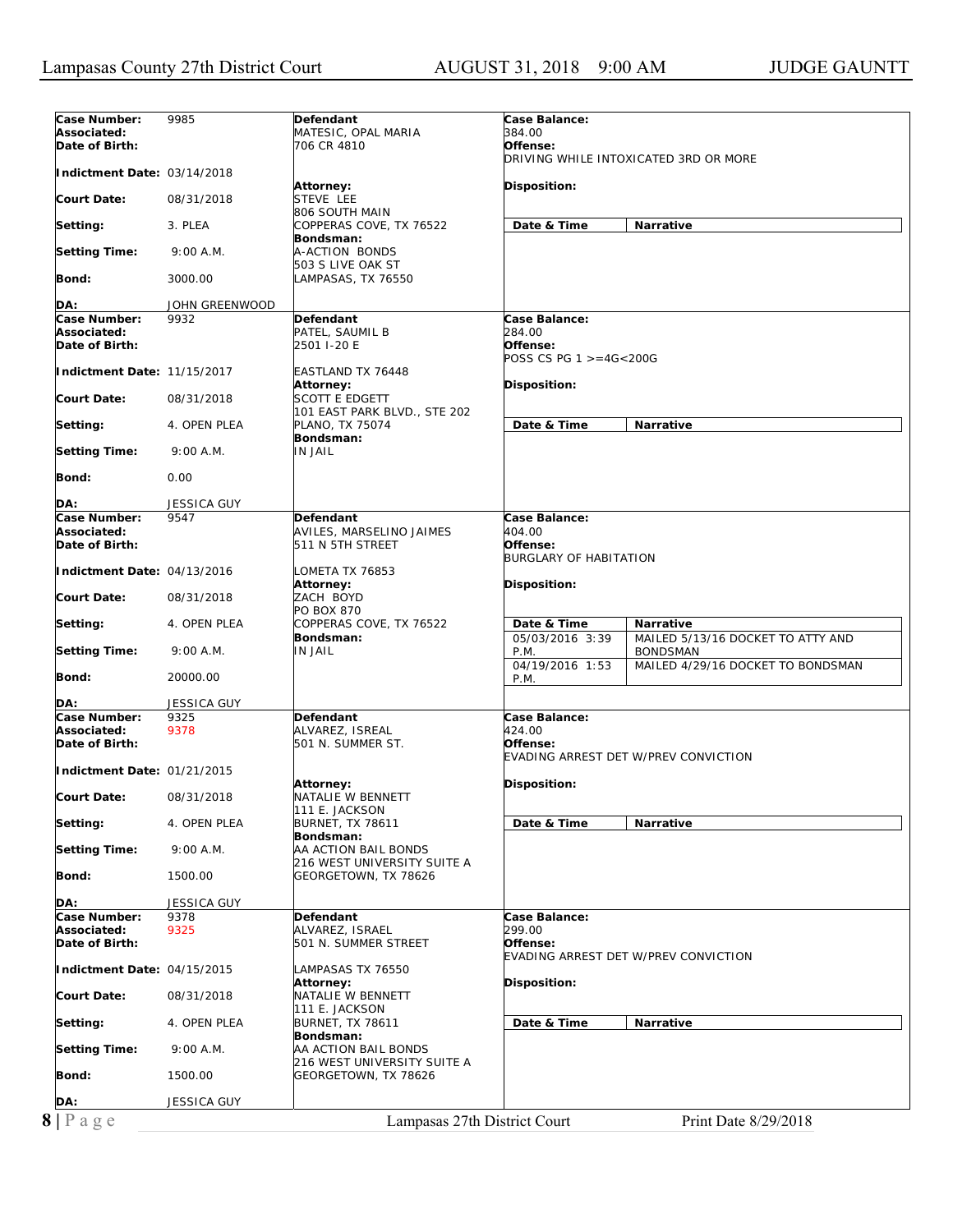| Case Number:<br>Associated:<br>Date of Birth: | 9772                         | Defendant<br>SLUDER, JIMMY LEE<br>558 CR 3071 | Case Balance:<br><i>299.00</i><br>Offense:                                                      |
|-----------------------------------------------|------------------------------|-----------------------------------------------|-------------------------------------------------------------------------------------------------|
| Indictment Date: 04/12/2017                   |                              |                                               | ASSAULT FAMILY/HOUSEHOLD MEMBER W/PREV CONV                                                     |
| <b>Court Date:</b>                            | 08/31/2018                   | Attorney:<br>ZACH BOYD                        | Disposition:                                                                                    |
|                                               |                              | <b>PO BOX 870</b>                             | Narrative                                                                                       |
| Setting:                                      | ADJUDICATION<br>ANNOUNCEMENT | COPPERAS COVE, TX 76522<br>Bondsman:          | Date & Time                                                                                     |
| <b>Setting Time:</b>                          | 9:00 A.M.                    | IN JAIL                                       |                                                                                                 |
| Bond:                                         | 0.00                         |                                               |                                                                                                 |
| DA:                                           | JOHN GREENWOOD               |                                               |                                                                                                 |
| Case Number:                                  | 9225                         | <b>Defendant</b>                              | Case Balance:                                                                                   |
| Associated:<br>Date of Birth:                 |                              | CORNWELL, KENNETH ALAN<br>408 NORTH RIDGE     | 284.00<br>Offense:                                                                              |
|                                               |                              |                                               | MAN/DEL CS PG 1 >= 4G < 200G                                                                    |
| Indictment Date: 08/20/2014                   |                              | LAMPASAS TX 76550                             |                                                                                                 |
|                                               |                              | <b>Attorney:</b>                              | Disposition:                                                                                    |
| <b>Court Date:</b>                            | 08/31/2018                   | NO ATTORNEY                                   |                                                                                                 |
| Setting:                                      | ADJUDICATION                 |                                               | Date & Time<br>Narrative                                                                        |
| <b>Setting Time:</b>                          | ANNOUNCEMENT<br>9:00 A.M.    | Bondsman:<br>JIM TIMMONS                      |                                                                                                 |
| Bond:                                         | 3000.00                      | 1508 W. COMMERCE<br>SAN SABA, TX 76877        |                                                                                                 |
|                                               |                              |                                               |                                                                                                 |
| DA:<br>Case Number:                           | JOHN GREENWOOD<br>9050       | <b>Defendant</b>                              |                                                                                                 |
| Associated:                                   |                              | PIERCE, FORREST LEE                           | <b>Case Balance:</b><br>165.00                                                                  |
| Date of Birth:                                |                              | 103 W. DRY                                    | Offense:<br>DEL MARIJ > 1/4 OZ<=5LBS                                                            |
| Indictment Date: 06/26/2013                   |                              | SAN SABA TX 76877                             |                                                                                                 |
| <b>Court Date:</b>                            | 08/31/2018                   | Attorney:<br>TIM INMAN<br>1622 CR 315         | Disposition:                                                                                    |
| Setting:                                      | ADJUDICATION<br>ANNOUNCEMENT | SAN SABA, TX 76877<br>Bondsman:               | Date & Time<br><b>Narrative</b>                                                                 |
|                                               |                              |                                               |                                                                                                 |
| <b>Setting Time:</b>                          | 9:00 A.M.                    | HAMRICK'S BAIL BONDS                          |                                                                                                 |
| Bond:                                         | 5000.00                      | 611 E WALLACE<br>SAN SABA, TX 76877           |                                                                                                 |
| DA:                                           | JOHN GREENWOOD               |                                               |                                                                                                 |
| Case Number:                                  | 9925                         | Defendant                                     | Case Balance:                                                                                   |
| Associated:<br>Date of Birth:                 |                              | ALKIRE, APRIL DAWN<br>504 MEGGS BLVD          | 359.00<br>Offense:                                                                              |
| Indictment Date: 11/15/2017                   |                              | COPPERAS COVE TX 76522                        | POSS CS PG $1 > = 16 < 4G$                                                                      |
| <b>Court Date:</b>                            | 08/31/2018                   | <b>Attorney:</b><br>RALEIGH H VAN TREASE      | Disposition:                                                                                    |
|                                               |                              | P.O. BOX 341045 AUSTIN TX 78734               |                                                                                                 |
| Setting:                                      | ADJUDICATION<br>ANNOUNCEMENT | LAKEWAY, TX 78734<br>Bondsman:                | Date & Time<br>Narrative                                                                        |
| <b>Setting Time:</b>                          | 9:00 A.M.                    | PR BOND                                       |                                                                                                 |
| Bond:                                         | 0.00                         |                                               |                                                                                                 |
| DA:                                           | JOHN GREENWOOD               |                                               |                                                                                                 |
| Case Number:                                  | 9707                         | Defendant                                     | Case Balance:                                                                                   |
| Associated:<br>Date of Birth:                 |                              | HOWARD, KRISTIN NICOLE<br>1298 CR 3670        | 334.00<br>Offense:                                                                              |
| Indictment Date: 01/18/2017                   |                              |                                               | POSS CS PG 1 <1G                                                                                |
| <b>Court Date:</b>                            | 08/31/2018                   | Attorney:<br><b>GREG SIMMONS</b>              | Disposition:                                                                                    |
| Setting:                                      | ADJUDICATION                 | 714 NORTH 4TH STREET<br>KILLEEN, TX 76541     | Date & Time<br>Narrative                                                                        |
| <b>Setting Time:</b>                          | <b>HEARING</b><br>9:00 A.M.  | Bondsman:<br>IN JAIL                          | 08/22/2018 3:32<br>PREVIOUS BOND REINSTATED. EMAILED<br>P.M.<br>BONDSMAN COPIES AND COURT DATE. |
| Bond:                                         | 30000.00                     |                                               |                                                                                                 |
| DA:                                           | JESSICA GUY                  |                                               |                                                                                                 |